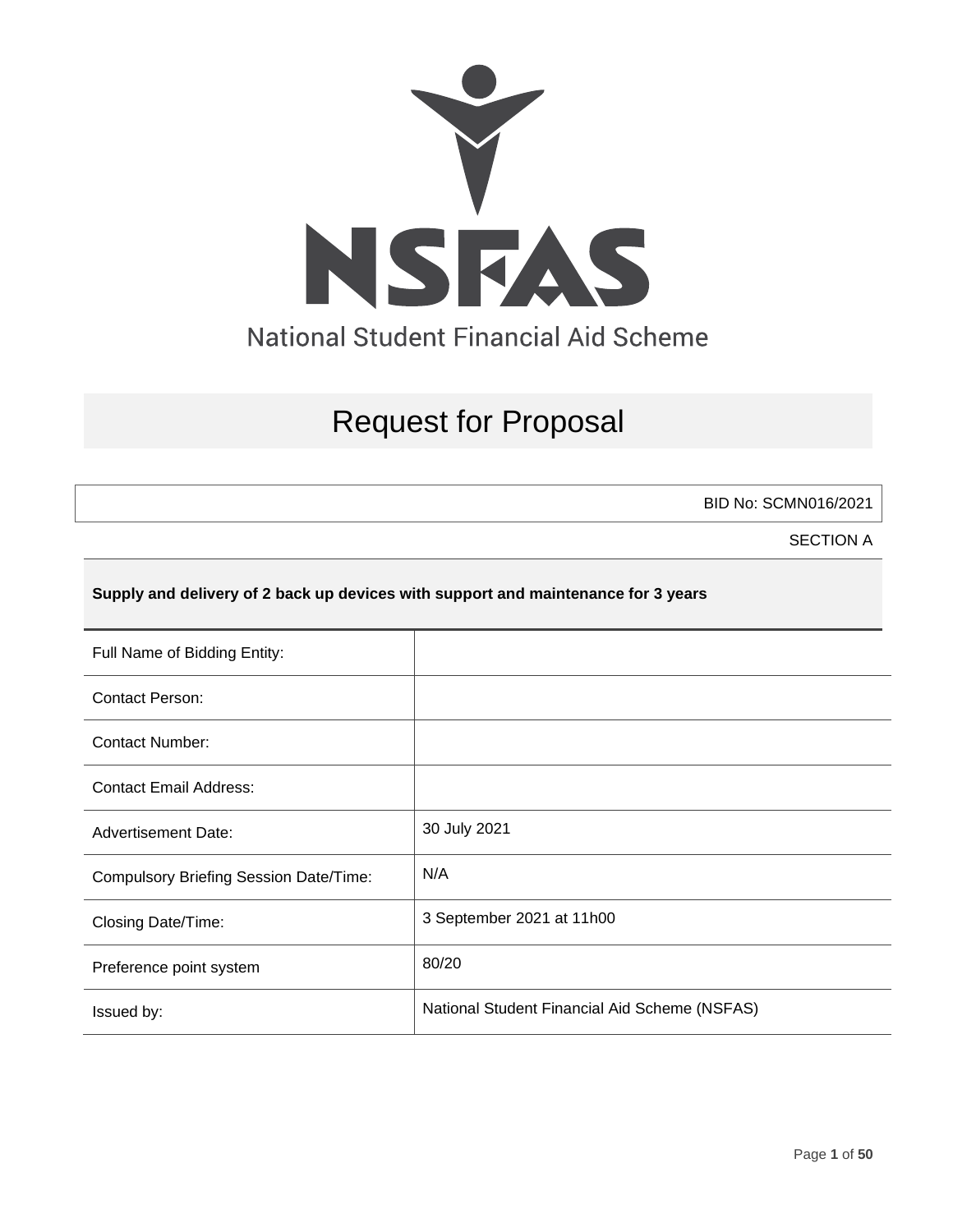### **INVITATION TO BID (SBD1)**

| YOU ARE HEREBY INVITED TO BID FOR REQUIREMENTS OF THE NATONAL STUDENT FINANCIAL AID SCHEME (NSFAS)                                                                   |                                                                      |                       |                             |                         |                                                |                      |                           |                              |
|----------------------------------------------------------------------------------------------------------------------------------------------------------------------|----------------------------------------------------------------------|-----------------------|-----------------------------|-------------------------|------------------------------------------------|----------------------|---------------------------|------------------------------|
| <b>BID NUMBER:</b>                                                                                                                                                   | <b>SCMN016/2021</b>                                                  |                       | <b>CLOSING DATE:</b>        |                         | 3 September 2021                               | <b>CLOSING TIME:</b> |                           | 11:00AM                      |
| DESCRIPTION                                                                                                                                                          | Supply of 2 back up devices with support and maintenance for 3 years |                       |                             |                         |                                                |                      |                           |                              |
| BID RESPONSE DOCUMENTS MUST BE DEPOSITED IN THE BID BOX SITUATED AT (STREET ADDRESS)                                                                                 |                                                                      |                       |                             |                         |                                                |                      |                           |                              |
| NSFAS Office, 10 Brodie Road                                                                                                                                         |                                                                      |                       |                             |                         |                                                |                      |                           |                              |
| 2nd Floor, House Vincent Building                                                                                                                                    |                                                                      |                       |                             |                         |                                                |                      |                           |                              |
| Wynberg, Cape Town                                                                                                                                                   |                                                                      |                       |                             |                         |                                                |                      |                           |                              |
| 7801                                                                                                                                                                 |                                                                      |                       |                             |                         |                                                |                      |                           |                              |
| <b>BIDDING PROCEDURE ENQUIRIES MAY BE DIRECTED TO</b>                                                                                                                |                                                                      |                       |                             |                         | <b>TECHNICAL ENQUIRIES MAY BE DIRECTED TO:</b> |                      |                           |                              |
| CONTACT PERSON                                                                                                                                                       | <b>SCM</b>                                                           |                       |                             | <b>CONTACT PERSON</b>   |                                                |                      | <b>SCM</b>                |                              |
| <b>TELEPHONE NUMBER</b>                                                                                                                                              | 021 763 3200                                                         |                       |                             | <b>TELEPHONE NUMBER</b> |                                                |                      | 021 763 3200              |                              |
| <b>FACSIMILE NUMBER</b>                                                                                                                                              | N/A                                                                  |                       |                             | <b>FACSIMILE NUMBER</b> |                                                |                      | N/A                       |                              |
| <b>E-MAIL ADDRESS</b>                                                                                                                                                |                                                                      | SCM@NSFAS.ORG.ZA      |                             | <b>E-MAIL ADDRESS</b>   |                                                |                      |                           | SCM@NSFAS.ORG.ZA             |
| <b>SUPPLIER INFORMATION</b>                                                                                                                                          |                                                                      |                       |                             |                         |                                                |                      |                           |                              |
| NAME OF BIDDER                                                                                                                                                       |                                                                      |                       |                             |                         |                                                |                      |                           |                              |
| POSTAL ADDRESS                                                                                                                                                       |                                                                      |                       |                             |                         |                                                |                      |                           |                              |
| STREET ADDRESS                                                                                                                                                       |                                                                      |                       |                             |                         |                                                |                      |                           |                              |
| <b>TELEPHONE NUMBER</b>                                                                                                                                              | CODE                                                                 |                       |                             |                         | <b>NUMBER</b>                                  |                      |                           |                              |
| <b>CELLPHONE NUMBER</b>                                                                                                                                              |                                                                      |                       |                             |                         |                                                |                      |                           |                              |
| <b>FACSIMILE NUMBER</b>                                                                                                                                              | CODE                                                                 |                       |                             | <b>NUMBER</b>           |                                                |                      |                           |                              |
| <b>E-MAIL ADDRESS</b>                                                                                                                                                |                                                                      |                       |                             |                         |                                                |                      |                           |                              |
| VAT REGISTRATION NUMBER                                                                                                                                              |                                                                      |                       |                             |                         |                                                |                      |                           |                              |
| <b>SUPPLIER</b><br><b>COMPLIANCE STATUS</b>                                                                                                                          | <b>SYSTEM PIN:</b>                                                   | <b>TAX COMPLIANCE</b> |                             | <b>OR</b>               | CENTRAL SUPPLIER<br><b>DATABASE No:</b>        | MAAA                 |                           |                              |
| <b>B-BBEE STATUS</b>                                                                                                                                                 |                                                                      |                       | <b>TICK APPLICABLE BOX]</b> |                         | <b>B-BBEE STATUS LEVEL SWORN</b>               |                      |                           | <b>[TICK APPLICABLE BOX]</b> |
| <b>LEVEL VERIFICATION</b><br><b>CERTIFICATE</b>                                                                                                                      |                                                                      | Yes                   | $\Box$ No                   | <b>AFFIDAVIT</b>        |                                                |                      | Yes                       | No<br>$\Box$                 |
|                                                                                                                                                                      |                                                                      |                       |                             |                         |                                                |                      |                           |                              |
| [A B-BBEE STATUS LEVEL VERIFICATION CERTIFICATE/ SWORN AFFIDAVIT (FOR EMES & QSEs) MUST BE SUBMITTED IN<br><b>ORDER TO QUALIFY FOR PREFERENCE POINTS FOR B-BBEET</b> |                                                                      |                       |                             |                         |                                                |                      |                           |                              |
| ARE YOU THE<br>1                                                                                                                                                     |                                                                      |                       |                             | 2                       | ARE YOU A FOREIGN                              |                      | $\exists$ Yes             | $\Box$ No                    |
| <b>ACCREDITED</b>                                                                                                                                                    |                                                                      | $\Box$ Yes            | $\square$ No                |                         | BASED SUPPLIER FOR THE GOODS                   |                      | <b>IF YES, ANSWER THE</b> |                              |
| REPRESENTATIVE IN SOUTH<br>AFRICA FOR THE GOODS                                                                                                                      |                                                                      |                       |                             |                         | <b>/SERVICES/WORKS OFFERED?</b>                |                      |                           | <b>QUESTIONNAIRE BELOW 1</b> |
| /SERVICES /WORKS OFFERED?                                                                                                                                            |                                                                      |                       | [IF YES ENCLOSE PROOF]      |                         |                                                |                      |                           |                              |
| <b>QUESTIONNAIRE TO BIDDING FOREIGN SUPPLIERS</b>                                                                                                                    |                                                                      |                       |                             |                         |                                                |                      |                           |                              |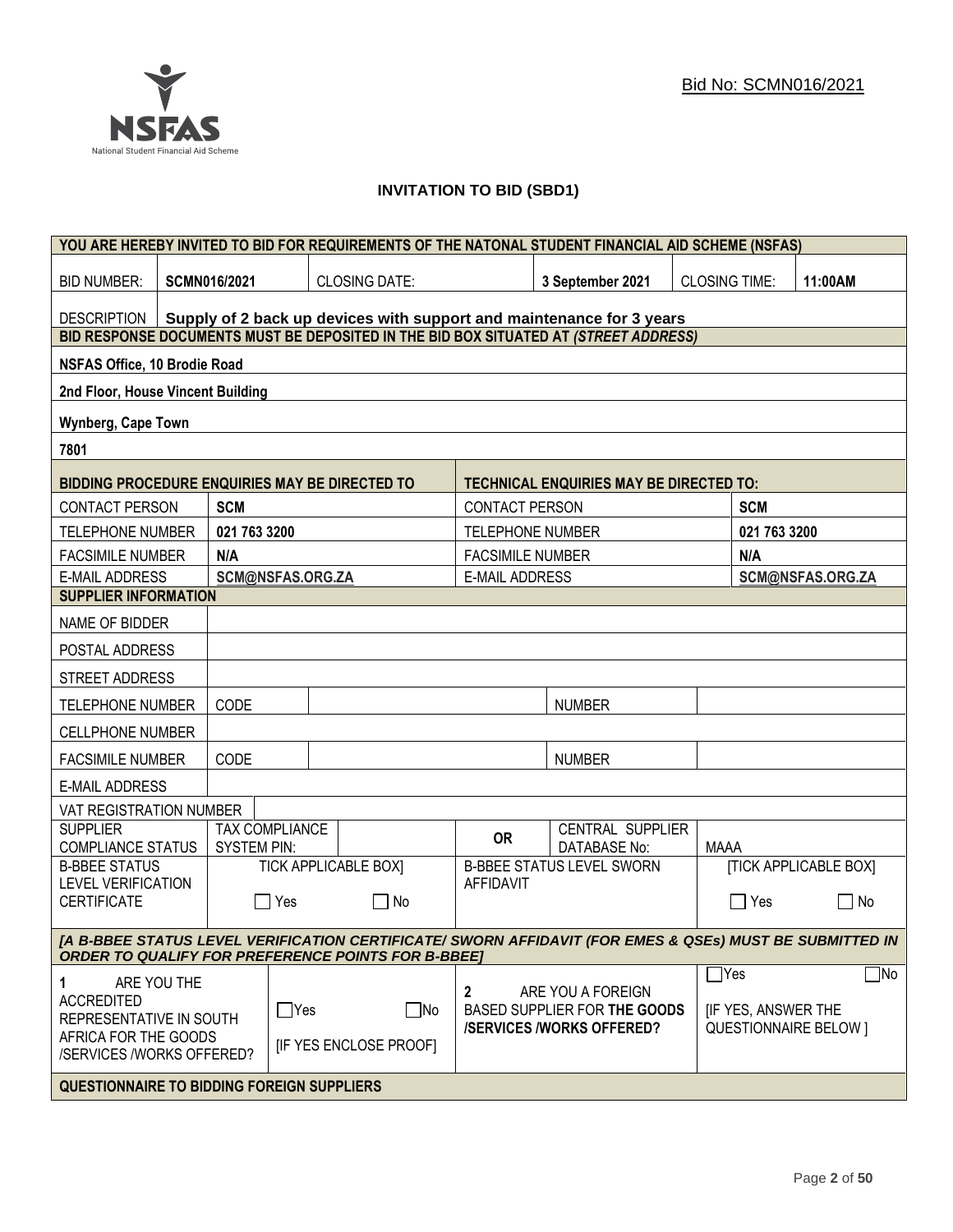

| IS THE ENTITY A RESIDENT OF THE REPUBLIC OF SOUTH AFRICA (RSA)?                                                                                                                                                                                                                     | $\Box$ YES $\Box$ NO |
|-------------------------------------------------------------------------------------------------------------------------------------------------------------------------------------------------------------------------------------------------------------------------------------|----------------------|
| DOES THE ENTITY HAVE A BRANCH IN THE RSA?                                                                                                                                                                                                                                           | $\Box$ YES $\Box$ NO |
| DOES THE ENTITY HAVE A PERMANENT ESTABLISHMENT IN THE RSA?                                                                                                                                                                                                                          | $\Box$ YES $\Box$ NO |
| DOES THE ENTITY HAVE ANY SOURCE OF INCOME IN THE RSA?                                                                                                                                                                                                                               | $\Box$ YES $\Box$ NO |
| IS THE ENTITY LIABLE IN THE RSA FOR ANY FORM OF TAXATION?<br>IF THE ANSWER IS "NO" TO ALL OF THE ABOVE, THEN IT IS NOT A REQUIREMENT TO REGISTER FOR A TAX COMPLIANCE STATUS<br>SYSTEM PIN CODE FROM THE SOUTH AFRICAN REVENUE SERVICE (SARS) AND IF NOT REGISTER AS PER 2.3 BELOW. | $\Box$ YES $\Box$ NO |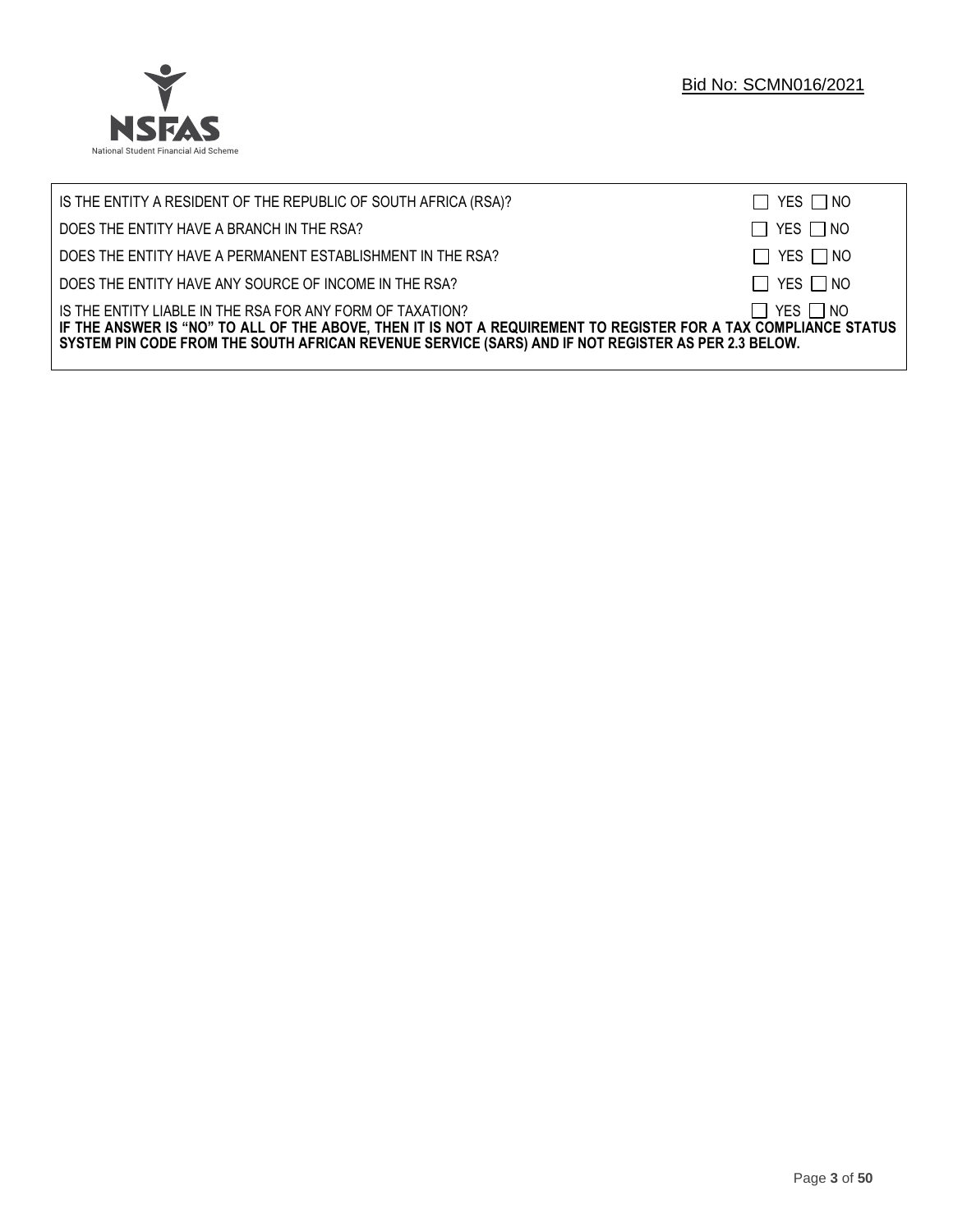

## **TERMS AND CONDITIONS FOR BIDDING**

| $\overline{1}$ . | <b>BID SUBMISSION:</b>                                                                                    |
|------------------|-----------------------------------------------------------------------------------------------------------|
|                  | 1.1. BIDS MUST BE DELIVERED BY THE STIPULATED TIME TO THE CORRECT ADDRESS. LATE BIDS WILL NOT BE ACCEPTED |
|                  | FOR CONSIDERATION.                                                                                        |
|                  | 1.2. ALL BIDS MUST BE SUBMITTED ON THE OFFICIAL FORMS PROVIDED-(NOT TO BE RE-TYPED) OR IN THE MANNER      |
|                  | PRESCRIBED IN THE BID DOCUMENT.                                                                           |
|                  | 1.3. THIS BID IS SUBJECT TO THE PREFERENTIAL PROCUREMENT POLICY FRAMEWORK ACT, 2000 AND THE PREFERENTIAL  |
|                  | PROCUREMENT REGULATIONS, 2017, THE GENERAL CONDITIONS OF CONTRACT (GCC) AND, IF APPLICABLE, ANY           |
|                  | OTHER SPECIAL CONDITIONS OF CONTRACT.                                                                     |
|                  | 1.4. THE SUCCESSFUL BIDDER WILL BE REQUIRED TO FILL IN AND SIGN A WRITTEN CONTRACT FORM (SBD7).           |
|                  |                                                                                                           |
|                  | 2. TAX COMPLIANCE REQUIREMENTS                                                                            |
| 2.1              | BIDDERS MUST ENSURE COMPLIANCE WITH THEIR TAX OBLIGATIONS.                                                |
| $2.2^{\circ}$    | BIDDERS ARE REQUIRED TO SUBMIT THEIR UNIQUE PERSONAL IDENTIFICATION NUMBER (PIN) ISSUED BY SARS TO        |
|                  | ENABLE THE ORGAN OF STATE TO VERIFY THE TAXPAYER'S PROFILE AND TAX STATUS.                                |
| 2.3              | APPLICATION FOR TAX COMPLIANCE STATUS (TCS) PIN MAY BE MADE VIA E-FILING THROUGH THE SARS WEBSITE         |
|                  | WWW.SARS.GOV.ZA.                                                                                          |
| 2.4              | BIDDERS MAY ALSO SUBMIT A PRINTED TCS CERTIFICATE TOGETHER WITH THE BID.                                  |
| 2.5              | IN BIDS WHERE CONSORTIA / JOINT VENTURES / SUB-CONTRACTORS ARE INVOLVED, EACH PARTY MUST SUBMIT A         |
|                  | SEPARATE TCS CERTIFICATE / PIN / CSD NUMBER.                                                              |
| 2.6              | WHERE NO TCS PIN IS AVAILABLE BUT THE BIDDER IS REGISTERED ON THE CENTRAL SUPPLIER DATABASE (CSD), A      |
|                  | CSD NUMBER MUST BE PROVIDED.                                                                              |
| 2.7              | NO BIDS WILL BE CONSIDERED FROM PERSONS IN THE SERVICE OF THE STATE, COMPANIES WITH DIRECTORS WHO         |
|                  | ARE PERSONS IN THE SERVICE OF THE STATE, OR CLOSE CORPORATIONS WITH MEMBERS PERSONS IN THE SERVICE        |
|                  | OF THE STATE."                                                                                            |
|                  | ND: EAII HDE TO DDOVINE I OD COMDI V WITH ANV OE THE ADOVE DADTICHI ADS MAV DENNED THE DIN INVALIN        |

### **NB: FAILURE TO PROVIDE / OR COMPLY WITH ANY OF THE ABOVE PARTICULARS MAY RENDER THE BID INVALID**.

|  | SIGNATURE OF BIDDER: |
|--|----------------------|
|--|----------------------|

SIGNATURE OF BIDDER: ……………………………………………

CAPACITY UNDER WHICH THIS BID IS SIGNED: …………………………………………… (Proof of authority must be submitted e.g. company resolution)

DATE: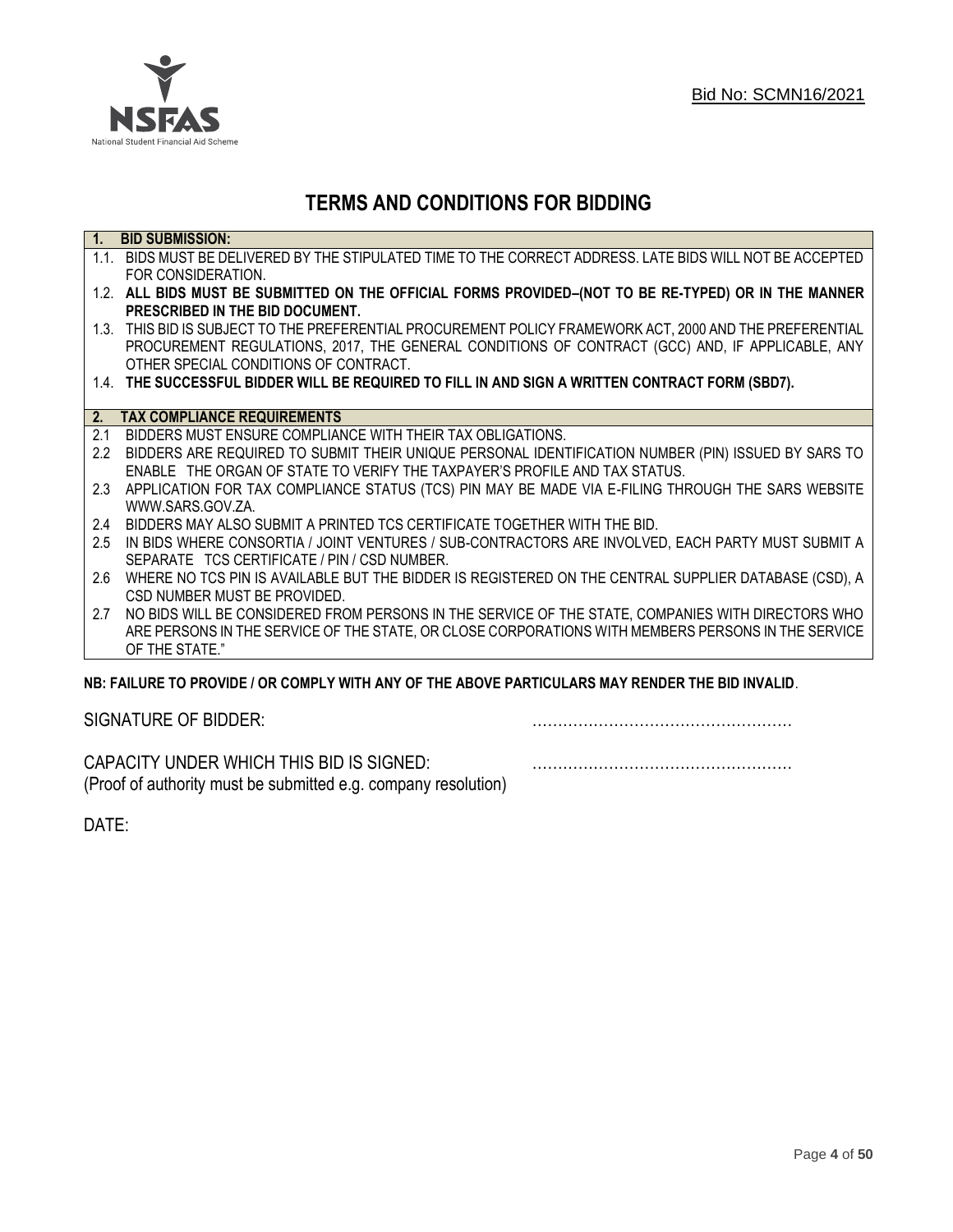

### **NSFAS overview**

The National Student Financial Aid Scheme (NSFAS) is a statutory body providing financial aid to eligible students who wish to study at public universities and Technical Vocational Education and Training (TVET) colleges. NSFAS is mandated to manage and distribute funds in accordance with the provisions of the NSFAS Act (Act 56 of 1999).

### **Fraud and Corruption**

All providers are to take note of the implications of contravening the Prevention and Combating of Corrupt Activities Act, Act No 12 of 2004 and any other Act applicable.

The National Student Financial Aid Scheme is committed to conducting business ethically and is constantly introducing proactive measures to ensure that we identify and appropriately respond to any unlawful and unethical business practices. All NSFAS tenders are subject to certain audit processes and limited due diligence checks with the intend to identify any possible unlawful or unethical practices.

### **Reporting of any unlawful or unethical incidents to NSFAS**

Should any bidder, potential or current supplier of NSFAS or any other third party:

- receive any irregular contact or correspondence from anyone presenting themselves as an employee or representative of NSFAS
- receive any contact or correspondence from anyone soliciting any bribe of any form
- become aware of any irregular or illegal conduct by any party who has a relationship with NSFAS or any NSFAS official

you are requested to immediately report it to NSFAS's Governance, Risk and Compliance (GRC) Department. All information provided to the NSFAS GRC department will be treated with utmost confidentiality and in terms of the Protected Disclosures Act, Act 26 of 2000.

For any unlawful or unethical incidents, please email: [forensics@nsfas.org.za](mailto:forensics@nsfas.org.za)

All **questions for clarity** in relation to the bid must be submitted to [scm@nsfas.org.za.](mailto:scm@nsfas.org.za), and not to any other email address.

### **Reporting of any unlawful or unethical incidents to the South African Police**

Bidders, current or potential NSFAS suppliers or any other third party who become aware of any unlawful and unethical conduct are encouraged to report the matter to the South African Police. NSFAS request that details of such reports made to the SAP be shared with NSFAS official listed above so as to enable consolidation of possible related investigations.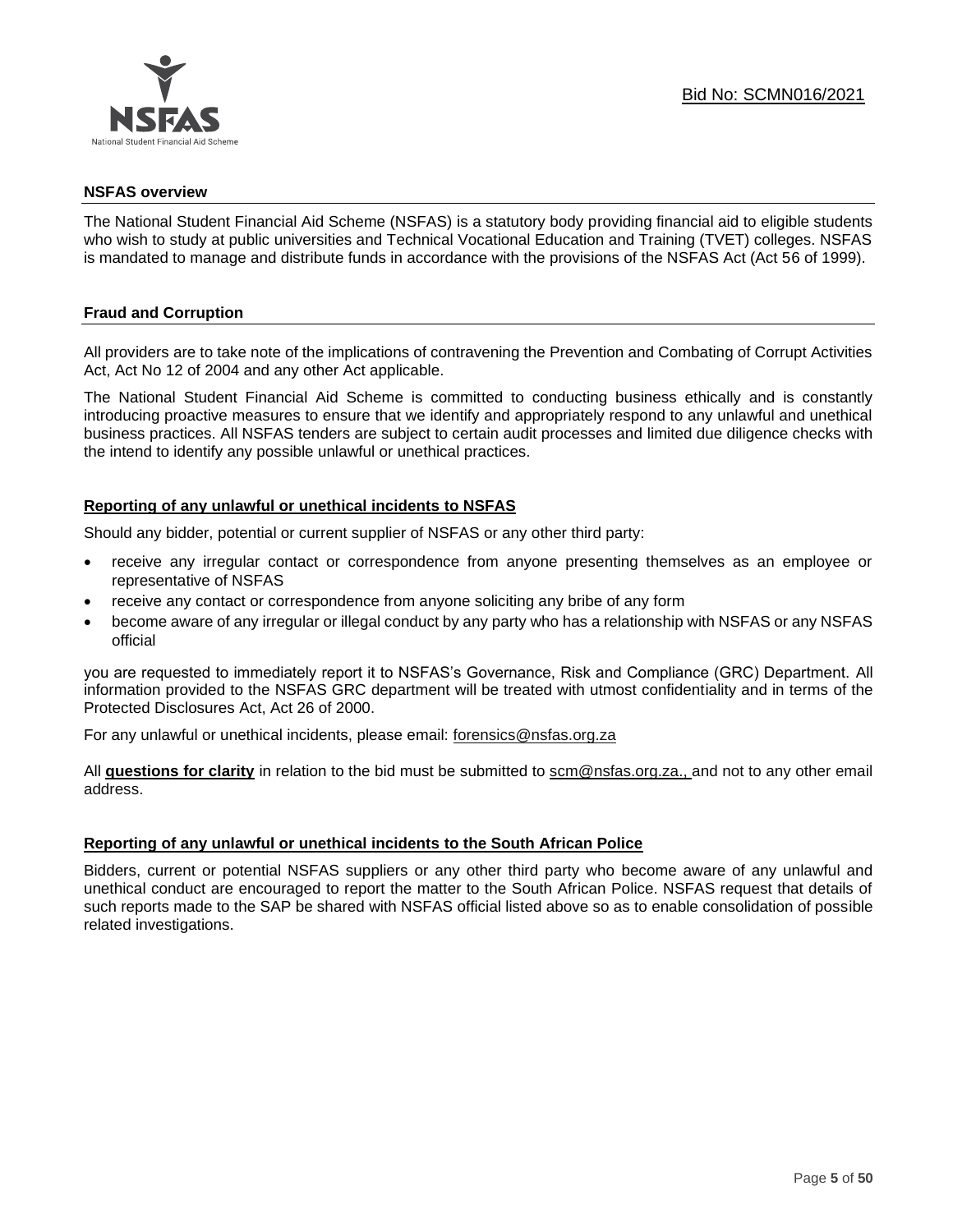

### **Clarifications / Additional information / Rights**

### **Clarification**

Any clarification required by a bidder regarding the meaning or interpretation of the bid specifications, or any other aspect concerning the bid, are to be requested in writing by email from [scm@nsfas.org.za](mailto:scm@nsfas.org.za) (and not to any other email address) at least five (5) working days before the closing date of the bid. The bid number should be mentioned in all correspondence. Telephonic requests for clarification will not be accepted. Bidders are reminded that NSFAS SCM officials will never contact bidders telephonically or by other method other that through the official SCM email address listed above.

### **Additional Information**

During the evaluation of the bids, additional information may be requested in writing from bidders, for clarity. Replies to such requests must be submitted, within 5 (five) working days from the date of request, or as otherwise indicated. Failure to comply, may lead to your bid being disregarded.

### **Rights**

The following rights are reserved:

- 1) NSFAS reserves the right to appoint more than one (1) service provider.
- 2) NSFAS further reserves the right to engage with the short-listed bidders for price negotiation and a site inspection where necessary.
- 3) NSFAS reserves the right to invite the shortlisted for a presentation as part of the bid process.
- 4) NSFAS reserves the right to not select the lowest price.
- 5) NSFAS reserves the right to not award the tender to the shortlisted bidder should any risk arise from any NSFAS due diligence assessment performed and/or any underperformance was identified in a previous and/or current contract held with the bidder.
- 6) NSFAS reserves the right to award the contract in whole or in parts.

### **Consent**

By responding to this tender, both the entity and its directors provide consent to NSFAS to perform background checks which would include amongst others, the relevant Transunion checks, should it wish to do so.

By responding to this tender, the bidder agrees to all the terms and conditions as included in the bid document.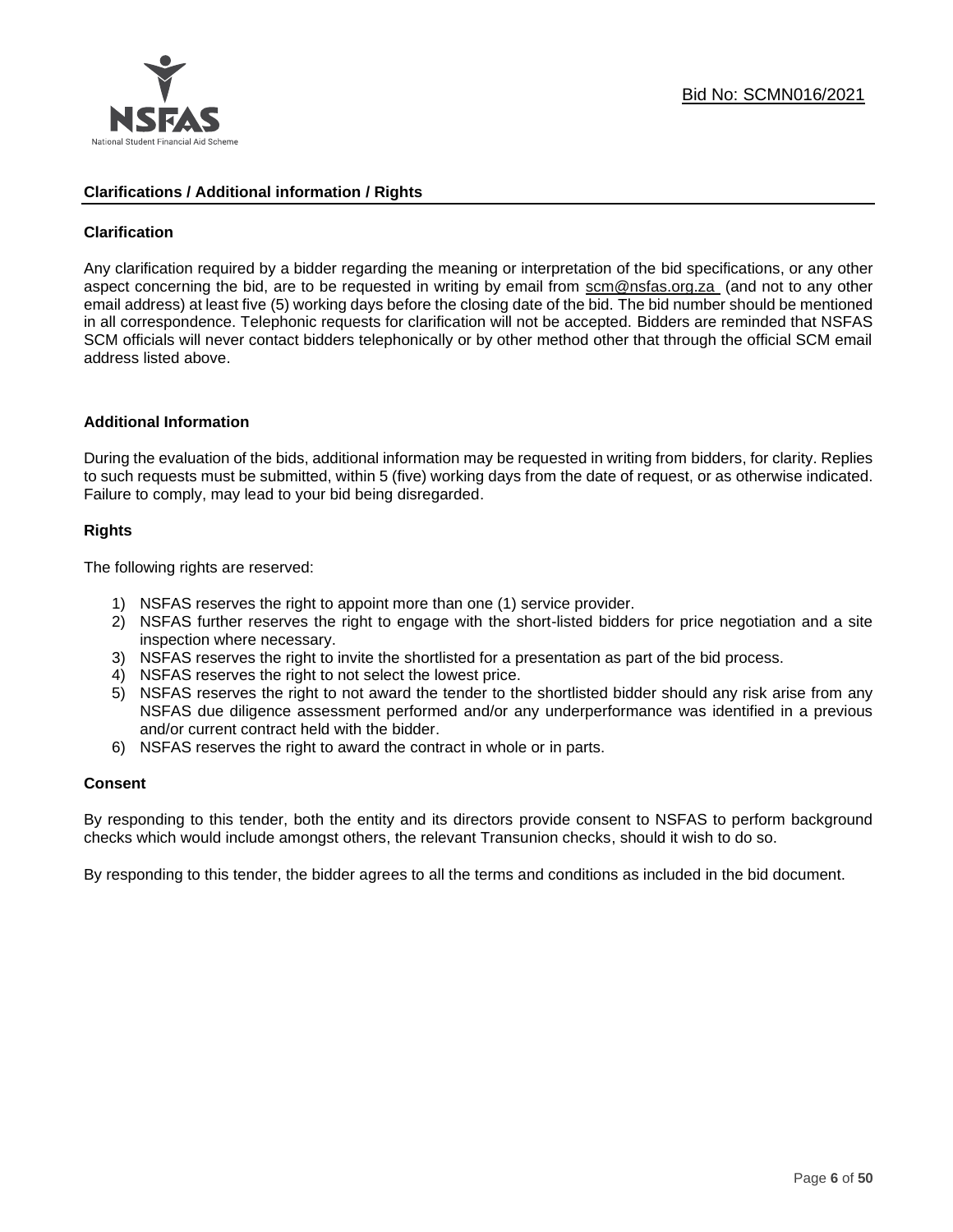

### **Bid submission**

**One (1) physical bid proposal** MUST be handed in/delivered to:

The deposit box situated at: 2nd Floor, House Vincent Brodie Road Wynberg 7801

Tenders can be delivered and deposited into the tender box between 08:30 and 16:00, Mondays to Fridays prior to the closing date, and between 08:30 and 11:00 on the closing date. Please do not leave bid submissions at the security desk or at the reception. ALL bid submissions muse be deposited into the tender box.

**Any bid submissions provided to NSFAS that is not submitted in the tender box will be disregarded.**

**No faxed or e-mailed bid proposals will be accepted.** The bidders are encouraged to index and paginate the bid proposal.

Respondents should ensure that tender documents are delivered to NSFAS in the tender box before the closing date and time of the tender. If the tender document is late, it will not be accepted and will be disregarded. Bid proposals submitted on time shall not be returned to the bidder.

Any tender submitted shall remain valid, irrevocable and open for written acceptance by NSFAS for a period of 120 (one hundred and twenty) days. A tender submitted shall further be deemed to remain valid after the expiry of the above mentioned 120-day period until formal acceptance by NSFAS, unless NSFAS is notified in writing by the tenderer of anything to the contrary (including any further conditions the tender may introduce). Any further conditions that the tenderer may introduce will be considered at the sole discretion of NSFAS.

Bidders should indicate on the cover of the bid proposal (in a sealed envelope/box), the following information:

- Bid number SCMN016/2021
- Closing date and time **3 September 2021 at 11:00**
- The name and address of the bidder

### **Late bids**

Bids received late will not be considered for evaluation purposes. A bid will be considered late if it arrived even one second after 11:00 am or any time thereafter. The tender (bid) box shall be locked at exactly 11:00 am and bids arriving late will not be considered under any circumstances. Bidders are therefore strongly advised to ensure that bids be dispatched allowing enough time for any unforeseen events that may delay the delivery of the bid. Bids should not be given to the security or reception. It must be submitted in the tender box.

Bids sent to NSFAS via courier shall be deemed to be received at the date and time of arrival at the NSFAS premises (tender box) Bids received in the tender box after the closing date and time of the bid, shall therefore be deemed to be received late. Bidders should allow time to access the premises due to security arrangements that need to be observed.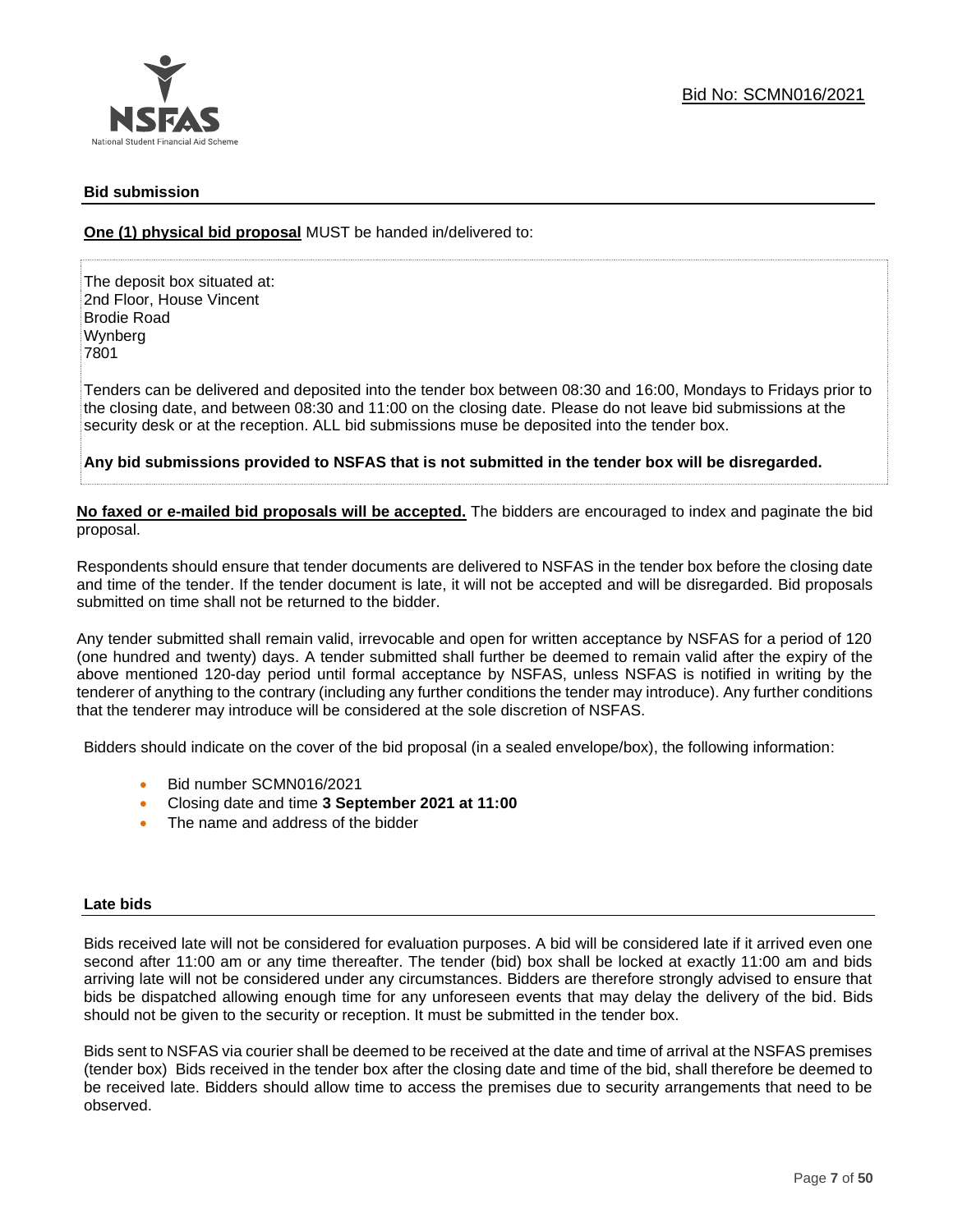

### **Response Structure:**

The contents of the bid document must be as follows, and numbering below, with each schedule punched, placed in a file and separated from the next schedule with a file divider.

Please complete the checklist below to verify your submission of the relevant documents. It is recommended that the format and flow of the tender file submission be aligned to the checklist.

| <b>Schedules</b>  | Description                                                                                                                                                                                                                                |  | Submitted<br>(tick box below): |  |
|-------------------|--------------------------------------------------------------------------------------------------------------------------------------------------------------------------------------------------------------------------------------------|--|--------------------------------|--|
|                   |                                                                                                                                                                                                                                            |  | N <sub>0</sub>                 |  |
| <b>Schedule 1</b> | Entity registration documentation                                                                                                                                                                                                          |  |                                |  |
| <b>Schedule 2</b> | Consent by the entity and its directors to perform the necessary background<br>checks which includes amongst others, the TransUnion checks.                                                                                                |  |                                |  |
| <b>Schedule 3</b> | Original Valid Tax Clearance Certificate/tax pin                                                                                                                                                                                           |  |                                |  |
| Schedule 4        | BBB-EE Certificate, or,<br>BBBEE Sworn Affidavit for EME/QSE signed and stamped by Commissioner<br>of Oaths.                                                                                                                               |  |                                |  |
| Schedule 5        | National Treasury Central Supplier Database (CSD) proof of registration -<br>please provide the latest full report. Note that the details of the Directors on<br>the SBD4 form must correspond to the details of the Directors on the CSD. |  |                                |  |
| Schedule 6        | Letter from Bank confirming banking details (not older than 3 months from<br>date of closing date of tender)                                                                                                                               |  |                                |  |
| <b>Schedule 7</b> | Completed and signed Tender Documents: including the following.<br>SBD <sub>1</sub><br>SBD <sub>4</sub><br><b>SBD 6.1</b><br>SBD <sub>8</sub><br>SBD <sub>9</sub><br>General Conditions of Contracts (with every page initiated)           |  |                                |  |
| Schedule 8        | Veaam partner certification                                                                                                                                                                                                                |  |                                |  |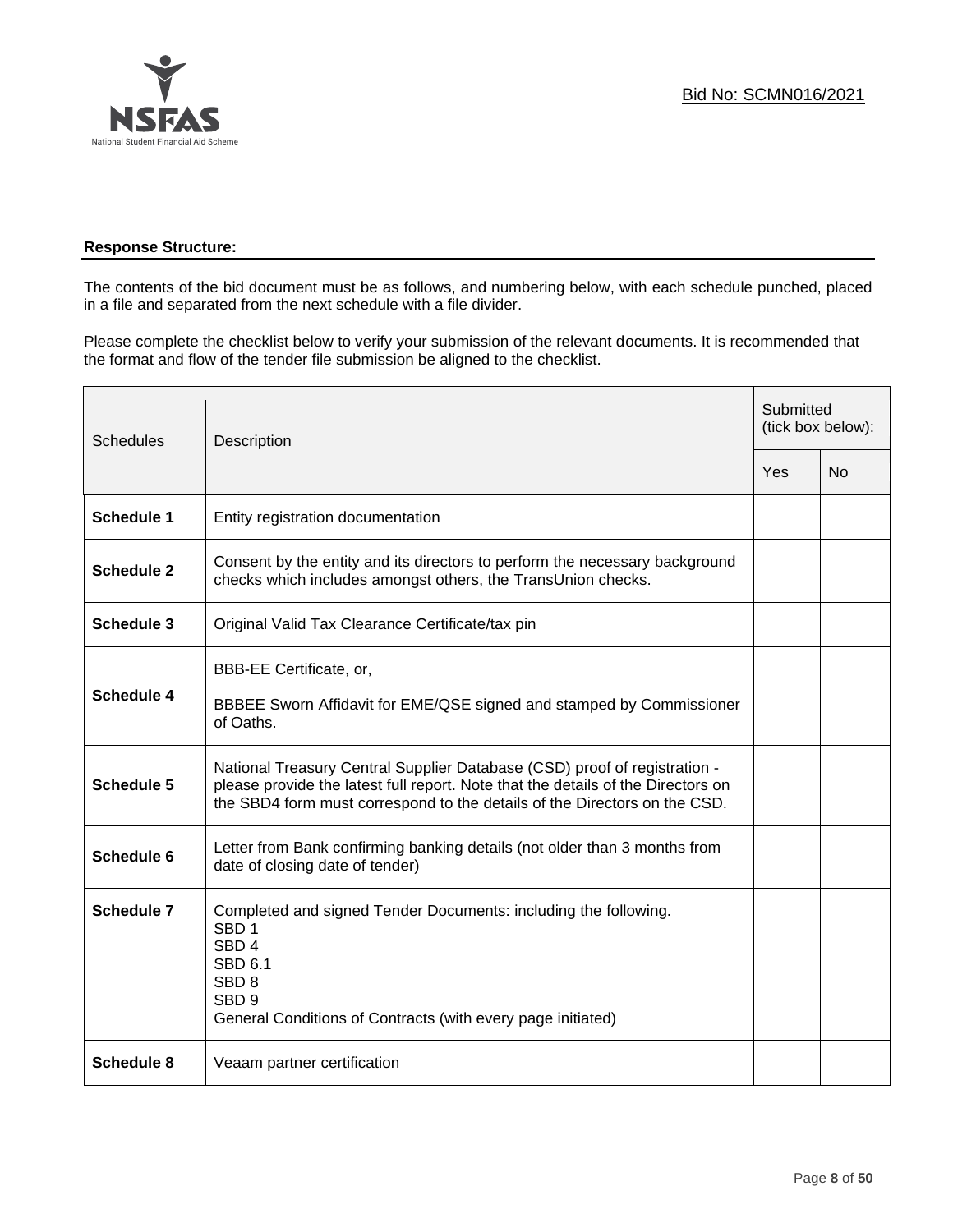### Bid No: SCMN016/2021



| <b>Schedules</b>   | Description                                  | Submitted<br>(tick box below): |           |
|--------------------|----------------------------------------------|--------------------------------|-----------|
|                    |                                              | Yes                            | <b>No</b> |
| <b>Schedule 9</b>  | Resource team, experience and qualifications |                                |           |
| Schedule 10        | Company profile and company experience       |                                |           |
| <b>Schedule 11</b> | Skills and resources- CVs of team members    |                                |           |
| Schedule 12        | Project plan and timelines                   |                                |           |
| <b>Schedule 13</b> | Reference letters                            |                                |           |
| <b>Schedule 14</b> | <b>Transformation statistics</b>             |                                |           |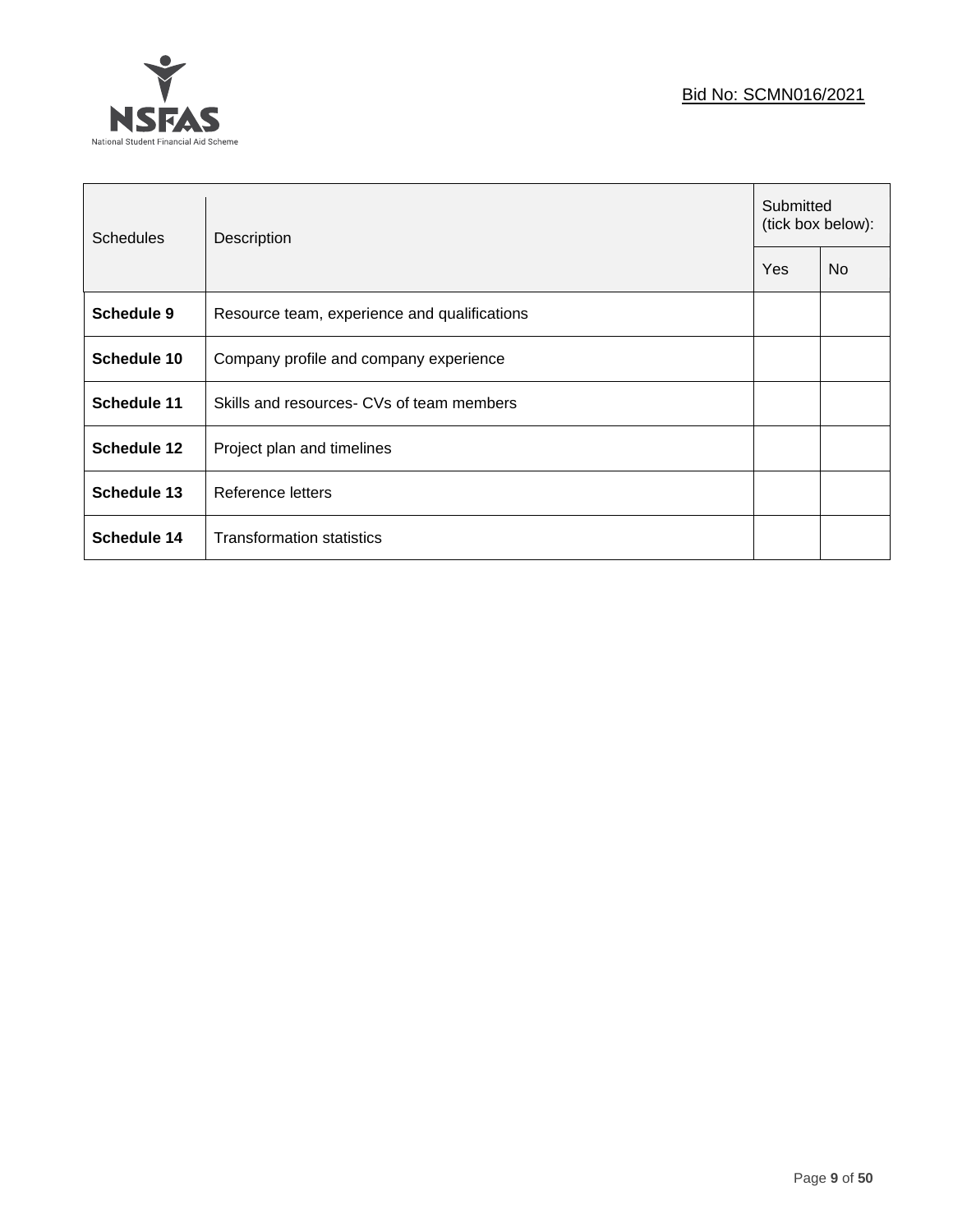### **Contract Negotiations**

The successful bidder (s) will be required to enter into a written contract/SLA with NSFAS. The final terms and conditions will be negotiated between NSFAS and the successful bidders (s). Should the awarded bidder fail to sign the SLA within a reasonable timeframe deemed by NSFAS, NSFAS reserves the right to cancel the award/contract and award the tender to the 2<sup>nd</sup> placed bidder.

### **Payments**

By responding to this bid document, the service provider agrees to the following

NSFAS will pay the successful bidder (s) the fees set out in the final contract according to the table of deliverables. No additional amounts will be payable by NSFAS to the successful bidder (s).

The successful bidder (s) shall invoice NSFAS for the services rendered in a reasonable timeframe. The invoices billed to NSFAS must be in relation to the original scope of work/terms of reference.

The invoice must be accompanied by supporting source document(s) containing detailed information, as NSFAS may reasonably require, for the purposes of establishing the specific nature, extent and quality of the services which were undertaken by the successful bidder (s). The purchase order number must be included in all invoices submitted to NSFAS.

No payment will be made to the successful bidder (s) unless an original tax invoice complying with section 20 of the VAT Act, 1991 (Act No 89 of 1991), as amended, has been submitted to NSFAS.

Payment shall be made by bank transfer into the successful bidder (s) back account normally 30 days after receipt of an acceptable, original, valid tax invoice.

Payments will only be made to the bidder in accordance with the purchase order issued to the awarded bidder. Any services delivered by the bidder outside of the original bid specifications and over and above the purchase order value will not be paid for as NSFAS is not liable for these payments. Should the service provider perform any additional work outside of the tender award and its requirements, NSFAS will not be held liable for such payment to the service provider. Should you receive any instruction from NSFAS that does not come from the SCM unit to perform any work outside of the original bid specification, NSFAS will not be held liable for this payment.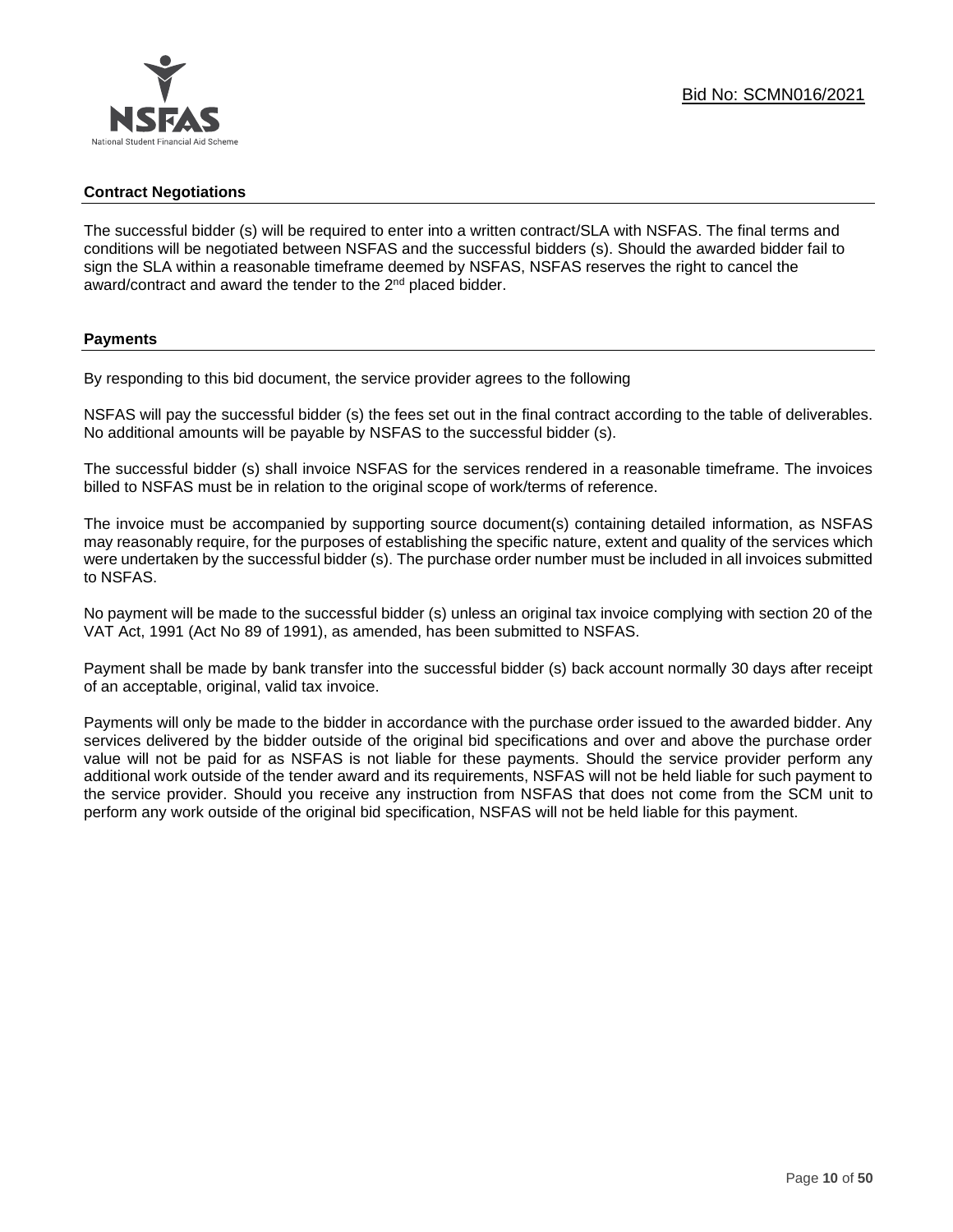

### **1. Purpose**

The objective of this bid is to appoint a suitably experienced Service Provider to assist the NSFAS ICT Department in replacing its current Dell EMC Data Domain backup devices with a new and improved solution that has the ability to increase storage capacity and migrate the existing backups to the new devices. Additionally, the service provider will be required to rendered support and maintenance for a period of three (3) years.

NSFAS therefore requires the service provider to supply, deliver and implement a full solution within three (3) months from the date of being appointed.

### **2. Background**

The National Student Financial Aid Scheme (NSFAS) provides financial assistance to eligible students at public universities and at Technical Vocational Education and Training (TVET) colleges throughout South Africa.

NSFAS currently uses two (2) Dell EMC DD2500 Data Domain devices which are currently at the end of its life. These two (2) devices are situated at two (2) separate physical sites for local backups via Veeam and offsite backup synchronisation, each containing 120TB of usable storage.

### **3. Mandatory requirements**

*All bids must comply with the mandatory requirements and failure to comply with any of these requirements will immediately disqualify the bid.*

| No. | <b>Mandatory requirement</b>                                                                                                                           | Page reference per<br>bid proposal (please<br>indicate) |
|-----|--------------------------------------------------------------------------------------------------------------------------------------------------------|---------------------------------------------------------|
|     | The proposed solution (devices) must be a Veeam Technology Partner.<br>The evidence of partnership must be valid at the closing date of the<br>tender. |                                                         |

### **4. Functional Specifications**

### **The Service Provider will be required to perform the following:**

4.1 The proposed device/ solution must, at a minimum, have 200TB usable storage space on each device that must be compatible with Veeam Backup Solution.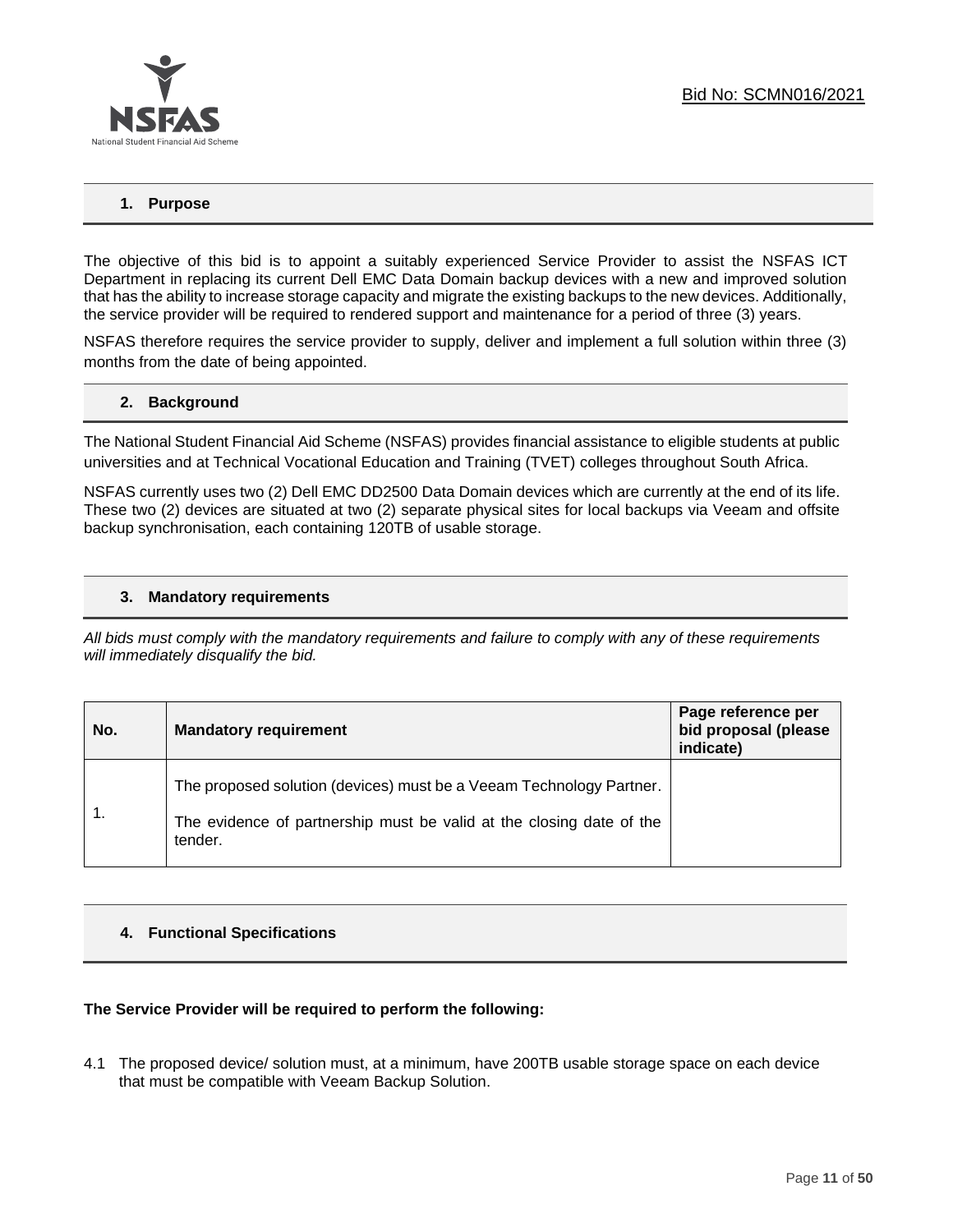

- 4.2 The proposed device/ solution must have adaptive deduplication with disk cached landing zone to support shorter data backup times with a high rate of ingestion.
- 4.3 The proposed device/ solution must also be optimized for higher performance and future scalability.
- 4.4 The service provider must plan, initiate and implement the new device/ solution, as well as migrate the current backups to the proposed device/ solution. Devices must be at the same site for the initial data synchronization and afterwards the second device must be moved to its home location at the 2nd site.
- 4.5 The new devices should include at least two (2) x 10GbE and two (2) x 1GbE Nics for data transfer.
- 4.6 The new devices should have a storage and resource upgrade (scale out) option when needed for the next 5 years at least.
- 4.7 The device/ solution should not be at the end of its life route for the next 5 years.
- 4.8 The bidder's proposal must include training for three (3) system engineers on the proposed device/ solution.
- 4.9 The bidder's proposal must include support and maintenance for a period of three (3) years

### **5. Technical evaluation criteria element**

| <b>Element</b>       | Weight |
|----------------------|--------|
| Company experience   | 15%    |
| Skills and resources | 20%    |
| Project Plan         | 30%    |
| Reference letters    | 15%    |
| Transformation       | 20%    |
| <b>TOTAL</b>         | 100%   |

### **Criteria and Weighting:**

*Bidders need to score a minimum of 70% for the evaluation criteria. Bidders who score less than 70% minimum for the evaluation criteria will not be considered further for Price and BBBEE. Bids will be evaluated in accordance with the following technical criteria:*

| <b>Company experience</b>                                                                                                | Points available- max 15                       | <b>Bidder scoring</b> |
|--------------------------------------------------------------------------------------------------------------------------|------------------------------------------------|-----------------------|
| The bidder must have a minimum of three (3)<br>years' experience in the Supply and delivery of<br>the proposed solution. | More than 3 years' experience $=$<br>15 points |                       |
| This should be clearly indicated in the bid<br>proposal.                                                                 | 3 years' experience=<br>10 points              |                       |
|                                                                                                                          | Less than 3 years' experience=<br>0 points     |                       |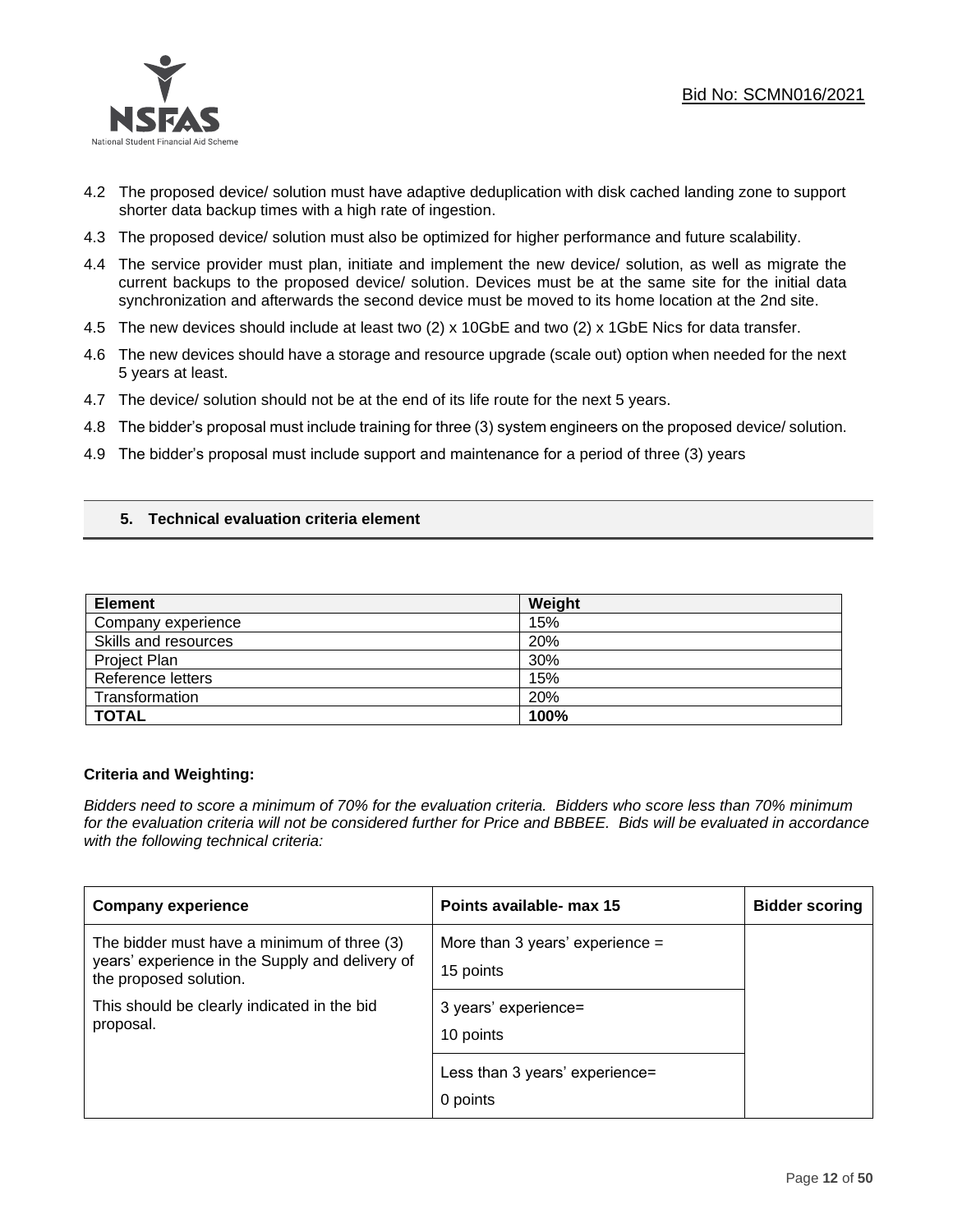

| <b>Skills and resources</b>                                                                                                                                             | Points available- max 20                                                                              | <b>Bidder scoring</b> |
|-------------------------------------------------------------------------------------------------------------------------------------------------------------------------|-------------------------------------------------------------------------------------------------------|-----------------------|
| The bid proposal must include the CVs of the<br>following key staff:                                                                                                    | CV of key account manager and technical<br>resource (s) included in bid proposal= 20<br>points        |                       |
| Key account manager allocated to the<br>1)<br>project<br>Technical resource to assist with<br>2)                                                                        | CV of key account manager or technical<br>resource (s) included in bid proposal = $10$<br>points      |                       |
| implementation of functional<br>requirements.                                                                                                                           | No CVs included in bid proposal= 0 points                                                             |                       |
| The bidder should clearly indicate who is the<br>technical resource and who is the key accounts<br>manager.                                                             |                                                                                                       |                       |
| <b>Project Plan</b>                                                                                                                                                     | Points available- max 30                                                                              | <b>Bidder scoring</b> |
| The bid proposal must include a detailed project<br>plan with timelines as to the sourcing, delivery,<br>installation, and migration of the old data to new<br>devices. | To be supplied and delivered within less<br>than one $(1)$ month of appointment= 30<br>points         |                       |
|                                                                                                                                                                         | To be supplied and delivered between one<br>$(1)$ and three $(3)$ months of appointment=<br>15 points |                       |
|                                                                                                                                                                         | To be supplied and delivered after three<br>(3) months of appointment= 5 points                       |                       |

| <b>Reference letters</b>                                                                                                                                 | Points available- max 15                                                               | <b>Bidder scoring</b> |
|----------------------------------------------------------------------------------------------------------------------------------------------------------|----------------------------------------------------------------------------------------|-----------------------|
| The bidder must provide a minimum of three (3)<br>reference letters on a client letterhead where<br>the proposed solution was supplied and<br>delivered. | More than 3 reference letters $=$<br>15 points<br>3 reference letters $=$<br>10 points |                       |
|                                                                                                                                                          | Less than 3 reference letters=<br>0 points                                             |                       |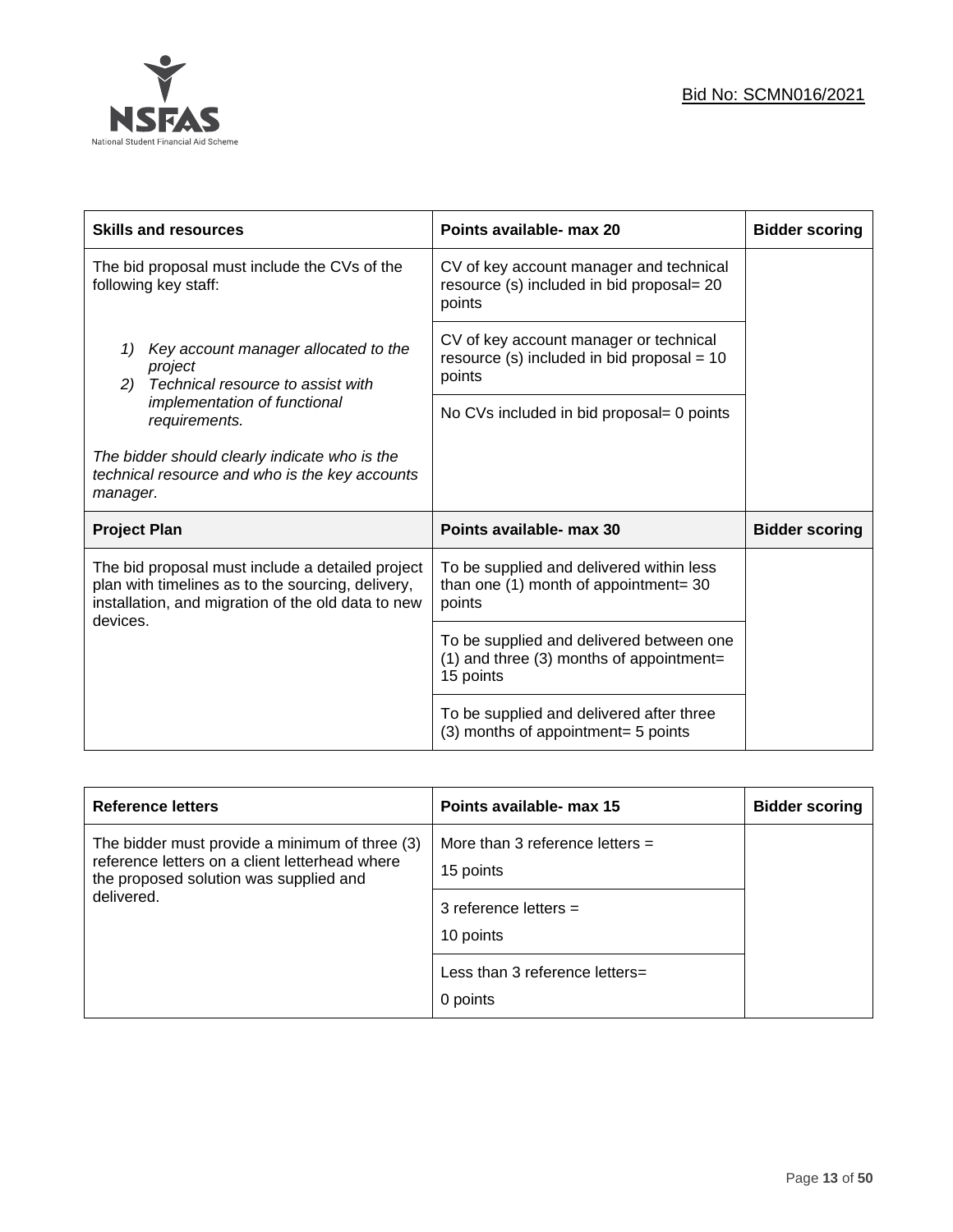

| <b>Transformation</b>                                                                                              | Points available= 20            | <b>Bidder scoring</b> |
|--------------------------------------------------------------------------------------------------------------------|---------------------------------|-----------------------|
| The bidder should meet the following<br>transformation criteria                                                    | Both criteria met=<br>20 points |                       |
| 30% black woman owned<br>Level 1 BBB-EE provider<br>2)                                                             | One criterion met=<br>10 points |                       |
| The bidder must provide a valid BBB-EE<br>certificate as evidence for the above, as part of<br>their bid proposal. | No criteria met= 0 points       |                       |

### **6. Contract Period**

The contract period will be for a period of three (3) years from the date of appointment.

### **7. Pricing Schedule**

Please complete the pricing schedule below. The bidder should not provide their own pricing schedule other than the one below.

The pricing must be inclusive of ALL costs including disbursements (travel, accommodation etc) where applicable. The bidder must not provide travel/accommodation rates separately as this must be built into the total cost.

Please consider the inevitable Consumer Price Index (CPI) increases on the pricing upon the duration of the contract period. For Rand dollar exchange rates, please indicate the rate of exchange used. **Note that NSFAS will not be liable for payments over and above the pricing proposed by the bidder in response to the RFP (i.e. if the rand weakens against the US dollar).**

Bidders must quote on each item in the pricing schedule. Failure to do so, will result in bid disqualification.

| No. | Quantity | <b>Description</b>                | <b>Total cost (VAT excluded) for</b><br>3-year period |
|-----|----------|-----------------------------------|-------------------------------------------------------|
| 1.  | 2        | <b>Proposed Hardware Devices</b>  |                                                       |
| 2.  |          | Support and Maintenance (3 years) |                                                       |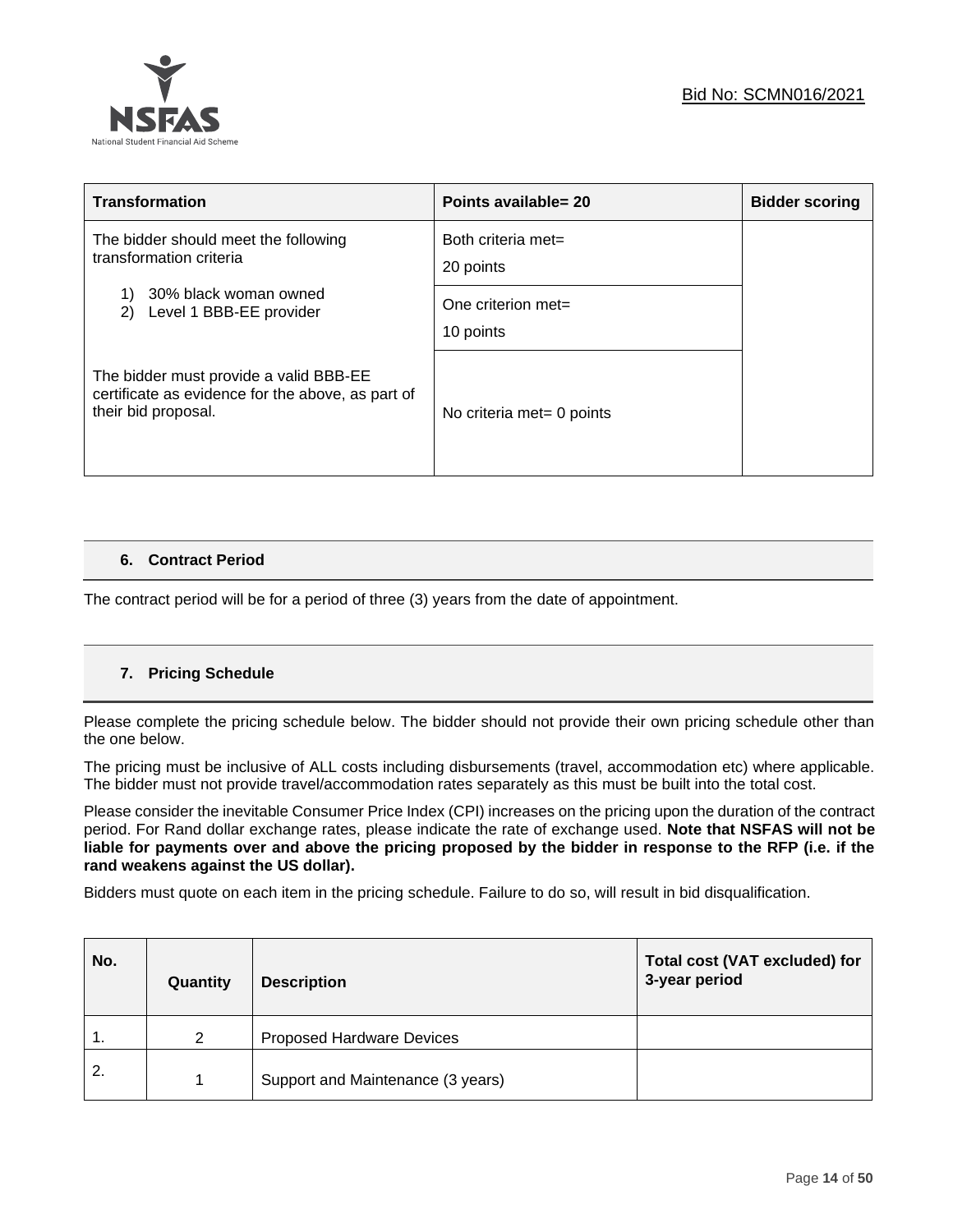

| 3.                                                                            |   | Once off Implementation (include the data<br>synchronization\migration and moving to the other<br>site) |  |
|-------------------------------------------------------------------------------|---|---------------------------------------------------------------------------------------------------------|--|
| 4.                                                                            | 3 | <b>Product Training</b>                                                                                 |  |
| Sub-total (VAT excluded)                                                      |   |                                                                                                         |  |
| VAT@15%                                                                       |   |                                                                                                         |  |
| Total cost for three (3) year period (VAT, CPI and disbursements<br>included) |   |                                                                                                         |  |

### **8. Preference Point System**

All proposals that will achieve the minimum qualifying score (acceptable tenders) will be evaluated further in terms of the preference point system as follows: A maximum of 80 points is allocated for price on the following basis:

**80/20**

$$
Ps = 80 \left( 1 - \frac{Pt - P \min}{P \min} \right)
$$

Where

Ps = Points scored for comparative price of proposal under consideration

Pt = Comparative price of bid under consideration

Pmin = Comparative price of lowest acceptable proposal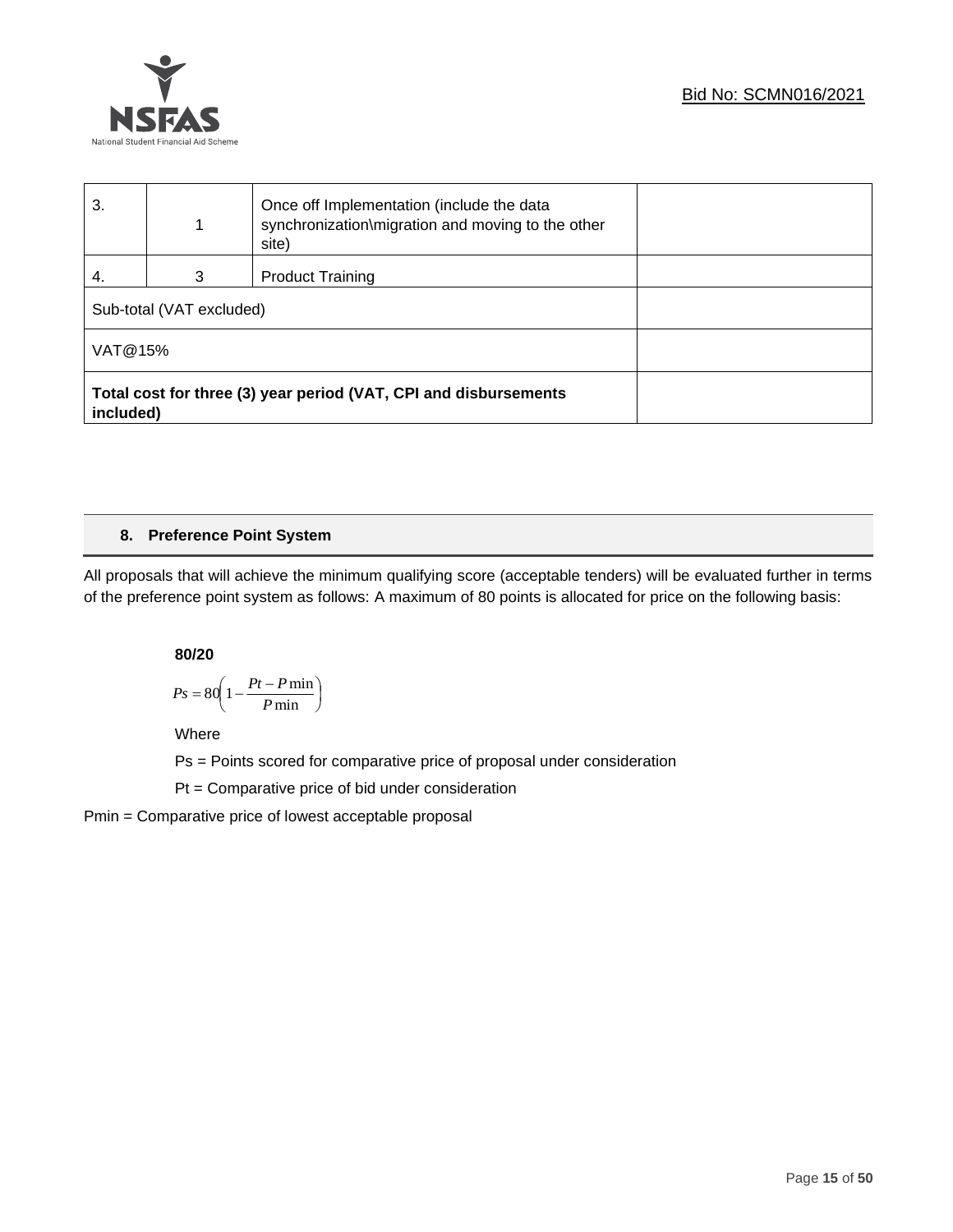

### **1. Declaration of Interest**

┑

This declaration will be used by institutions to ensure that when goods and services are being procured, all reasonable steps are taken to combat the abuse of the supply chain management system.

The bid of any bidder may be disregarded if that bidder, or any of its directors have:

- A. abused the NSFAS's supply chain management system;
- B. committed fraud or any other improper conduct in relation to such system; or
- C. failed to perform on any previous contract.

**In order to give effect to the above, the following questionnaire must be completed and submitted with the bid**.

| The following particulars must be furnished: |                                                                                          |  |  |
|----------------------------------------------|------------------------------------------------------------------------------------------|--|--|
| 2.1                                          | Full Name of bidder or his or her representative:                                        |  |  |
|                                              |                                                                                          |  |  |
| 2.2                                          | <b>Identity Number:</b>                                                                  |  |  |
|                                              |                                                                                          |  |  |
| 2.3                                          | Position occupied in the Company (director, trustee, shareholder <sup>2</sup> , member): |  |  |
|                                              |                                                                                          |  |  |
|                                              |                                                                                          |  |  |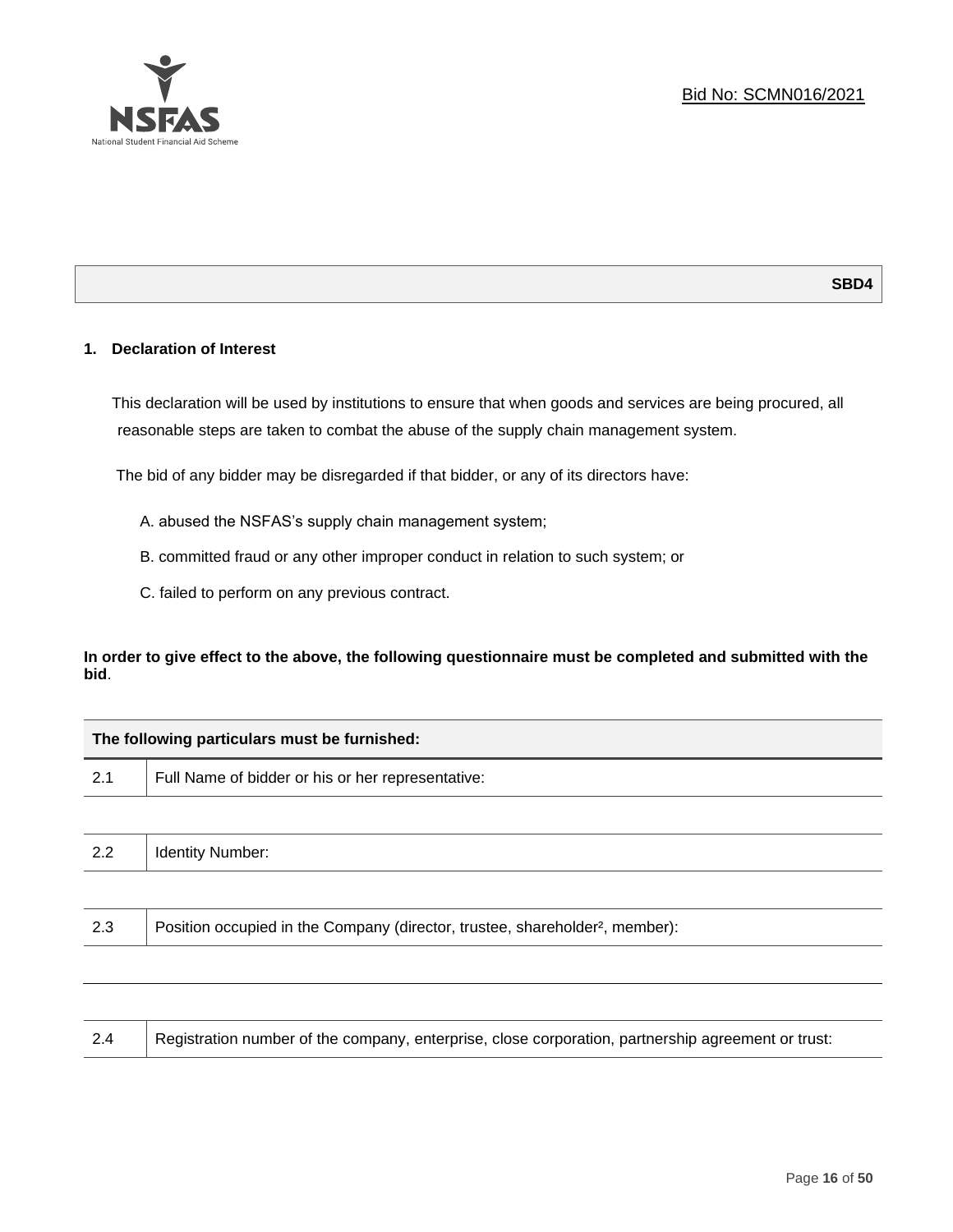



| 2.5    |                                                                                  | Tax Reference Number:           |                                                                                                                                                                                                           |
|--------|----------------------------------------------------------------------------------|---------------------------------|-----------------------------------------------------------------------------------------------------------------------------------------------------------------------------------------------------------|
|        |                                                                                  |                                 |                                                                                                                                                                                                           |
| 2.6    |                                                                                  | <b>VAT Registration Number:</b> |                                                                                                                                                                                                           |
|        |                                                                                  |                                 |                                                                                                                                                                                                           |
| 2.6.1  | below.                                                                           |                                 | The names of all directors / trustees / shareholders / members, their individual identity numbers, tax<br>reference numbers and, if applicable, employee / PESAL numbers must be indicated in paragraph 3 |
| 2.7    | Are you or any person connected with the bidder presently employed by the state? |                                 |                                                                                                                                                                                                           |
|        | Yes                                                                              | No                              |                                                                                                                                                                                                           |
| 2.7.2. | If yes, furnish the following particulars:                                       |                                 |                                                                                                                                                                                                           |
|        |                                                                                  |                                 | Name of person / director / trustee / shareholder/ member:                                                                                                                                                |

Name of state institution at which you or the person connected to the bidder is employed:

|  | Position occupied in the state institution: |
|--|---------------------------------------------|
|--|---------------------------------------------|

"State" means

- (a) Any national or provincial department, national or provincial public entity or constitutional institution within the meaning of the Public Finance Management Act, 1999 (Act No 1 of 1999);
- (b) Any municipality or municipal entity;
- (c) Provincial legislature;
- (d) National Assembly or the National Council of Provinces;
- (e) Parliament.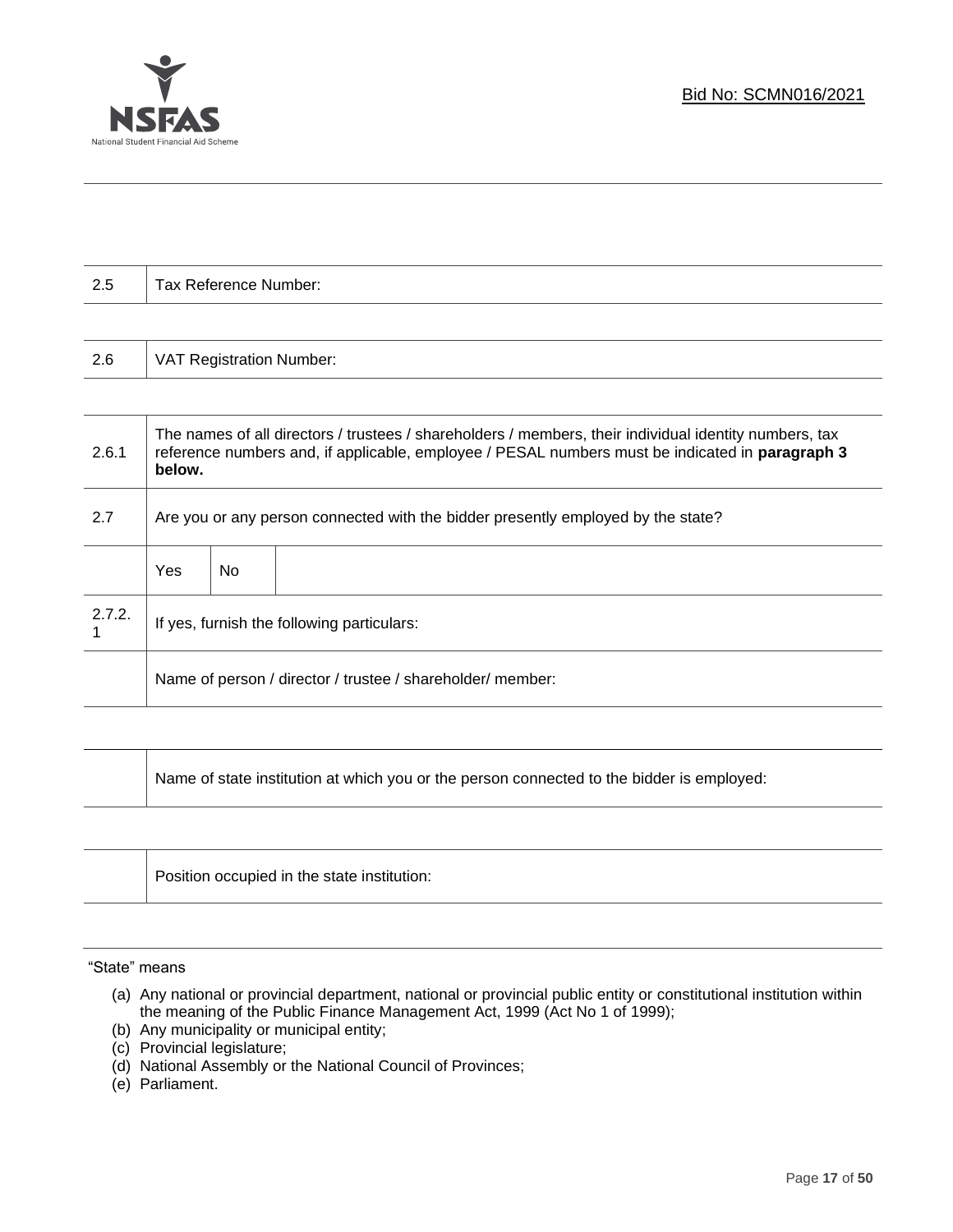

"Shareholder" means a person who owns shares in the company and is actively involved in the management of the enterprise or business and exercises control over the enterprise

|                          | Any other particulars:                                                                                                                                                                                                                           |                                                                                                              |                                                                     |  |  |
|--------------------------|--------------------------------------------------------------------------------------------------------------------------------------------------------------------------------------------------------------------------------------------------|--------------------------------------------------------------------------------------------------------------|---------------------------------------------------------------------|--|--|
| 2.7.2                    | If you are presently employed by the state, did you obtain the appropriate authority to undertake<br>remunerative work outside employment in the public sector?                                                                                  |                                                                                                              |                                                                     |  |  |
|                          | Yes                                                                                                                                                                                                                                              | <b>No</b>                                                                                                    |                                                                     |  |  |
|                          |                                                                                                                                                                                                                                                  |                                                                                                              | If yes, did you attach proof of such authority to the bid document? |  |  |
| 2.7.2.<br>1              | bid.                                                                                                                                                                                                                                             | Note: Failure to submit proof of such authority, where applicable, may result in the disqualification of the |                                                                     |  |  |
|                          | Yes                                                                                                                                                                                                                                              | No                                                                                                           |                                                                     |  |  |
| 2.7.2.<br>$\overline{2}$ | If no, furnish reasons for non-submission of such proof:                                                                                                                                                                                         |                                                                                                              |                                                                     |  |  |
| 2.8                      | Did you or your spouse, or any of the company's directors / trustees / shareholders / members or their<br>spouses conduct business with the state in the previous twelve months?                                                                 |                                                                                                              |                                                                     |  |  |
|                          | Yes                                                                                                                                                                                                                                              | No                                                                                                           |                                                                     |  |  |
| 2.8.1                    | If so, furnish particulars:                                                                                                                                                                                                                      |                                                                                                              |                                                                     |  |  |
| 2.9                      | Do you, or any person connected with the bidder, have any relationship (family, friend, other) with a<br>person employed by the state and who may be involved with the evaluation and or adjudication of this<br>bid?                            |                                                                                                              |                                                                     |  |  |
|                          | Yes                                                                                                                                                                                                                                              | <b>No</b>                                                                                                    |                                                                     |  |  |
| 2.9.1                    | If so, furnish particulars:                                                                                                                                                                                                                      |                                                                                                              |                                                                     |  |  |
| 2.10                     | Are you, or any person connected with the bidder, aware of any relationship (family, friend, other)<br>between any other bidder and any person employed by the state who may be involved with the<br>evaluation and or adjudication of this bid? |                                                                                                              |                                                                     |  |  |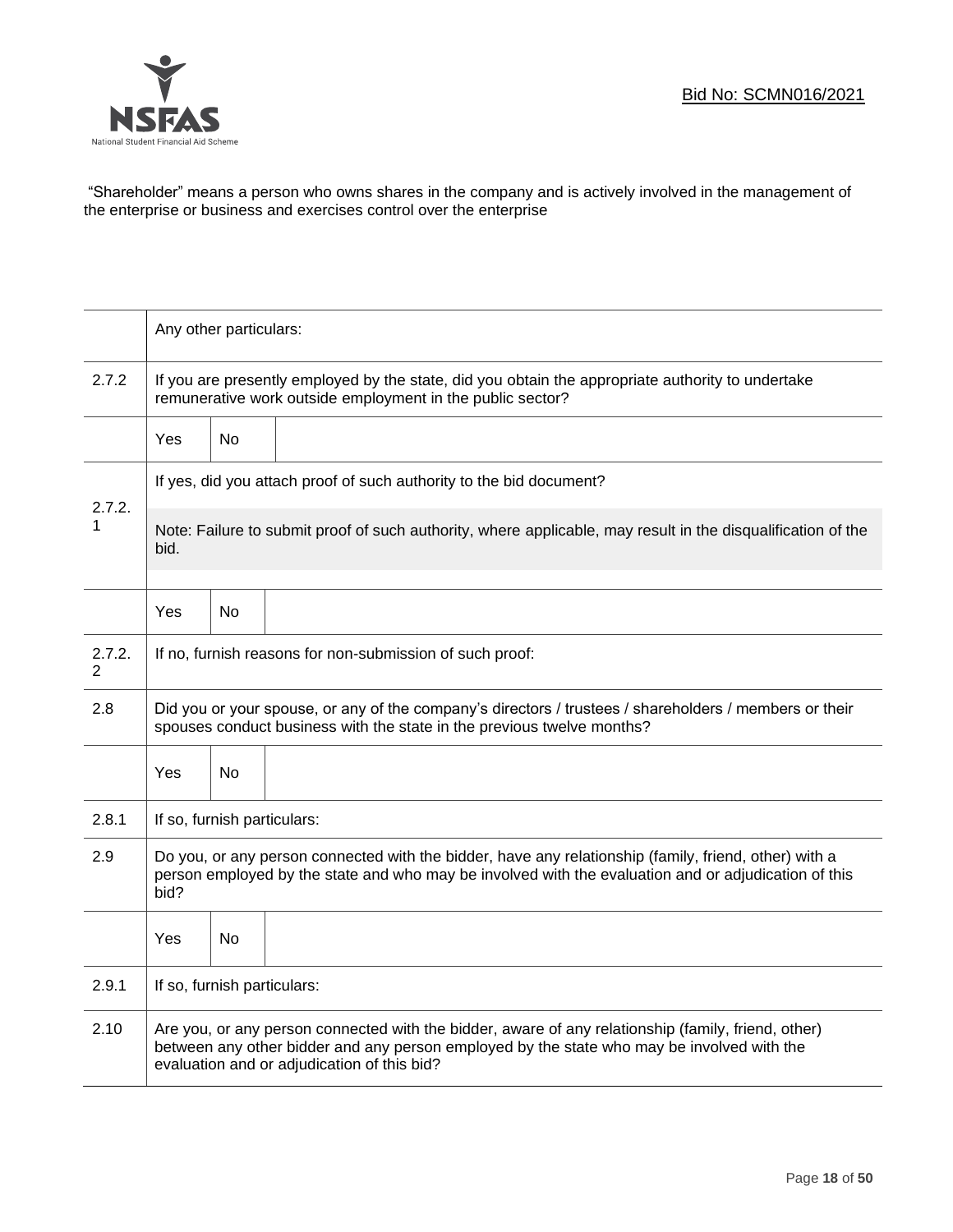



|        | <b>Yes</b>                                                                                                                                                                               | No. |                             |
|--------|------------------------------------------------------------------------------------------------------------------------------------------------------------------------------------------|-----|-----------------------------|
| 2.10.1 | If so, furnish particulars:                                                                                                                                                              |     |                             |
| 2.11   | Do you or any of the directors / trustees / shareholders / members of the company have any interest in<br>any other related companies whether or not they are bidding for this contract? |     |                             |
|        | Yes                                                                                                                                                                                      | No. |                             |
| 2.11.1 |                                                                                                                                                                                          |     | If so, furnish particulars: |

### **Full details of directors / trustees / members / shareholders**.

| Full Name | <b>Identity Number</b> | Personal Income Tax<br>Reference Number | State Employee Number /<br>PERSEL Number |
|-----------|------------------------|-----------------------------------------|------------------------------------------|
|           |                        |                                         |                                          |
|           |                        |                                         |                                          |
|           |                        |                                         |                                          |
|           |                        |                                         |                                          |
|           |                        |                                         |                                          |
|           |                        |                                         |                                          |
|           |                        |                                         |                                          |
|           |                        |                                         |                                          |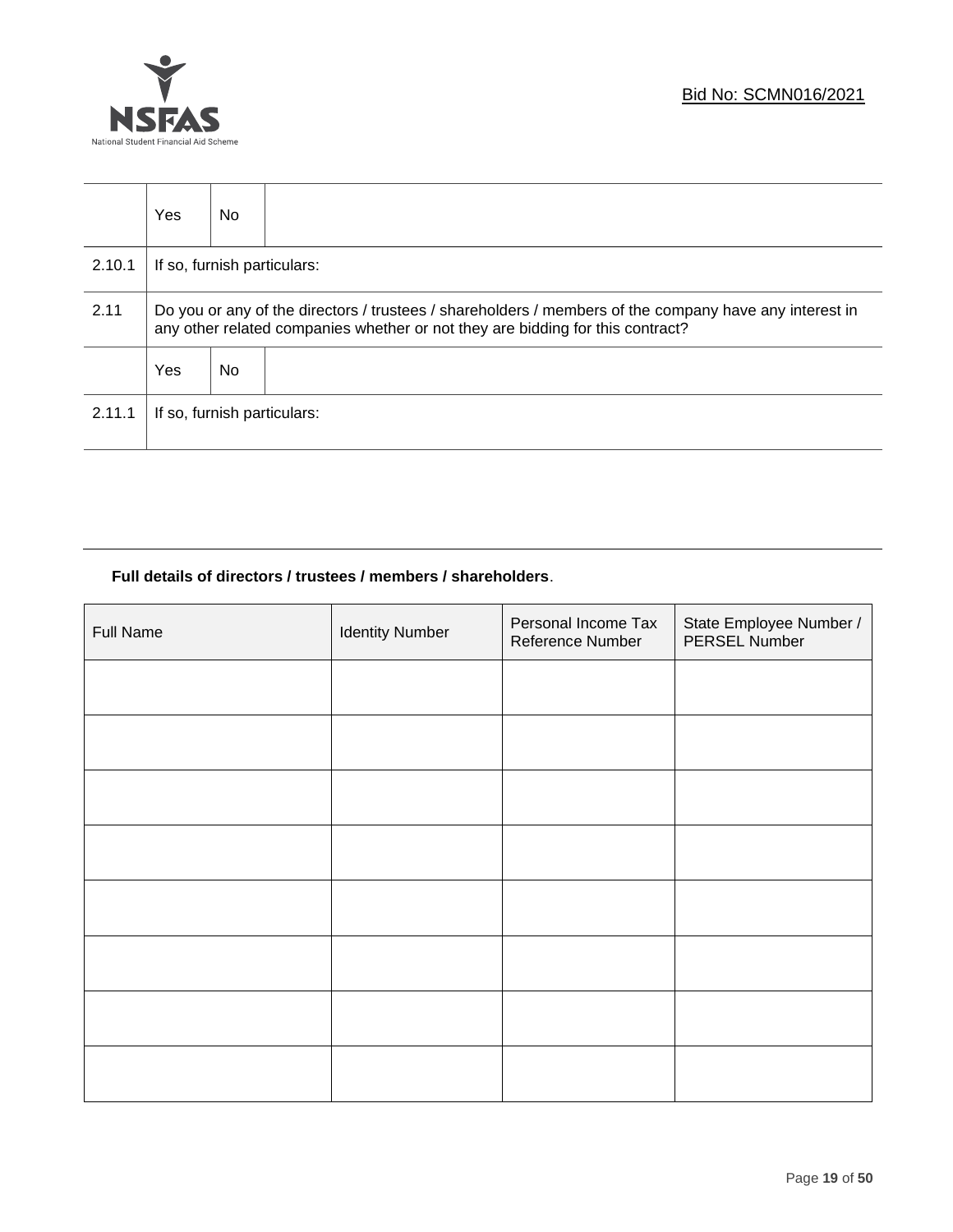

### **Declaration**

I, the undersigned (NAME)………………………………………………………………………

Certify that the information furnished in paragraphs 2 and 3 above is correct. I accept that the state may reject the bid or act against me should this declaration prove to be false.

| <b>Signature</b> | <b>Date</b>    |
|------------------|----------------|
|                  |                |
|                  |                |
|                  |                |
| <b>Position</b>  | Name of bidder |
|                  |                |
|                  |                |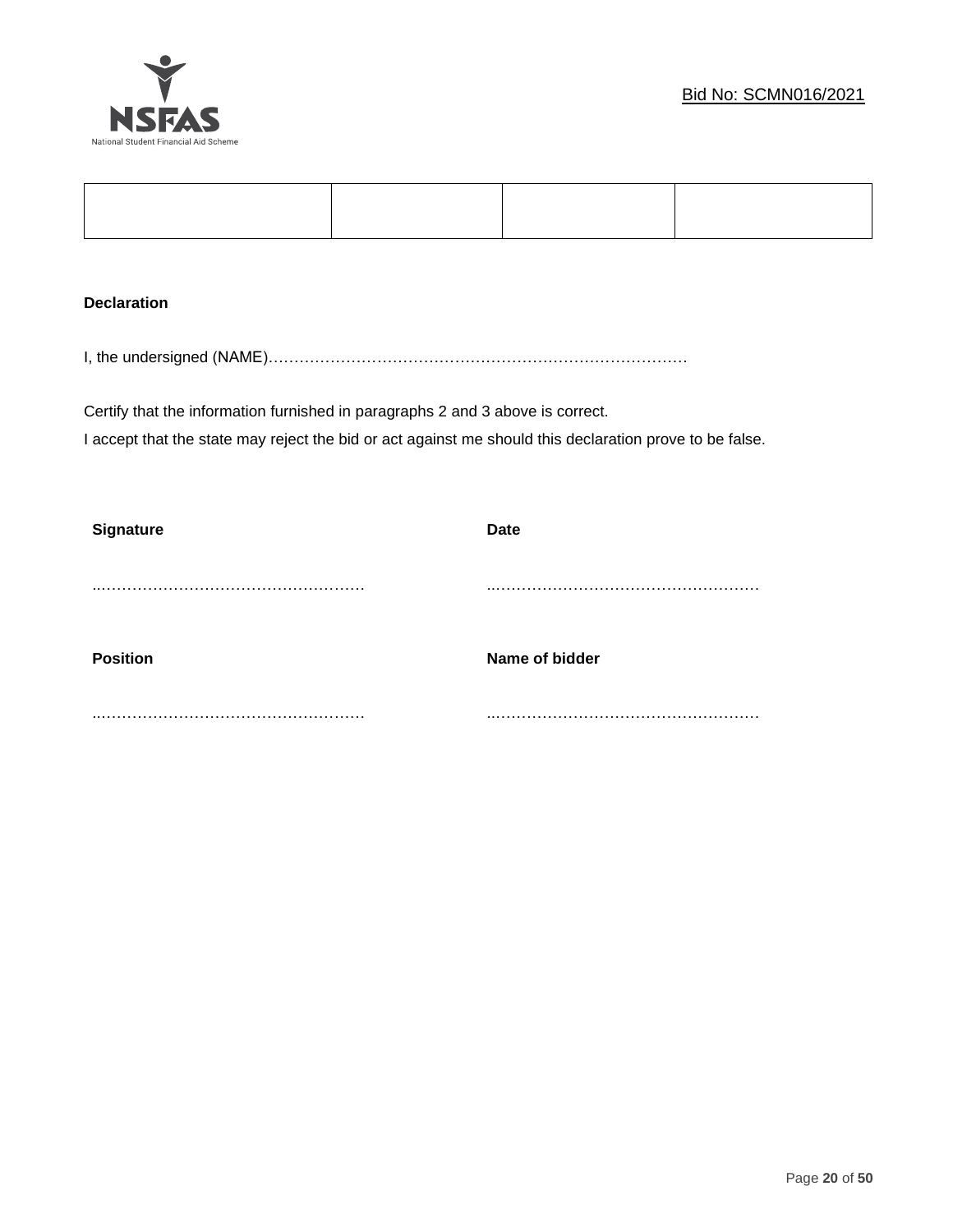

### **Declaration of bidder's past Supply Chain Management practices**

**SBD 8**

This declaration will be used by institutions to ensure that when goods and services are being procured, all reasonable steps are taken to combat the abuse of the supply chain management system.

The bid of any bidder may be disregarded if that bidder, or any of its directors have -

- (a) abused the institution's supply chain management system.
- (b) committed fraud or any other improper conduct in relation to such system; or
- (c) failed to perform on any previous contract.

In order to give effect to the above, **the following questionnaire must be completed and submitted with the bid.**

**The following particulars must be furnished:**

|      | Is the bidder or any of its directors listed on the National Treasury's Database of Restricted Suppliers as<br>companies or persons prohibited from doing business with the public sector?                                                                                                                                                                                                                   |                             |  |  |
|------|--------------------------------------------------------------------------------------------------------------------------------------------------------------------------------------------------------------------------------------------------------------------------------------------------------------------------------------------------------------------------------------------------------------|-----------------------------|--|--|
| 1.1. | (Companies or persons who are listed on this Database were informed in writing of this restriction by the<br>Accounting Officer/Authority of the institution that imposed the restriction after the audi alteram partem<br>rule was applied).                                                                                                                                                                |                             |  |  |
|      | Database of Restricted Suppliers now resides on the National<br>Treasury's website<br>The<br>(http://www.treasury.gov.za) and can be accessed by clicking on its link at the bottom of the home page.                                                                                                                                                                                                        |                             |  |  |
|      | Yes                                                                                                                                                                                                                                                                                                                                                                                                          | No.                         |  |  |
| 1.2. |                                                                                                                                                                                                                                                                                                                                                                                                              | If so, furnish particulars: |  |  |
| 1.3. | Is the bidder or any of its directors listed on the Register for Tender Defaulters in terms of section 29 of<br>Prevention<br>Combating<br>Corrupt<br>Activities<br>(No<br>12<br>and<br>of<br>Act<br>2004)?<br>the<br>of<br>Register for Tender Defaulters can be accessed on the National Treasury's website<br>The<br>(http://www.treasury.gov.za) by clicking on its link at the bottom of the home page. |                             |  |  |
|      | Yes                                                                                                                                                                                                                                                                                                                                                                                                          | No                          |  |  |
| 1.4. | If so, furnish particulars:                                                                                                                                                                                                                                                                                                                                                                                  |                             |  |  |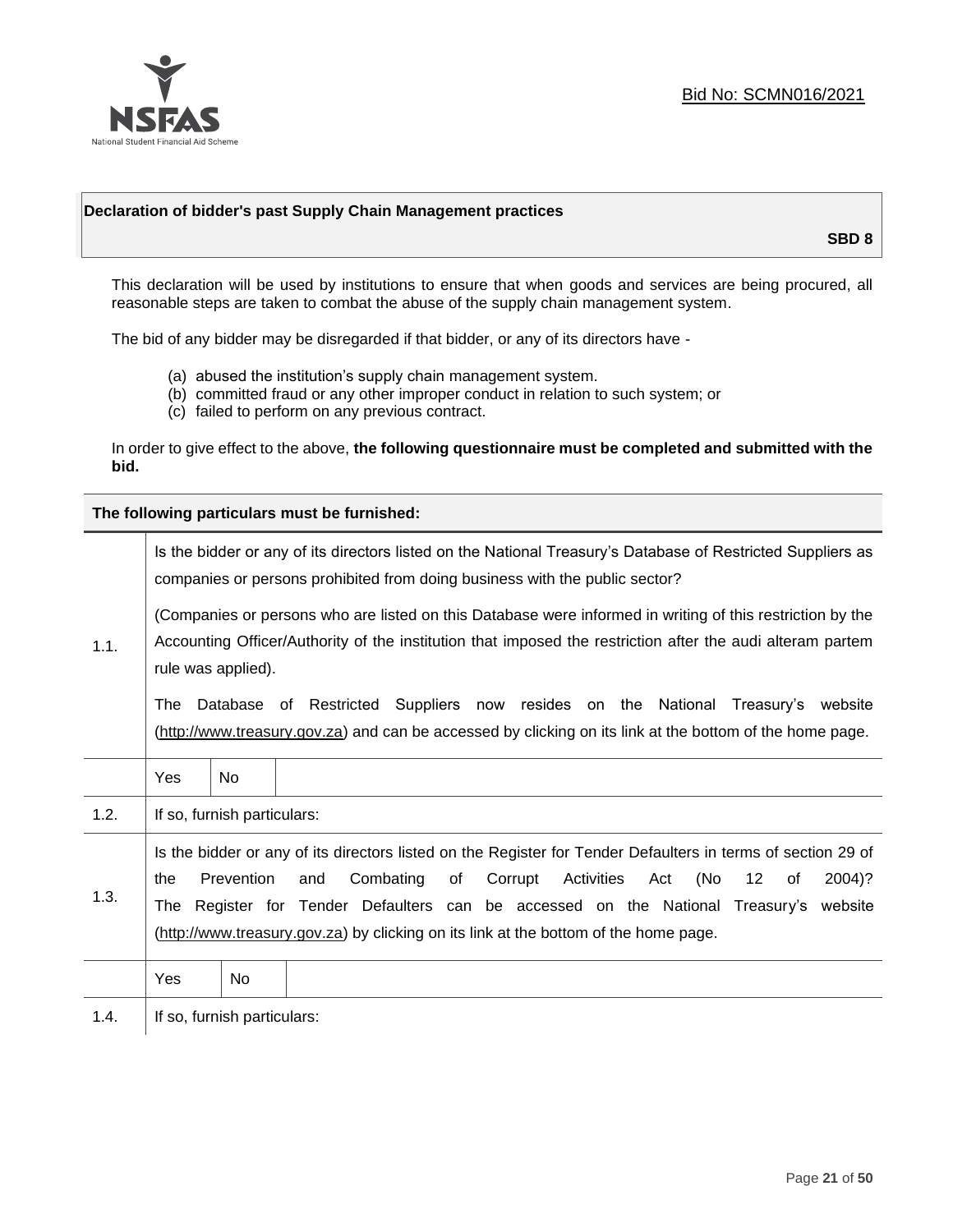

T

| 1.5. | Was the bidder or any of its directors convicted by a court of law (including a court outside of the<br>Republic of South Africa) for fraud or corruption during the past five years? |    |  |
|------|---------------------------------------------------------------------------------------------------------------------------------------------------------------------------------------|----|--|
|      | <b>Yes</b>                                                                                                                                                                            | No |  |
| 1.6. | If so, furnish particulars:                                                                                                                                                           |    |  |
| 1.7. | Was any contract between the bidder and any organ of state terminated during the past five years on<br>account of failure to perform on or comply with the contract?                  |    |  |
|      | <b>Yes</b>                                                                                                                                                                            | No |  |
| 1.8. | If so, furnish particulars:                                                                                                                                                           |    |  |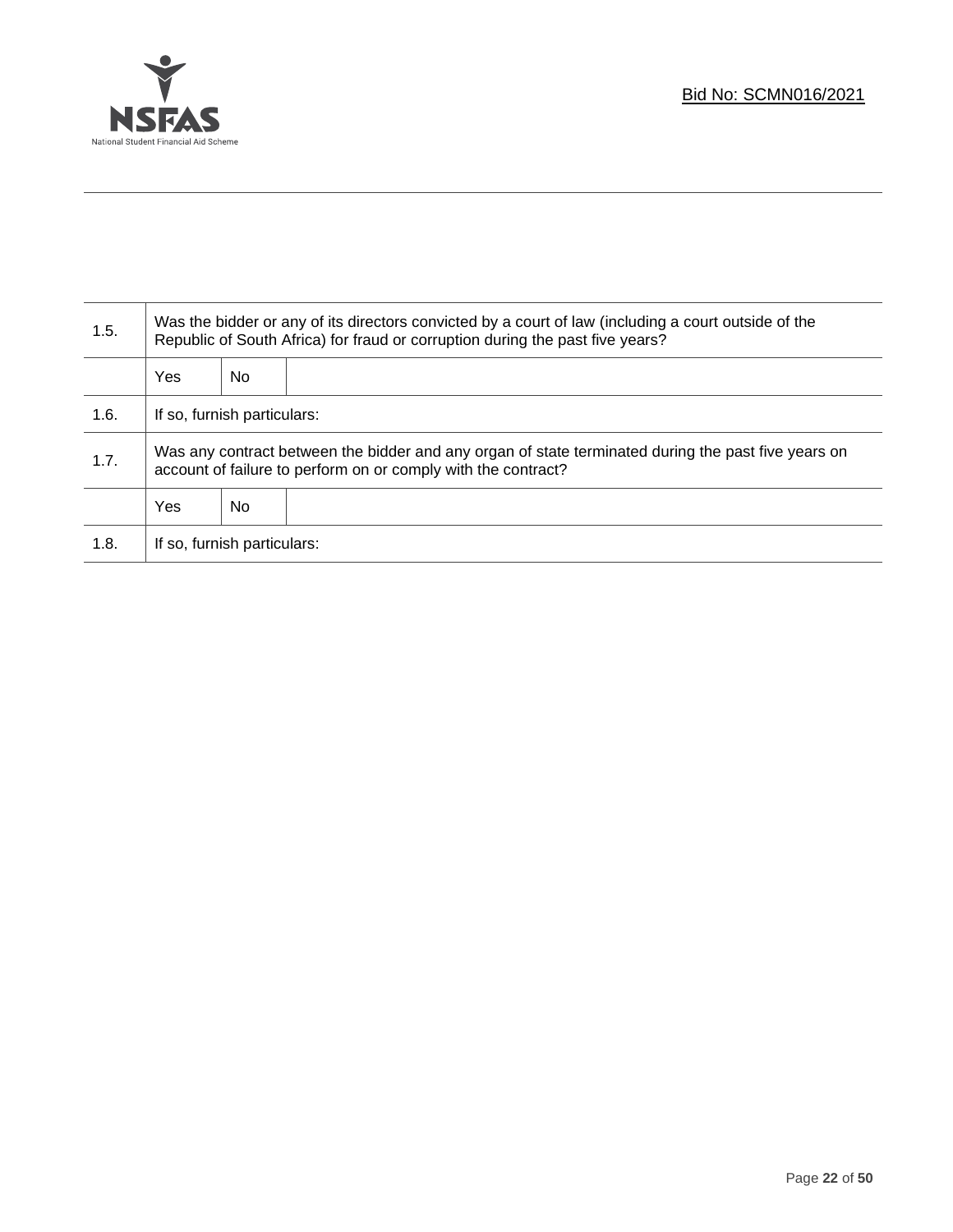

### **Declaration**

I, the undersigned (NAME)………………………………………………………………………

Certify that the information furnished on the declaration from is true and correct.

I accept that, in addition to cancellation of a contract, action may be taken against me should this declaration provide to be false.

| Signature       | Date           |
|-----------------|----------------|
|                 |                |
|                 |                |
| <b>Position</b> | Name of bidder |
|                 |                |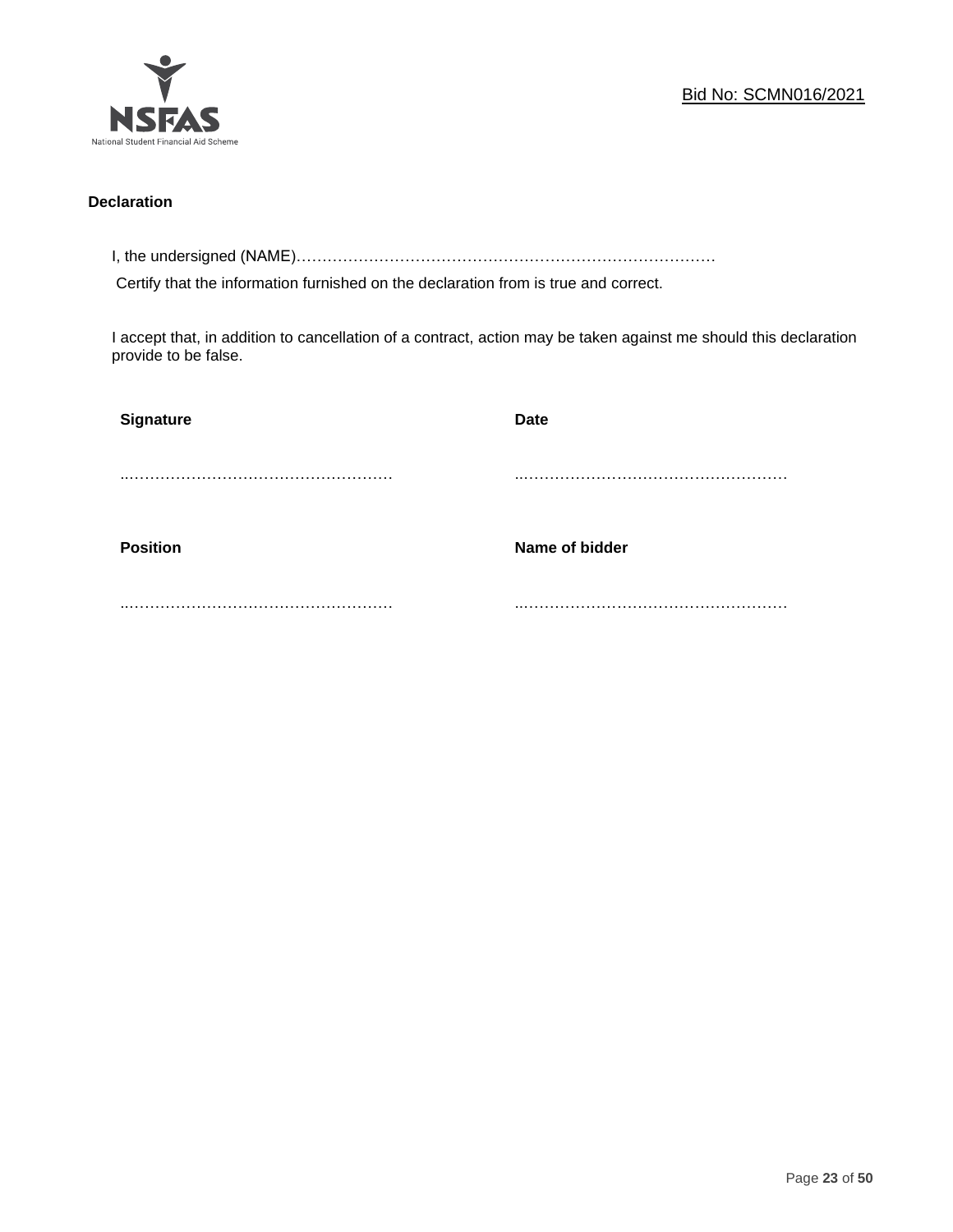

### **SBD 9**

### **CERTIFICATE OF INDEPENDENT BID DETERMINATION**

I, the undersigned, in submitting the accompanying bid in response to the invitation for the bid made by: NSFAS

(Name of Institution)

Do hereby make the following statements that I certify to be true and complete in every respect:

| I certify, on behalf of: |  |
|--------------------------|--|
| (Name of Bidder)         |  |

- 1. I have read, and I understand the contents of this Certificate.
- 6.1.I understand that the accompanying bid will be disqualified if this Certificate is found not to be true and complete in every respect.
- 6.2.I am authorized by the bidder to sign this Certificate, and to submit the accompanying bid, on behalf of the bidder.
- 6.3.Each person whose signature appears on the accompanying bid has been authorized by the bidder to determine the terms of, and to sign the bid, on behalf of the bidder.
- 6.4.For the purposes of this Certificate and the accompanying bid, I understand that the word "competitor" shall include any individual or organization, other than the bidder, whether or not affiliated with the bidder, who:
	- 6.4.1.1.1. has been requested to submit a bid in response to this bid invitation.
	- 6.4.1.1.2. could potentially submit a bid in response to this bid invitation, based on their qualifications,
	- 6.4.1.1.3. Abilities or experience.
- 6.10. Provides the same goods and services as the bidder and/or is in the same line of business as the bidder.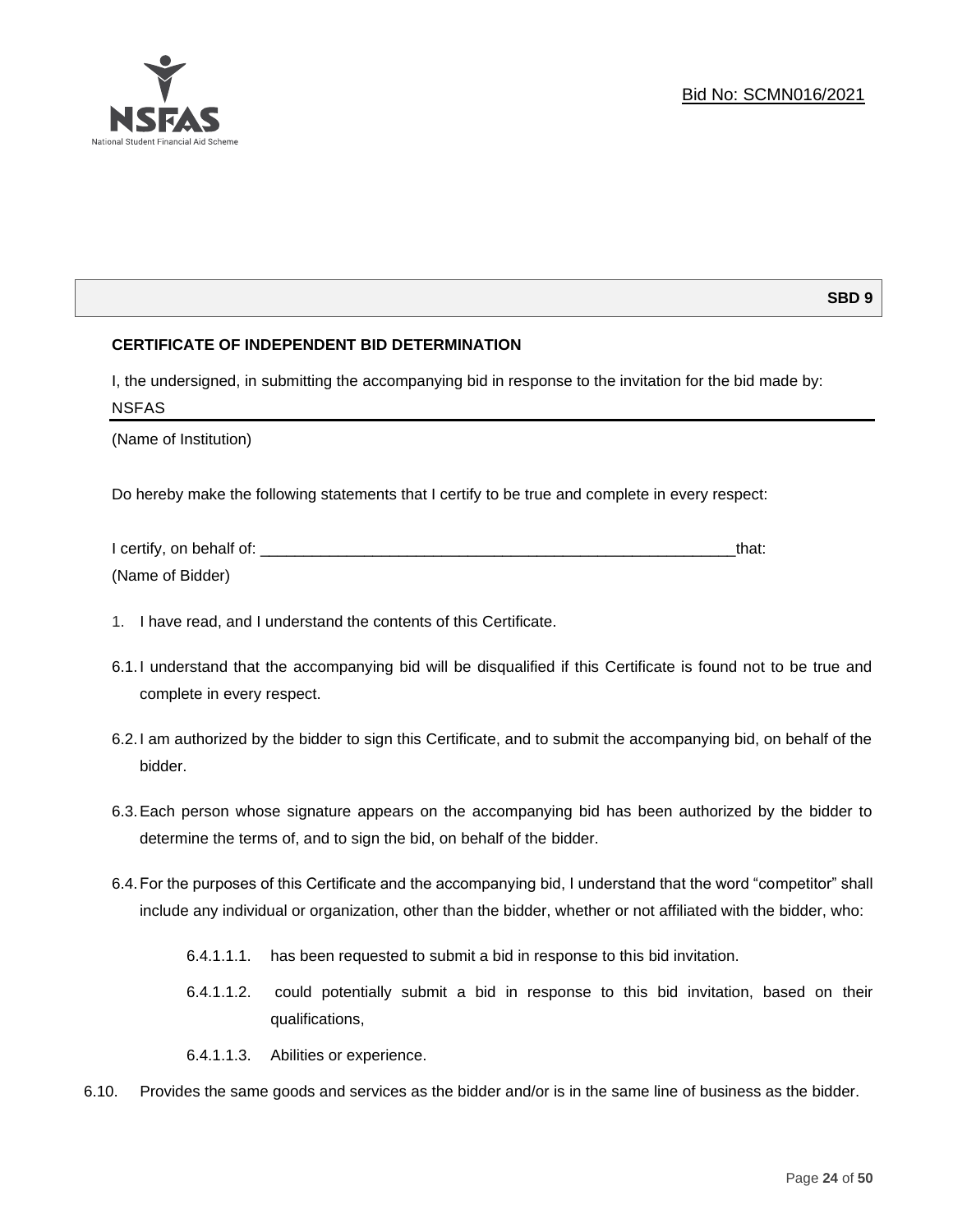

6.11. The bidder has arrived at the accompanying bid independently from, and without consultation, communication, agreement or arrangement with any competitor. However, communication between partners in a joint venture or consortium<sup>3</sup> will not be construed as collusive bidding.

<sup>3</sup> Joint venture or Consortium means an association of persons for the purpose of combining their expertise, property, capital, efforts, skill and knowledge in an activity for the execution of a contract.

- 6.12. In particular, without limiting the generality of paragraphs 6 above, there has been no consultation, communication, agreement or arrangement with any competitor regarding:
	- (a) prices
	- (b) geographical area where product or service will be rendered (market allocation)
	- (c) methods, factors or formulas used to calculate prices;
	- (d) the intention or decision to submit or not to submit, a bid;
	- (e) the submission of a bid which does not meet the specifications and conditions of the bid; or
	- (f) bidding with the intention not to win the bid.
- 6.13. In addition, there have been no consultations, communications, agreements or arrangements with any competitor regarding the quality, quantity, specifications and conditions or delivery particulars of the products or services to which this bid invitation relates.
- 6.14. The terms of the accompanying bid have not been, and will not be, disclosed by the bidder, directly or indirectly, to any competitor, prior to the date and time of the official bid opening or of the awarding of the contract.
- 6.15. I am aware that, in addition and without prejudice to any other remedy provided to combat any restrictive practices related to bids and contracts, bids that are suspicious will be reported to the Competition Commission for investigation and possible imposition of administrative penalties in terms of section 59 of the Competition Act No 89 of 1998 and or may be reported to the National Prosecuting Authority (NPA) for criminal investigation and or may be restricted from conducting business with the public sector for a period not exceeding ten (10) years in terms of the Prevention and Combating of Corrupt Activities Act No 12 of 2004 or any other applicable legislation.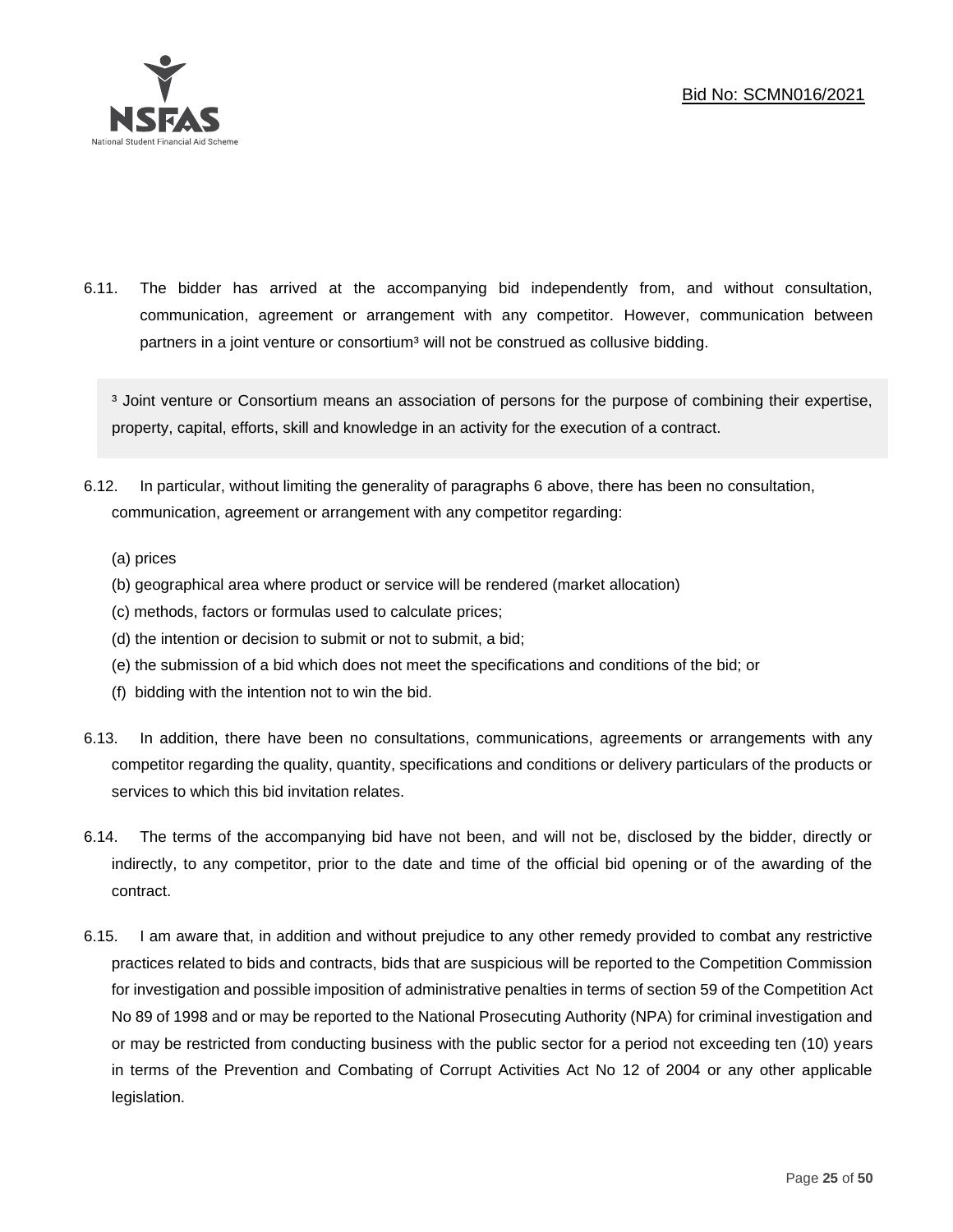

| Signature | Date           |
|-----------|----------------|
|           |                |
|           |                |
|           |                |
| Position  | Name of bidder |
|           |                |
|           |                |
|           |                |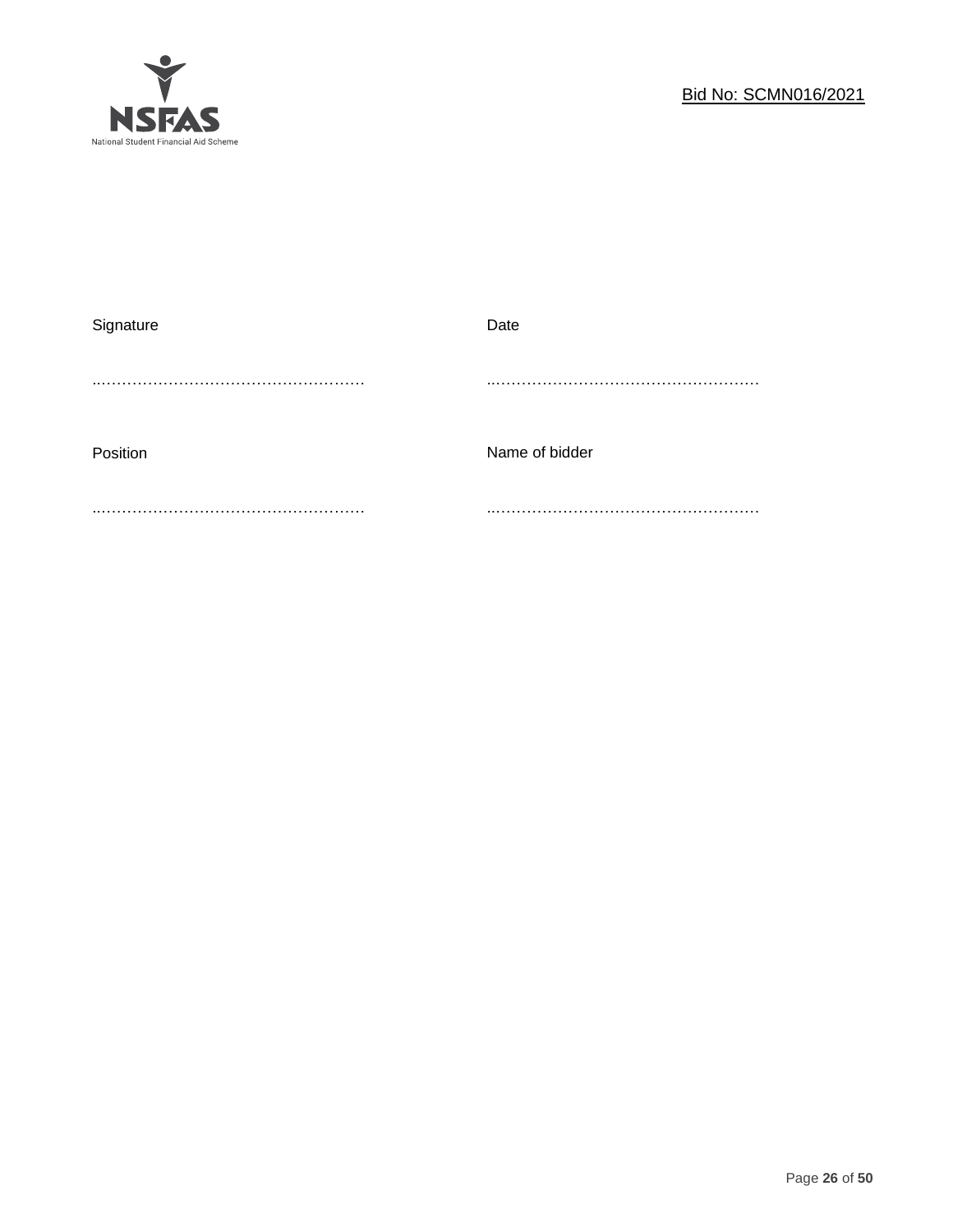

### **1. PREFERENCE POINTS CLAIM FORM IN TERMS OF THE PREFERENTIAL PROCUREMENT REGULATIONS 2017**

This preference form must form part of all bids invited. It contains general information and serves as a claim form for preference points for Broad-Based Black Economic Empowerment (B-BBEE) Status Level of Contribution

### **NB: BEFORE COMPLETING THIS FORM, BIDDERS MUST STUDY THE GENERAL CONDITIONS, DEFINITIONS AND DIRECTIVES APPLICABLE IN RESPECT OF B-BBEE, AS PRESCRIBED IN THE PREFERENTIAL PROCUREMENT REGULATIONS, 2017.**

### **1. GENERAL CONDITIONS**

- 1.1 The following preference point systems are applicable to all bid:
	- the 80/20 system for requirements with a Rand value of up to R50 000 000 (all applicable taxes included); and

1.2

a) The value of this bid is estimated not to exceed R50 000 000 (all applicable taxes included) and therefore the 80/20 Preference point system shall be applicable.

Points for this bid shall be awarded for:

- (a) Price; and
- (b) B-BBEE Status Level of Contributor.
- 1.3 The maximum points for this bid are allocated as follows:

|                                                   | <b>POINTS</b> |
|---------------------------------------------------|---------------|
| <b>PRICE</b>                                      |               |
| <b>B-BBEE STATUS LEVEL OF CONTRIBUTOR</b>         | 20            |
| Total points for Price and B-BBEE must not exceed | 100           |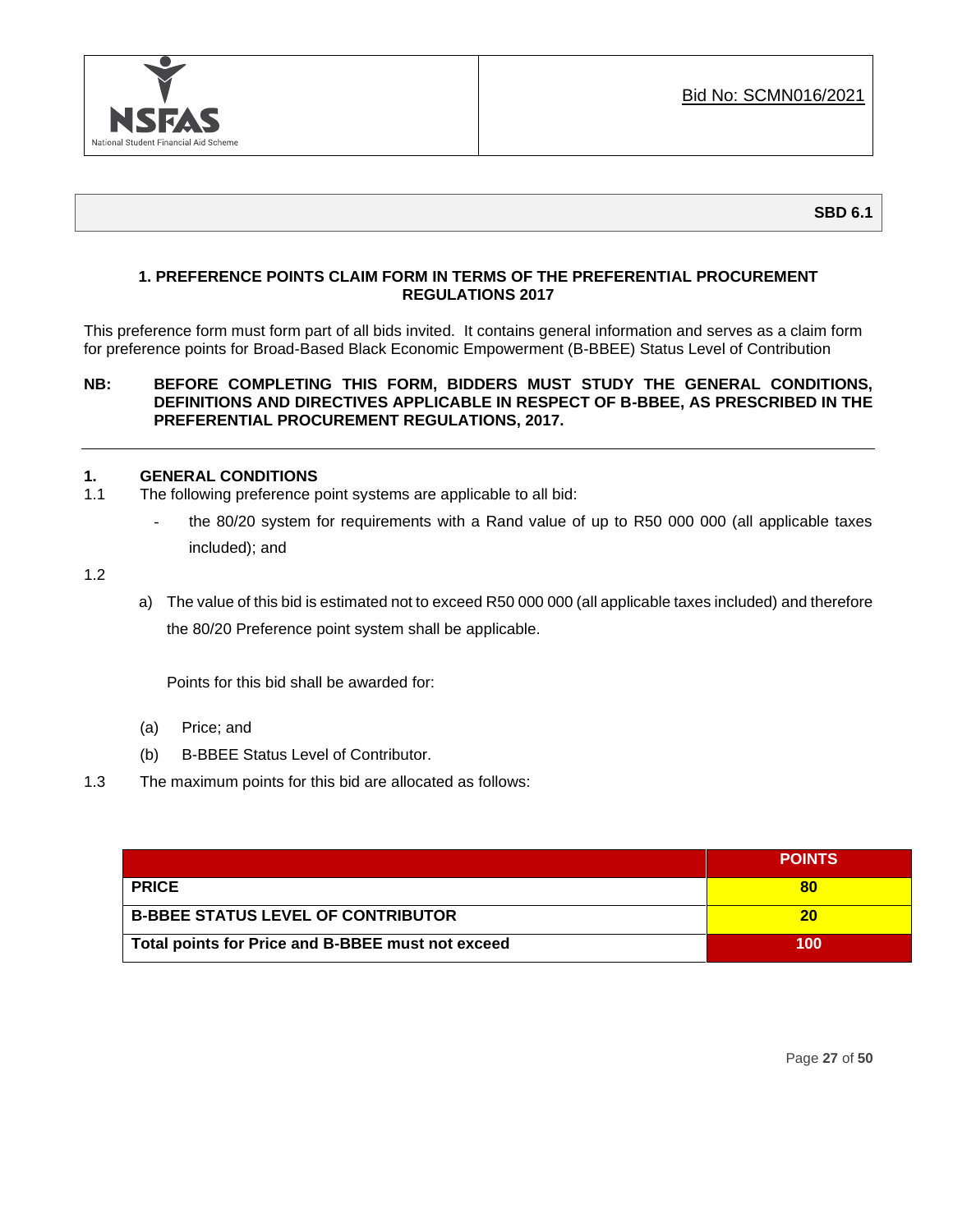

- 1.4 Failure on the part of a bidder to submit proof of B-BBEE Status level of contributor together with the bid, will be interpreted to mean that preference points for B-BBEE status level of contribution are not claimed.
- 1.5 The purchaser reserves the right to require of a bidder, either before a bid is adjudicated or at any time subsequently, to substantiate any claim in regard to preferences, in any manner required by the purchaser.

### **2. DEFINITIONS**

- (a) **"B-BBEE"** means broad-based black economic empowerment as defined in section 1 of the Broad-Based Black Economic Empowerment Act.
- (b) "**B-BBEE status level of contributor"** means the B-BBEE status of an entity in terms of a code of good practice on black economic empowerment, issued in terms of section 9(1) of the Broad-Based Black Economic Empowerment Act.
- (c) **"bid"** means a written offer in a prescribed or stipulated form in response to an invitation by an organ of state for the provision of goods or services, through price quotations, advertised competitive bidding processes or proposals.
- (d) **"Broad-Based Black Economic Empowerment Act"** means the Broad-Based Black Economic Empowerment Act, 2003 (Act No. 53 of 2003);
- **(e) "EME"** means an Exempted Micro Enterprise in terms of a code of good practice on black economic empowerment issued in terms of section 9 (1) of the Broad-Based Black Economic Empowerment Act.
- (f) **"functionality"** means the ability of a tenderer to provide goods or services in accordance with specifications as set out in the tender documents.
- (g) **"prices"** includes all applicable taxes less all unconditional discounts;
- (h) **"proof of B-BBEE status level of contributor"** means:
	- **1)** B-BBEE Status level certificate issued by an authorized body or person;
	- **2)** A sworn affidavit as prescribed by the B-BBEE Codes of Good Practice;
	- **3)** Any other requirement prescribed in terms of the B-BBEE Act;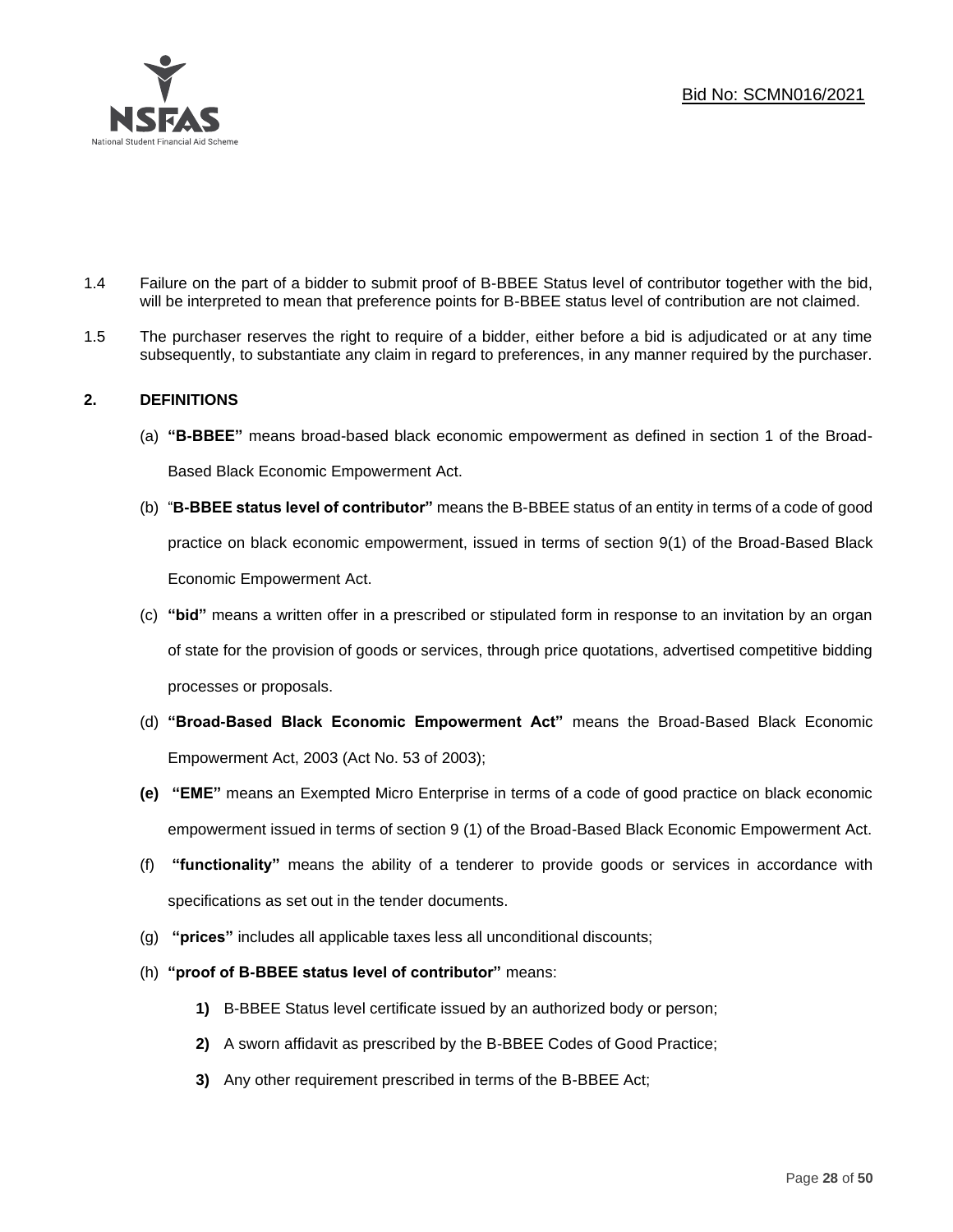

- (i) **"QSE"** means a qualifying small business enterprise in terms of a code of good practice on black economic empowerment issued in terms of section 9 (1) of the Broad-Based Black Economic Empowerment Act.
- *(j)* **"rand value"** means the total estimated value of a contract in Rand, calculated at the time of bid invitation, and includes all applicable taxes.

### **3. POINTS AWARDED FOR PRICE**

### 3.1 **THE 80/20 PREFERENCE POINT SYSTEMS**

A maximum of 80 points is allocated for price on the following basis:

**80/20**

$$
Ps = 80 \left( 1 - \frac{Pt - P \min}{P \min} \right)
$$

Where

Ps = Points scored for price of bid under consideration

l

Pt = Price of bid under consideration

Pmin = Price of lowest acceptable bid

### **4. POINTS AWARDED FOR B-BBEE STATUS LEVEL OF CONTRIBUTOR**

4.1 In terms of Regulation 6 (2) and 7 (2) of the Preferential Procurement Regulations, preference points must be awarded to a bidder for attaining the B-BBEE status level of contribution in accordance with the table below: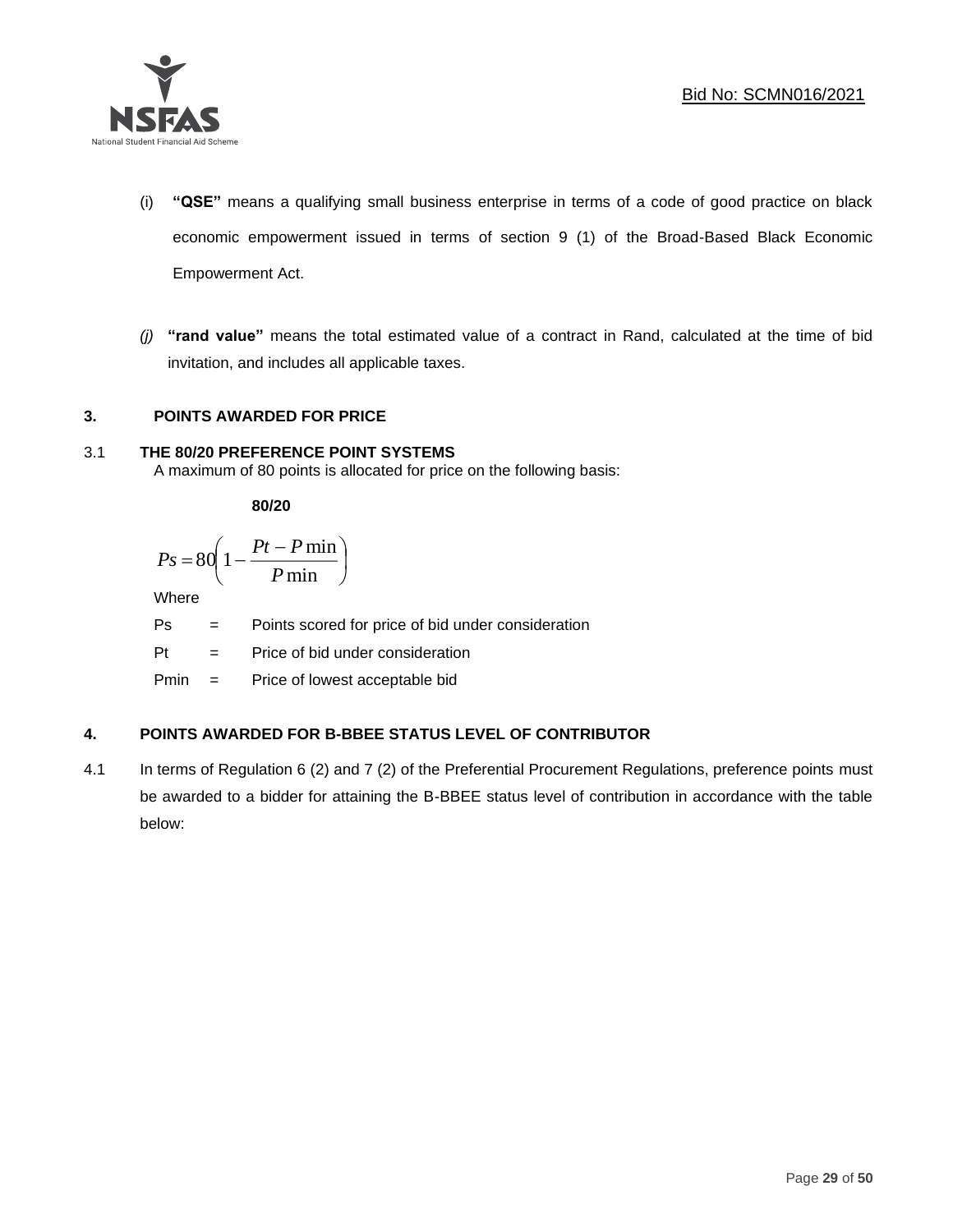

| <b>B-BBEE Status Level of</b><br><b>Contributor</b> | <b>Number of points</b><br>(90/10 system) | <b>Number of points</b><br>(80/20 system) |
|-----------------------------------------------------|-------------------------------------------|-------------------------------------------|
|                                                     | 10                                        | 20                                        |
| 2                                                   | 9                                         | 18                                        |
| 3                                                   | 6                                         | 14                                        |
|                                                     | 5                                         | 12                                        |
| 5                                                   |                                           | 8                                         |
| 6                                                   |                                           | 6                                         |
|                                                     |                                           |                                           |
| 8                                                   |                                           | ົ                                         |
| Non-compliant contributor                           |                                           |                                           |

### **5. BID DECLARATION**

5.1 Bidders who claim points in respect of B-BBEE Status Level of Contribution must complete the following:

### **6. B-BBEE STATUS LEVEL OF CONTRIBUTOR CLAIMED IN TERMS OF PARAGRAPHS 1.4 AND 4.1**

6.1 B-BBEE Status Level of Contributor: = ……… (maximum of 20 points)

(Points claimed in respect of paragraph 7.1 must be in accordance with the table reflected in paragraph

4.1 and must be substantiated by relevant proof of B-BBEE status level of contributor.

### **7. SUB-CONTRACTING**

7.1 Will any portion of the contract be sub-contracted?

### (*Tick applicable box*)



7.1.1 If yes, indicate:

- i) What percentage of the contract will be subcontracted............…………….…………%
- ii) The name of the sub-contractor…………………………………………………………...
- iii) The B-BBEE status level of the sub-contractor......................................……………...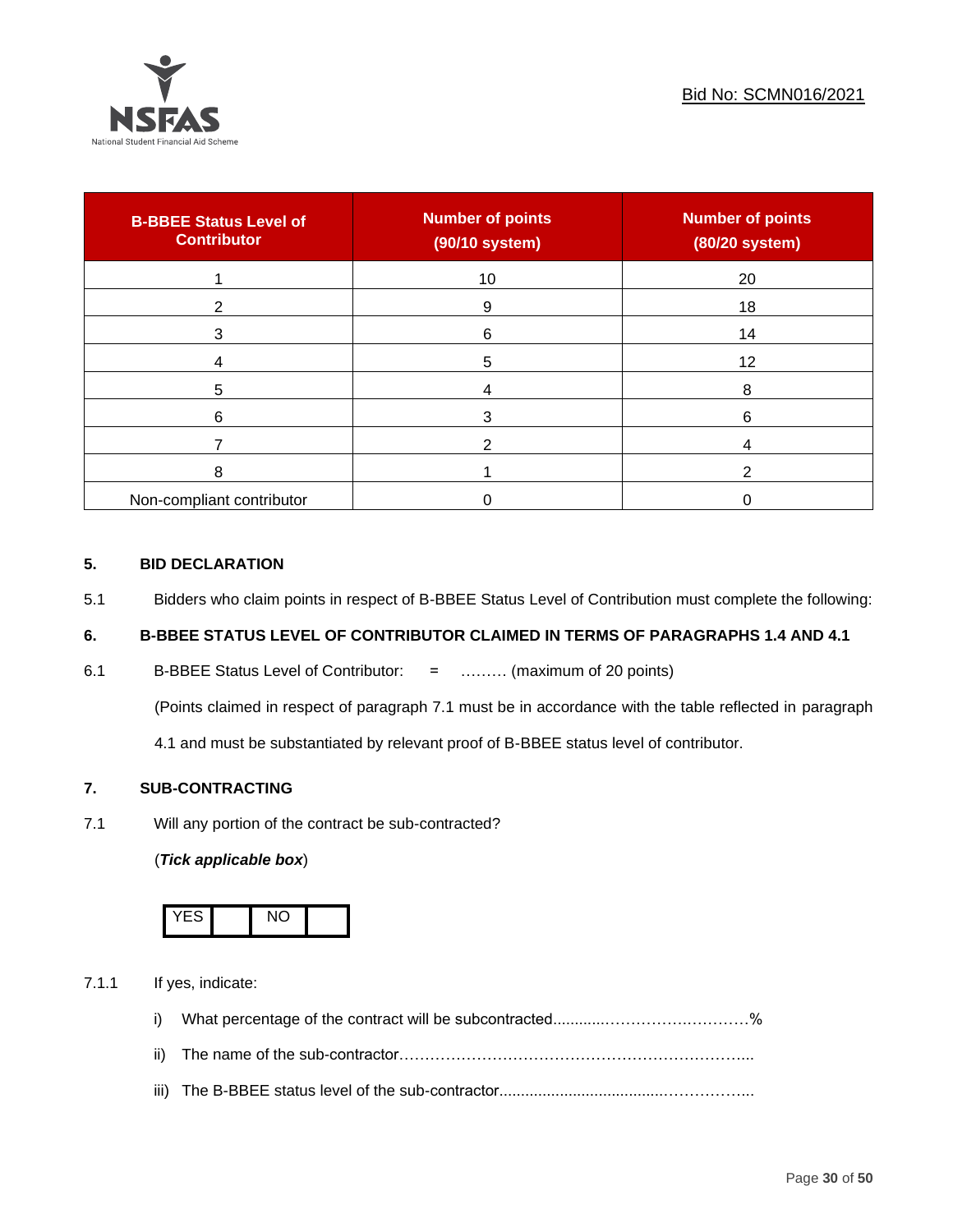

iv) Whether the sub-contractor is an EME or QSE

### *(Tick applicable box*)



v) Specify, by ticking the appropriate box, if subcontracting with an enterprise in terms of Preferential

Procurement Regulations,2017:

| Designated Group: An EME or QSE which is at last 51% owned by:    | <b>EME</b> | QSE |
|-------------------------------------------------------------------|------------|-----|
|                                                                   | $\sqrt{ }$ | V   |
| Black people                                                      |            |     |
| Black people who are youth                                        |            |     |
| Black people who are women                                        |            |     |
| Black people with disabilities                                    |            |     |
| Black people living in rural or underdeveloped areas or townships |            |     |
| Cooperative owned by black people                                 |            |     |
| Black people who are military veterans                            |            |     |
| <b>OR</b>                                                         |            |     |
| Any EME                                                           |            |     |
| Any QSE                                                           |            |     |

### 8. **DECLARATION WITH REGARD TO COMPANY/FIRM**

- 8.1 Name of company/firm………………………………………………………………………….
- 8.2 VAT registration number…………………………………….…………………………………
- 8.3 Company registration number…………….……………………….…………………………….

### 8.4 TYPE OF COMPANY/ FIRM

- D Partnership/Joint Venture / Consortium
- □ One-person business/sole propriety
- D Close corporation
- D Company
- (Pty) Limited

[TICK APPLICABLE BOX]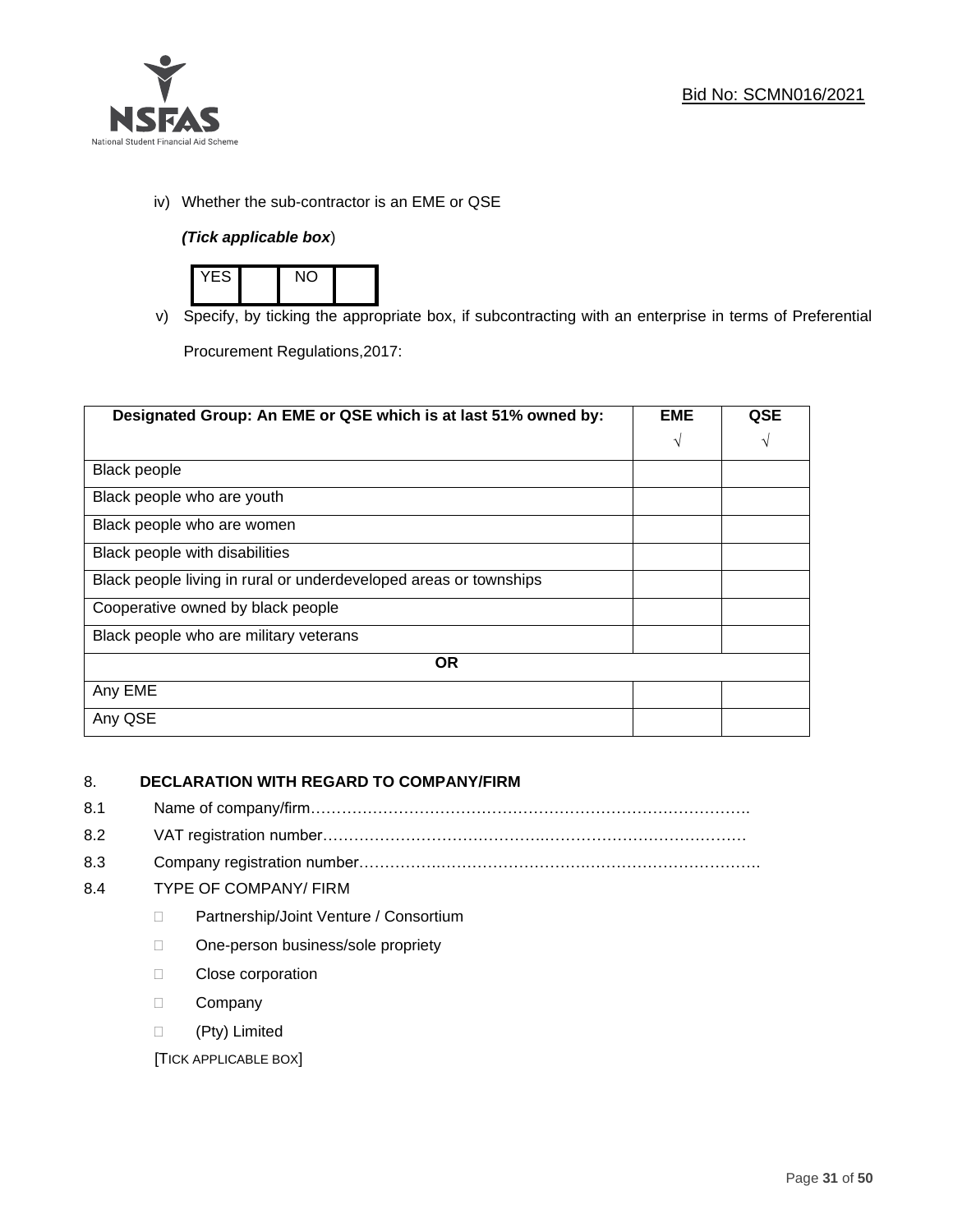

### Bid No: SCMN016/2021

| 8.5 |                                                                                                                 | DESCRIBE PRINCIPAL BUSINESS ACTIVITIES                                                                 |  |  |
|-----|-----------------------------------------------------------------------------------------------------------------|--------------------------------------------------------------------------------------------------------|--|--|
|     |                                                                                                                 |                                                                                                        |  |  |
|     |                                                                                                                 |                                                                                                        |  |  |
|     |                                                                                                                 |                                                                                                        |  |  |
| 8.6 | <b>COMPANY CLASSIFICATION</b>                                                                                   |                                                                                                        |  |  |
|     | $\Box$                                                                                                          | Manufacturer                                                                                           |  |  |
|     | $\Box$                                                                                                          | Supplier                                                                                               |  |  |
|     | $\Box$                                                                                                          | Professional service provider                                                                          |  |  |
|     | □                                                                                                               | Other service providers, e.g. transporter, etc.                                                        |  |  |
|     |                                                                                                                 | [TICK APPLICABLE BOX]                                                                                  |  |  |
| 8.7 |                                                                                                                 |                                                                                                        |  |  |
| 8.8 | I/we, the undersigned, who is / are duly authorised to do so on behalf of the company/firm, certify that the    |                                                                                                        |  |  |
|     | points claimed, based on the B-BBE status level of contributor indicated in paragraphs 1.4 and 6.1 of the       |                                                                                                        |  |  |
|     | foregoing certificates, qualifies the company/ firm for the preference(s) shown and I / we acknowledge<br>that: |                                                                                                        |  |  |
|     |                                                                                                                 |                                                                                                        |  |  |
|     | i)                                                                                                              | The information furnished is true and correct.                                                         |  |  |
|     | ii)                                                                                                             | The preference points claimed are in accordance with the General Conditions as indicated in            |  |  |
|     |                                                                                                                 | paragraph 1 of this form.                                                                              |  |  |
|     | iii)                                                                                                            | In the event of a contract being awarded as a result of points claimed as shown in paragraphs 1.4 and  |  |  |
|     |                                                                                                                 | 6.1, the contractor may be required to furnish documentary proof to the satisfaction of the purchaser  |  |  |
|     |                                                                                                                 | that the claims are correct.                                                                           |  |  |
|     | iv)                                                                                                             | If the B-BBEE status level of contributor has been claimed or obtained on a fraudulent basis or any of |  |  |
|     |                                                                                                                 | the conditions of contract have not been fulfilled, the purchaser may, in addition to any other remedy |  |  |
|     |                                                                                                                 | it may have -                                                                                          |  |  |
|     |                                                                                                                 |                                                                                                        |  |  |
|     |                                                                                                                 | disqualify the person from the bidding process.<br>(a)                                                 |  |  |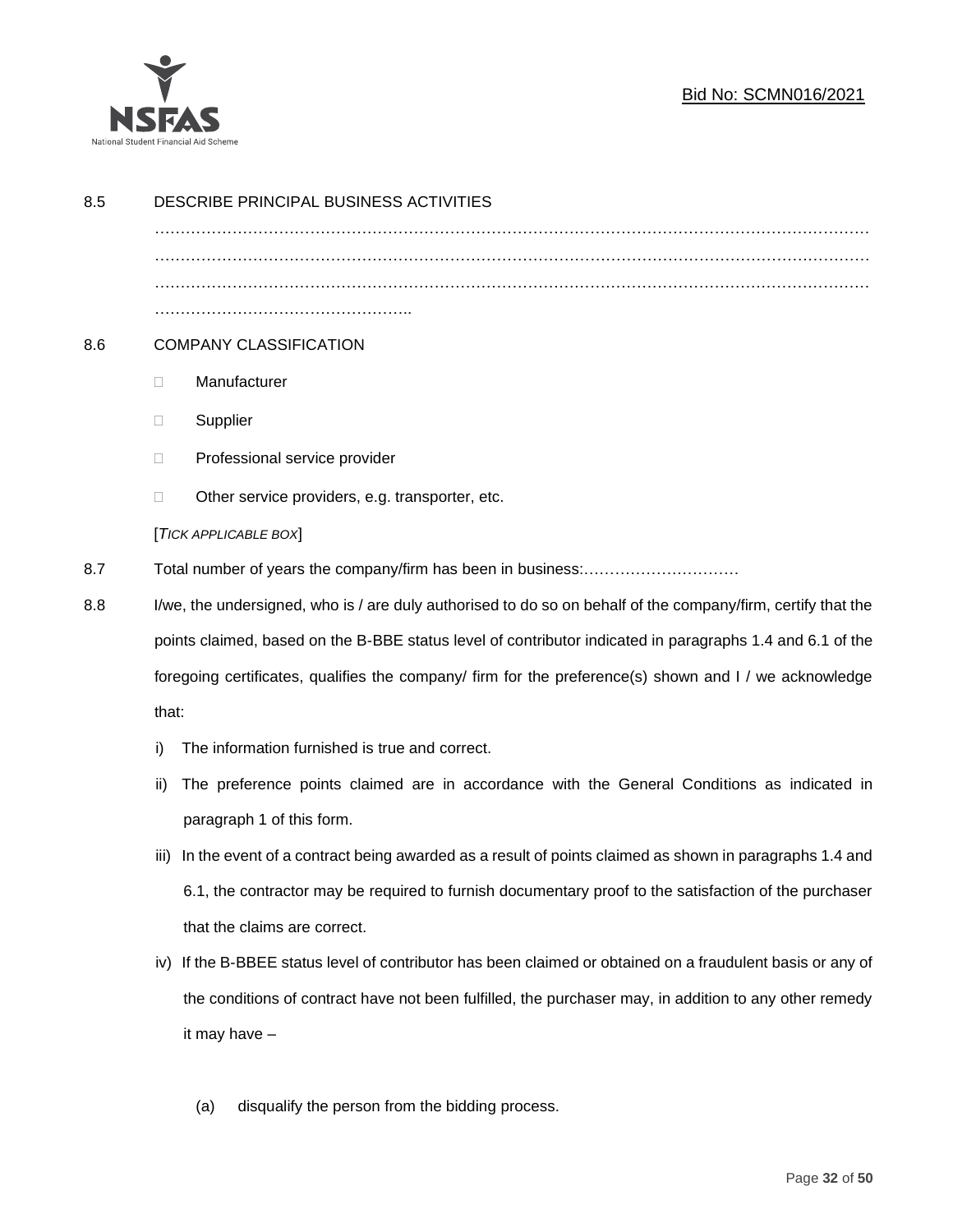

- (b) recover costs, losses or damages it has incurred or suffered as a result of that person's conduct.
- (c) cancel the contract and claim any damages which it has suffered as a result of having to make less favourable arrangements due to such cancellation.
- (d) recommend that the bidder or contractor, its shareholders and directors, or only the shareholders and directors who acted on a fraudulent basis, be restricted by the National Treasury from obtaining business from any organ of state for a period not exceeding 10 years, after the *audi alteram partem* (hear the other side) rule has been applied; and
- (e) forward the matter for criminal prosecution.

| <b>WITNESSES</b> |                            |
|------------------|----------------------------|
|                  | SIGNATURE(S) OF BIDDERS(S) |
|                  | DATE:<br>.<br>ADDRESS      |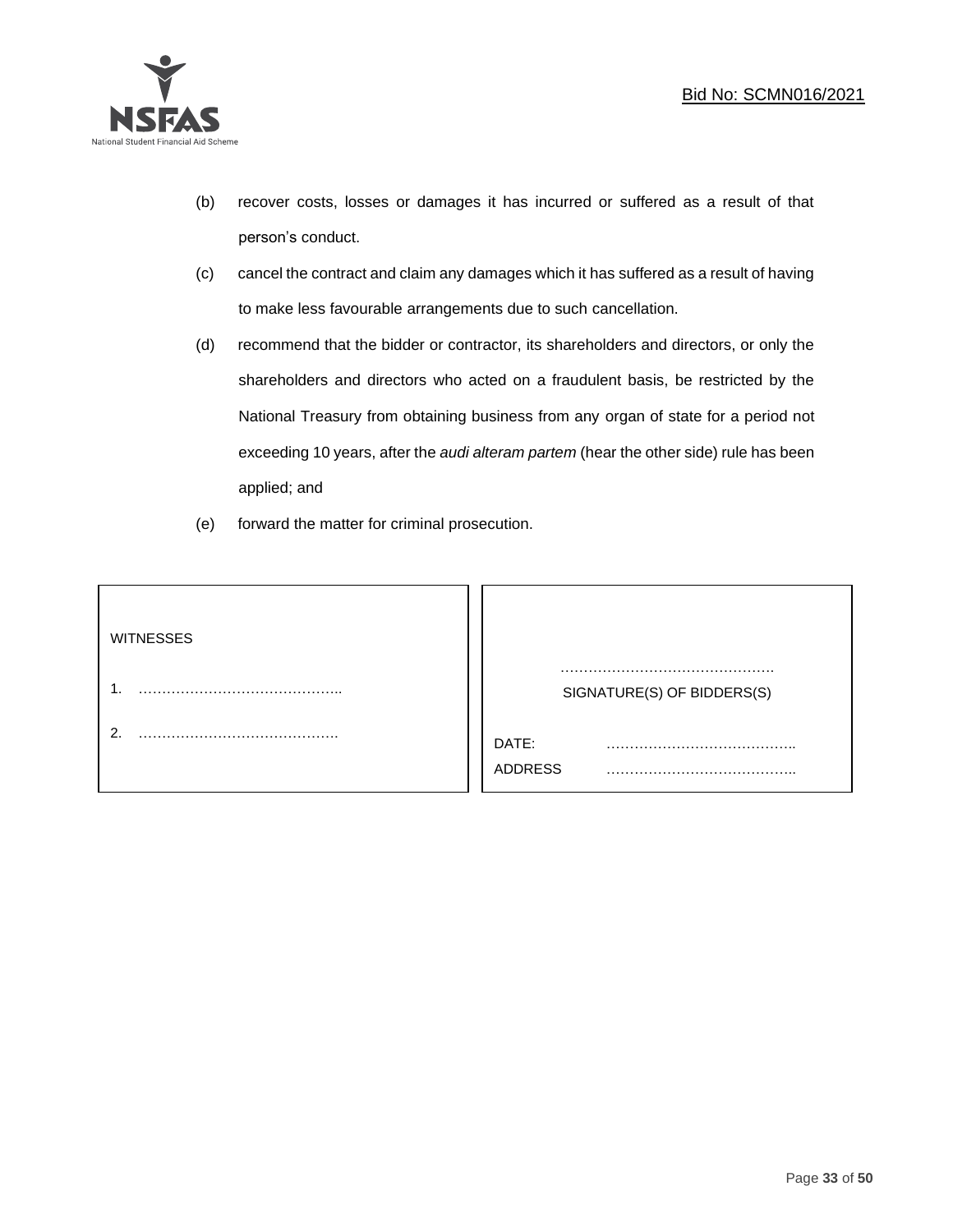

### GOVERNMENT PROCUREMENT

### **GENERAL CONDITIONS OF CONTRACT July 2010**

### **NOTES**

The purpose of this document is to:

(i) Draw special attention to certain general conditions applicable to government bids, contracts and orders; and

(ii) To ensure that clients be familiar with regard to the rights and obligations of all parties involved in doing business with government.

In this document words in the singular also mean in the plural and vice versa and words in the masculine also mean in the feminine and neuter.

• The General Conditions of Contract will form part of all bid documents and may not be amended.

Special Conditions of Contract (SCC) relevant to a specific bid, should be compiled separately for every bid (if applicable) and will supplement the General Conditions of Contract. Whenever there is a conflict, the provisions in the SCC shall prevail.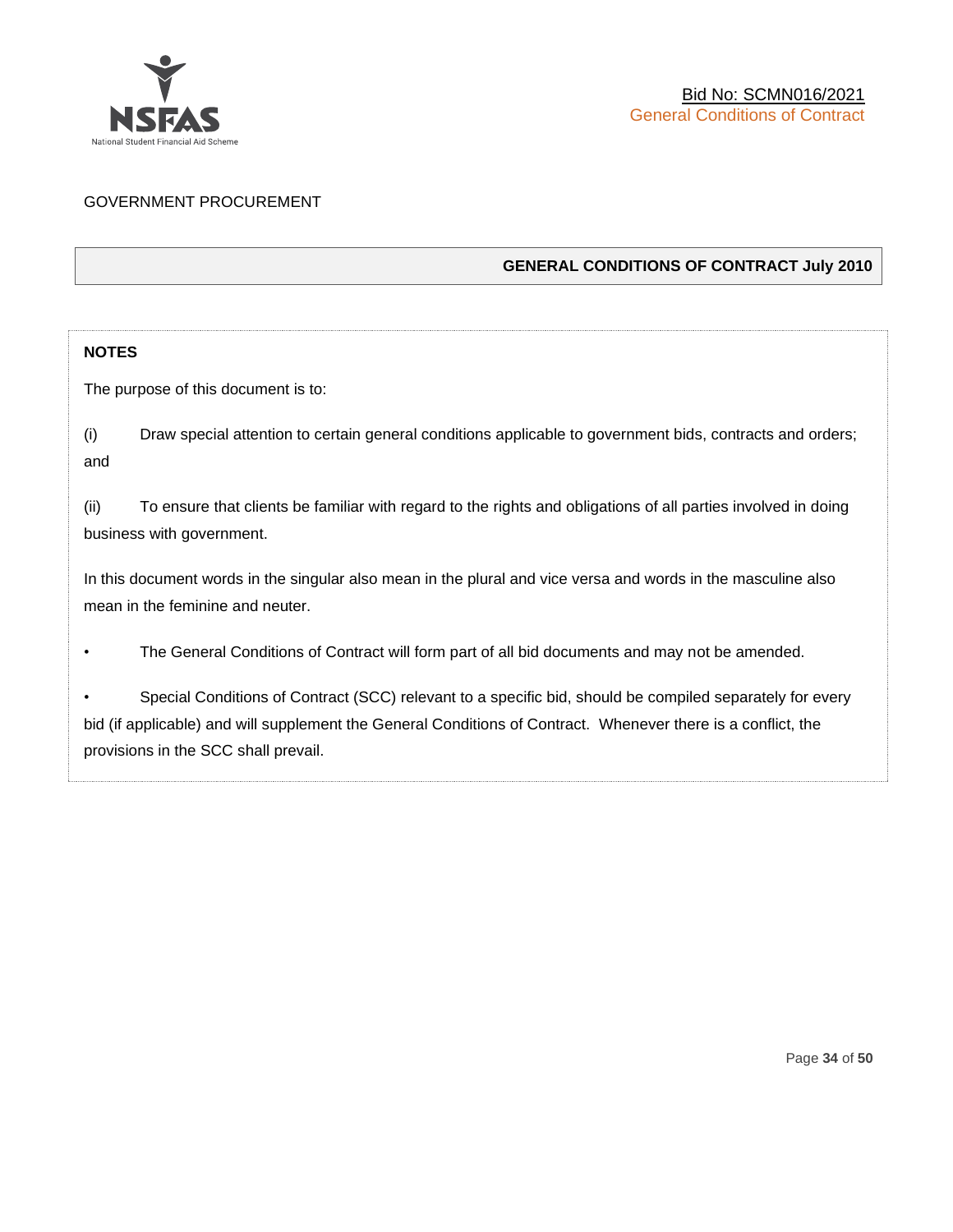

### TABLE OF CLAUSES

- 1. Definitions
- 2. Application
- 3. General
- 4. Standards
- 5. Use of contract documents and information; inspection
- 6. Patent rights
- 7. Performance security
- 8. Inspections, tests and analysis
- 9. Packing
- 10. Delivery and documents
- 11. Insurance
- 12. Transportation
- 13. Incidental services
- 14. Spare parts
- 15. Warranty
- 16. Payment
- 17. Prices
- 18. Contract amendments
- 19. Assignment
- 20. Subcontracts
- 21. Delays in the supplier's performance
- 22. Penalties
- 23. Termination for default
- 24. Dumping and countervailing duties
- 25. Force Majeure
- 26. Termination for insolvency
- 27. Settlement of disputes
- 28. Limitation of liability
- 29. Governing language
- 30. Applicable law
- 31. Notices
- 32. Taxes and duties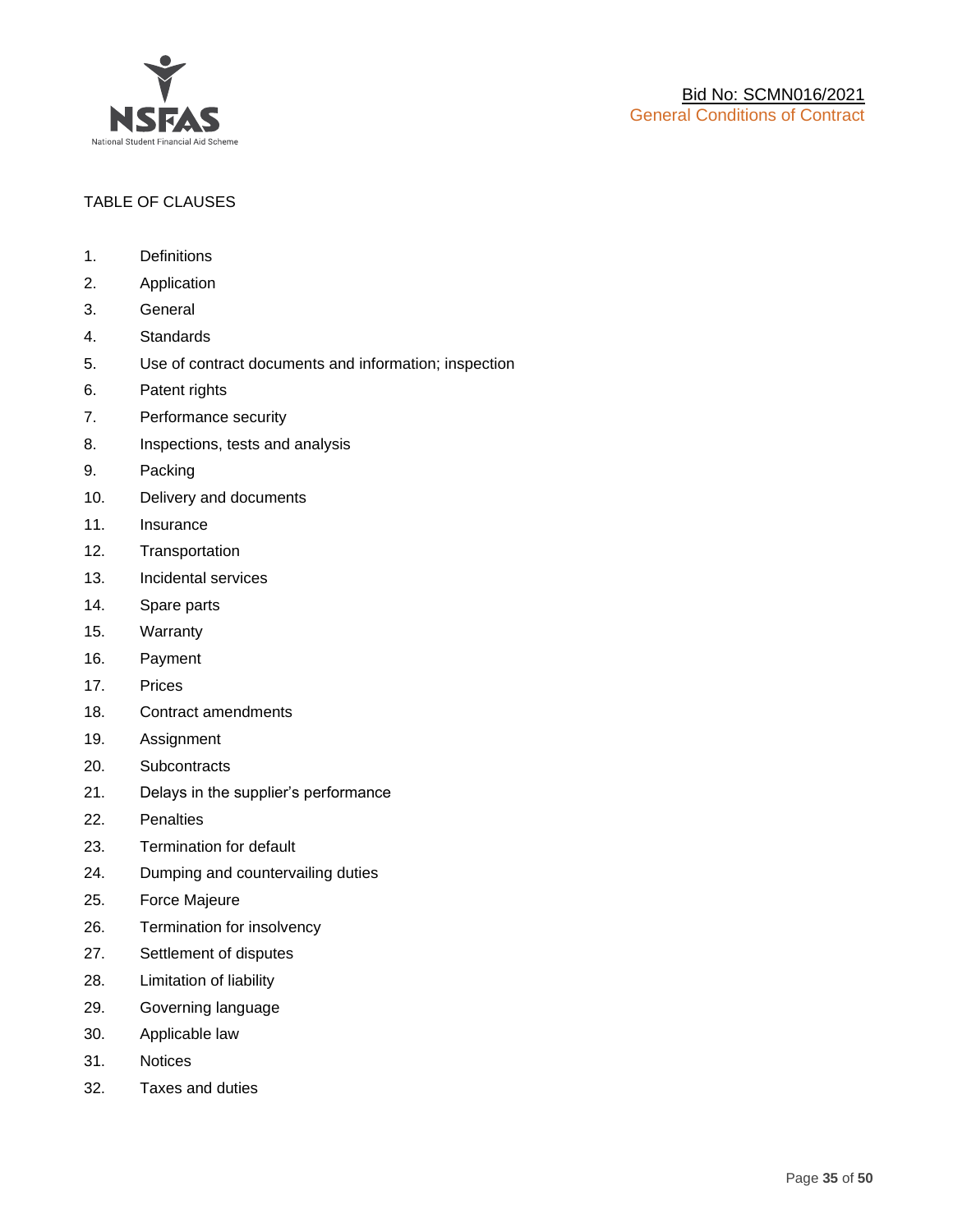

- 33. National Industrial Participation Programme (NIPP)
- 34. Prohibition of restrictive practices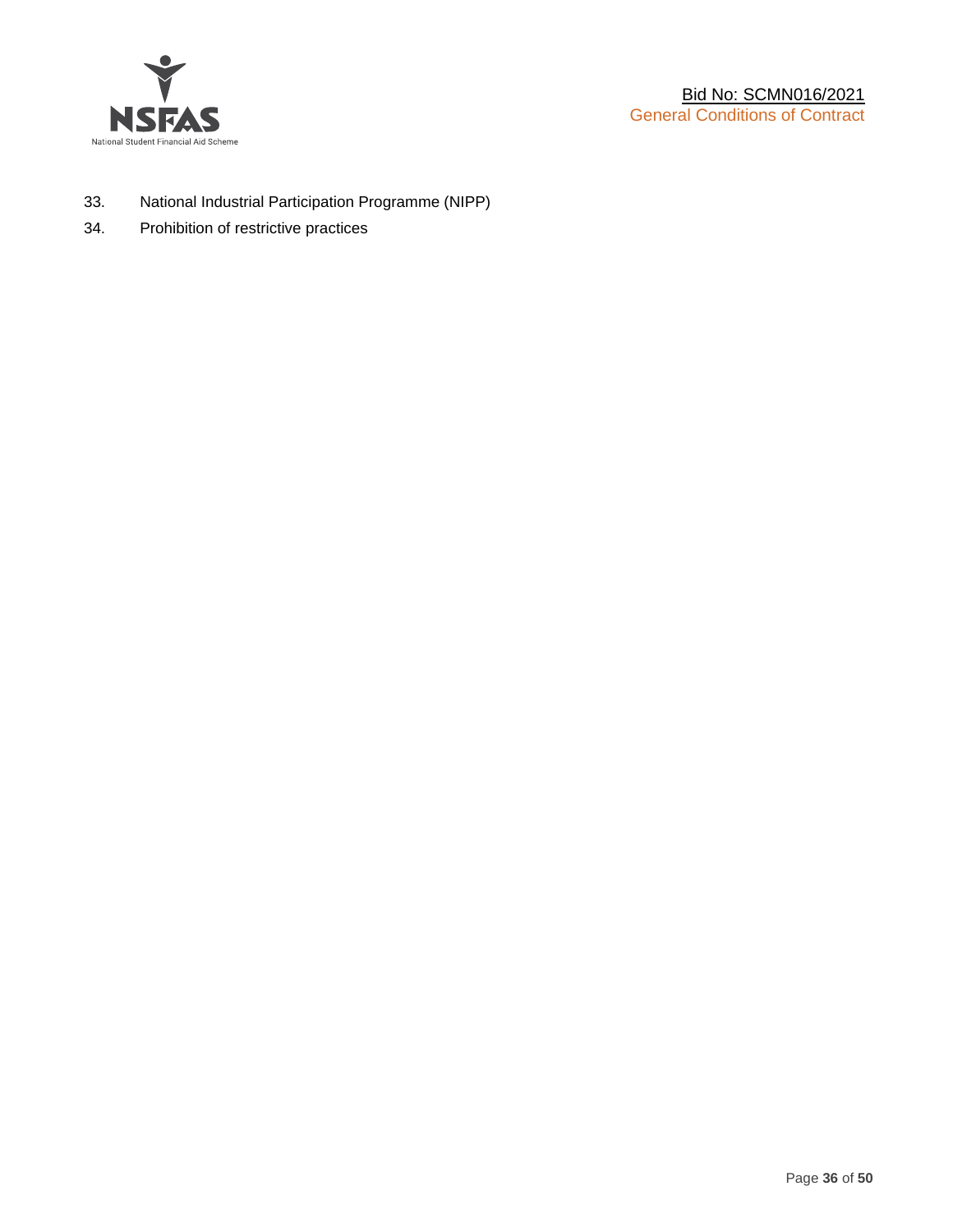

### **General Conditions of Contract**

### **1. Definitions**

- 1. The following terms shall be interpreted as indicated:
- 1.1 "Closing time" means the date and hour specified in the bidding documents for the receipt of bids.
- 1.2 "Contract" means the written agreement entered into between the purchaser and the supplier, as recorded in the contract form signed by the parties, including all attachments and appendices thereto and all documents incorporated by reference therein.
- 1.3 "Contract price" means the price payable to the supplier under the contract for the full and proper performance of his contractual obligations.
- 1.4 "Corrupt practice" means the offering, giving, receiving, or soliciting of anything of value to influence the action of a public official in the procurement process or in contract execution.
- 1.5 "Countervailing duties" are imposed in cases where an enterprise abroad is subsidized by its government and encouraged to market its products internationally.
- 1.6 "Country of origin" means the place where the goods were mined, grown or produced or from which the services are supplied. Goods are produced when, through manufacturing, processing or substantial and major assembly of components, a commercially recognized new product results that is substantially different in basic characteristics or in purpose or utility from its components.
- 1.7 "Day" means calendar day.
- 1.8 "Delivery" means delivery in compliance of the conditions of the contract or order.
- 1.9 "Delivery ex stock" means immediate delivery directly from stock actually on hand.
- 1.10 "Delivery into consignees store or to his site" means delivered and unloaded in the specified store or depot or on the specified site in compliance with the conditions of the contract or order, the supplier bearing all risks and charges involved until the supplies are so delivered and a valid receipt is obtained.
- 1.11 "Dumping" occurs when a private enterprise abroad market its goods on own initiative in the RSA at lower prices than that of the country of origin and which have the potential to harm the local industries in the RSA.
- 1.12 " Force majeure" means an event beyond the control of the supplier and not involving the supplier's fault or negligence and not foreseeable. Such events may include, but is not restricted to, acts of the purchaser in its sovereign capacity, wars or revolutions, fires, floods, epidemics, quarantine restrictions and freight embargoes.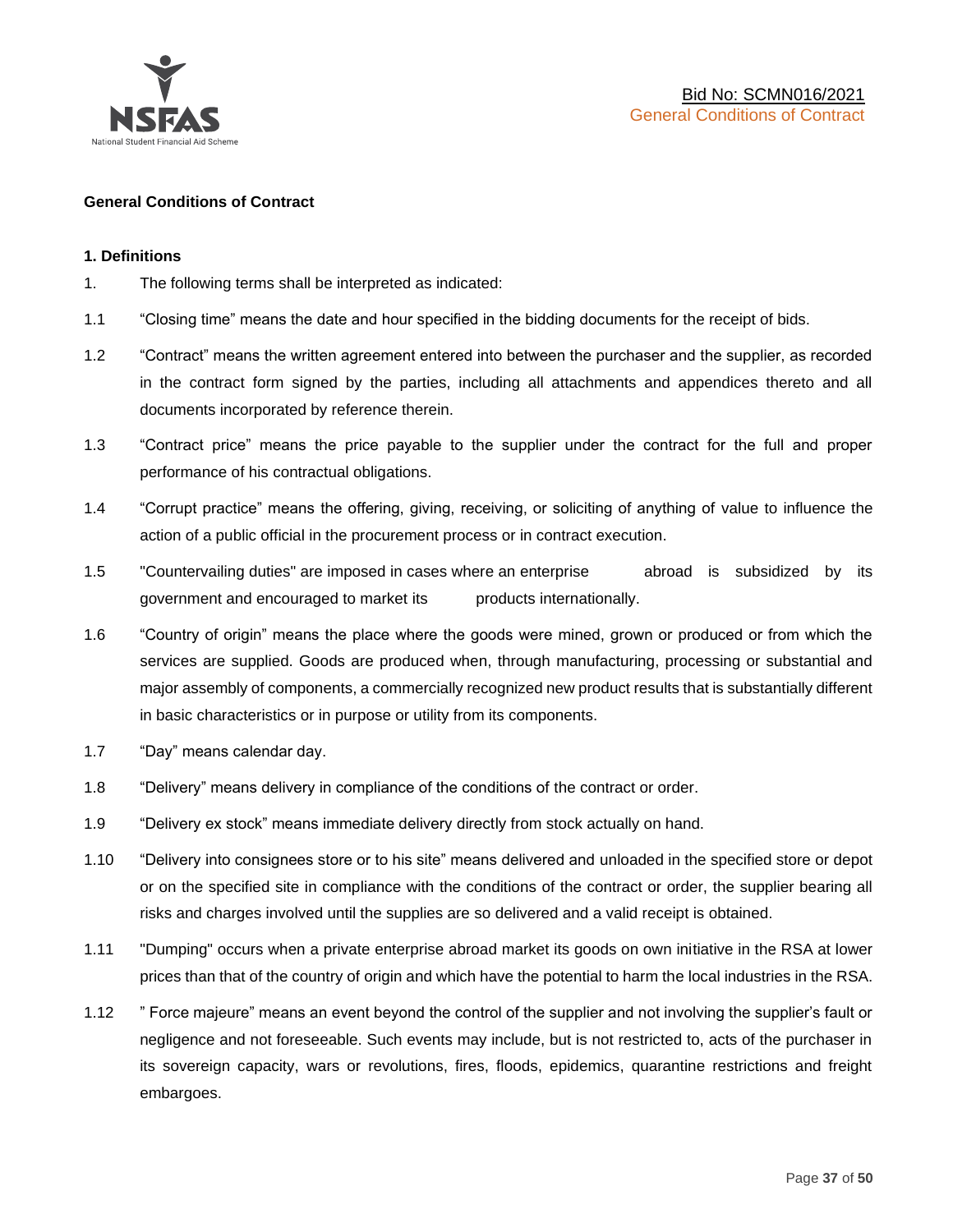

- 1.13 "Fraudulent practice" means a misrepresentation of facts in order to influence a procurement process or the execution of a contract to the detriment of any bidder and includes collusive practice among bidders (prior to or after bid submission) designed to establish bid prices at artificial non-competitive levels and to deprive the bidder of the benefits of free and open competition.
- 1.14 "GCC" means the General Conditions of Contract.
- 1.15 "Goods" means all of the equipment, machinery, and/or other materials that the supplier is required to supply to the purchaser under the contract.
- 1.16 "Imported content" means that portion of the bidding price represented by the cost of components, parts or materials which have been or are still to be imported (whether by the supplier or his subcontractors) and which costs are inclusive of the costs abroad, plus freight and other direct importation costs such as landing costs, dock dues, import duty, sales duty or other similar tax or duty at the South African place of entry as well as transportation and handling charges to the factory in the Republic where the supplies covered by the bid will be manufactured.
- 1.17 "Local content" means that portion of the bidding price which is not included in the imported content provided that local manufacture does take place.
- 1.18 "Manufacture" means the production of products in a factory using labour, materials, components and machinery and includes other related value-adding activities.
- 1.19 "Order" means an official written order issued for the supply of goods or works or the rendering of a service.
- 1.20 "Project site," where applicable, means the place indicated in bidding documents.
- 1.21 "Purchaser" means the organization purchasing the goods.
- 1.22 "Republic" means the Republic of South Africa.
- 1.23 "SCC" means the Special Conditions of Contract.
- 1.24 "Services" means those functional services ancillaries to the supply of the goods, such as transportation and any other incidental services, such as installation, commissioning, provision of technical assistance, training, catering, gardening, security, maintenance and other such obligations of the supplier covered under the contract.
- 1.25 "Written" or "in writing" means handwritten in ink or any form of electronic or mechanical writing.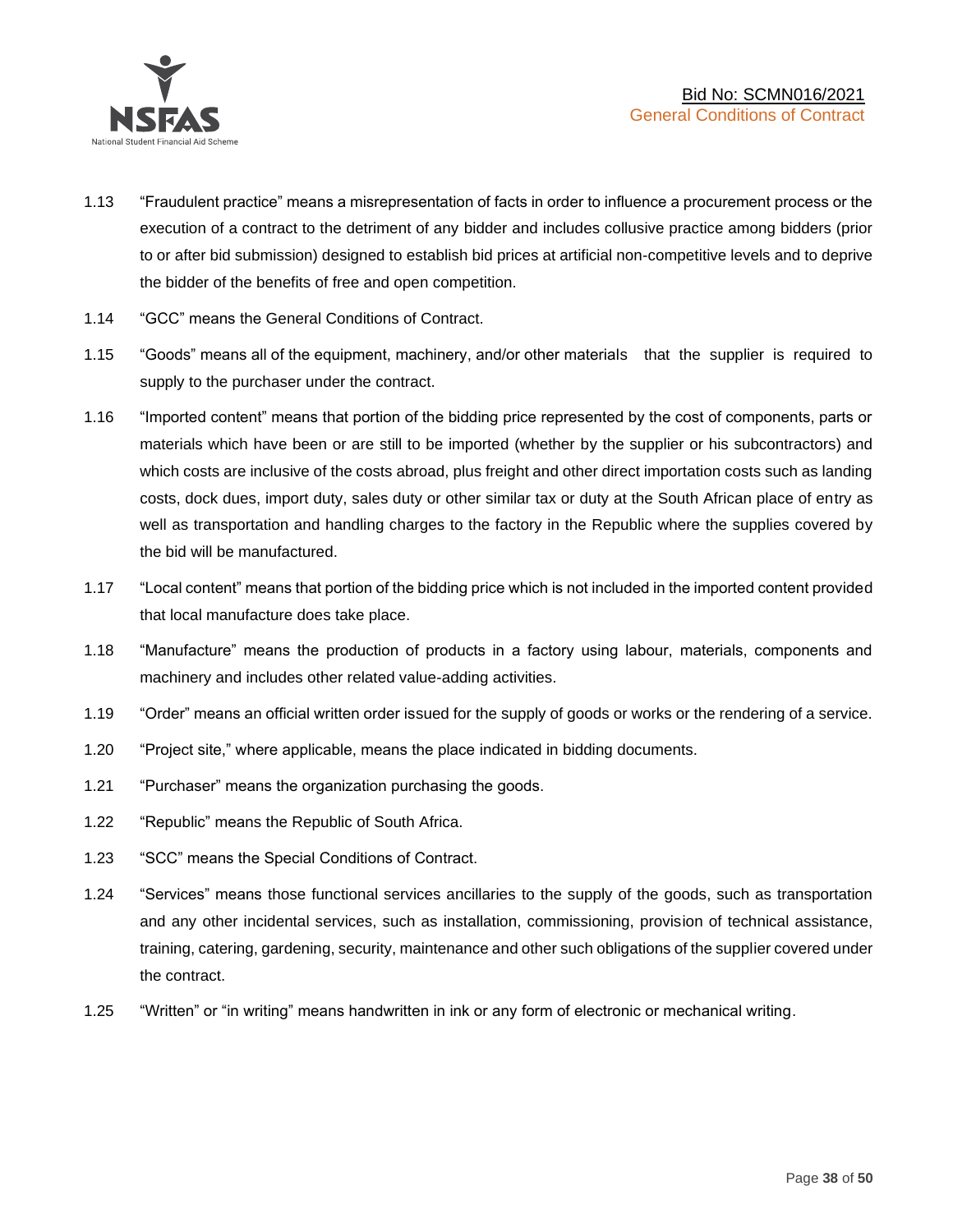

### **2. Application**

- 2.1 These general conditions are applicable to all bids, contracts and orders including bids for functional and professional services, sales, hiring, letting and the granting or acquiring of rights, but excluding immovable property, unless otherwise indicated in the bidding documents.
- 2.2 Where applicable, special conditions of contract are also laid down to cover specific supplies, services or works.
- 2.3 Where such special conditions of contract are in conflict with these general conditions, the special conditions shall apply.

### **3 General**

- 3.1 Unless otherwise indicated in the bidding documents, the purchaser shall not be liable for any expense incurred in the preparation and submission of a bid. Where applicable a non-refundable fee for documents may be charged.
- 3.2 With certain exceptions, invitations to bid are only published in the Government Tender Bulletin. The Government Tender Bulletin may be obtained directly from the Government Printer, Private Bag X85, Pretoria 0001, or accessed electronically from [www.treasury.gov.za](http://www.treasury.gov.za/)

### **4. Standards**

4.1 The goods supplied shall conform to the standards mentioned in the bidding documents and specifications.

### **5. Use of contract documents and information; inspection**.

- 5.1 The supplier shall not, without the purchaser's prior written consent, disclose the contract, or any provision thereof, or any specification, plan, drawing, pattern, sample, or information furnished by or on behalf of the purchaser in connection therewith, to any person other than a person employed by the supplier in the performance of the contract. Disclosure to any such employed person shall be made in confidence and shall extend only so far as may be necessary for purposes of such performance.
- 5.2 The supplier shall not, without the purchaser's prior written consent, make use of any document or information mentioned in GCC clause 5.1 except for purposes of performing the contract.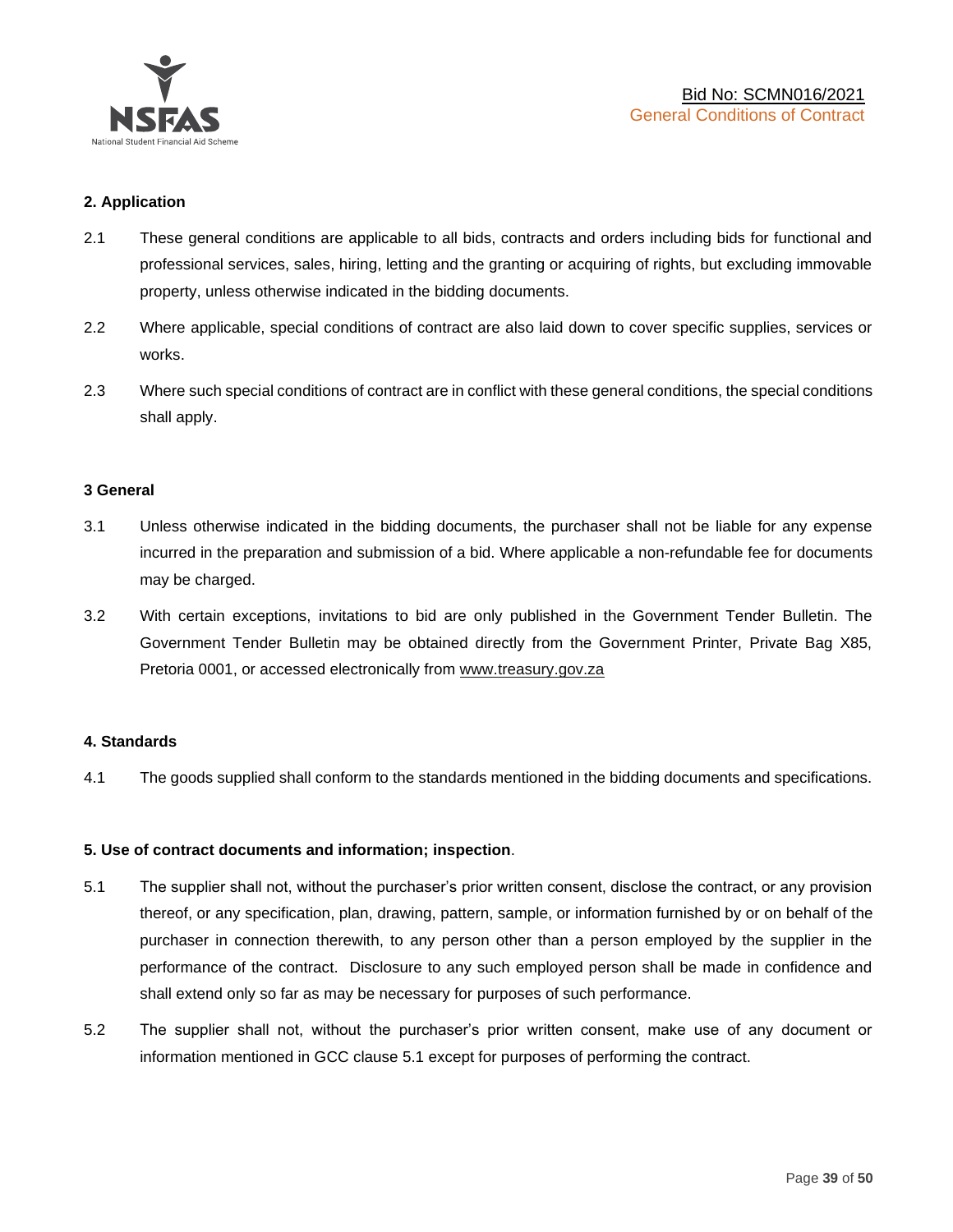

- 5.3 Any document, other than the contract itself mentioned in GCC clause 5.1 shall remain the property of the purchaser and shall be returned (all copies) to the purchaser on completion of the supplier's performance under the contract if so, required by the purchaser.
- 5.4 The supplier shall permit the purchaser to inspect the supplier's records relating to the performance of the supplier and to have them audited by auditors appointed by the purchaser, if so, required by the purchaser.

### **6. Patent rights**

6.1 The supplier shall indemnify the purchaser against all third-party claims of infringement of patent, trademark, or industrial design rights arising from use of the goods or any part thereof by the purchaser.

### **7. Performance security**

- 7.1 Within thirty (30) days of receipt of the notification of contract award, the successful bidder shall furnish to the purchaser the performance security of the amount specified in SCC.
- 7.2 The proceeds of the performance security shall be payable to the purchaser as compensation for any loss resulting from the supplier's failure to complete his obligations under the contract.
- 7.3 The performance security shall be denominated in the currency of the contract, or in a freely convertible currency acceptable to the purchaser and shall be in one of the following forms:
	- (a) a bank guarantee or an irrevocable letter of credit issued by a reputable bank located in the purchaser's country or abroad, acceptable to the purchaser, in the form provided in the bidding documents or another form acceptable to the purchaser; or
	- (b) a cashier's or certified cheque
- 7.4 The performance security will be discharged by the purchaser and returned to the supplier not later than thirty (30) days following the date of completion of the supplier's performance obligations under the contract, including any warranty obligations, unless otherwise specified in SCC.

### **8. Inspections, tests and analyses**

- 8.1 All pre-bidding testing will be for the account of the bidder.
- 8.2 If it is a bid condition that supplies to be produced or services to be rendered should at any stage during production or execution or on completion be subject to inspection, the premises of the bidder or contractor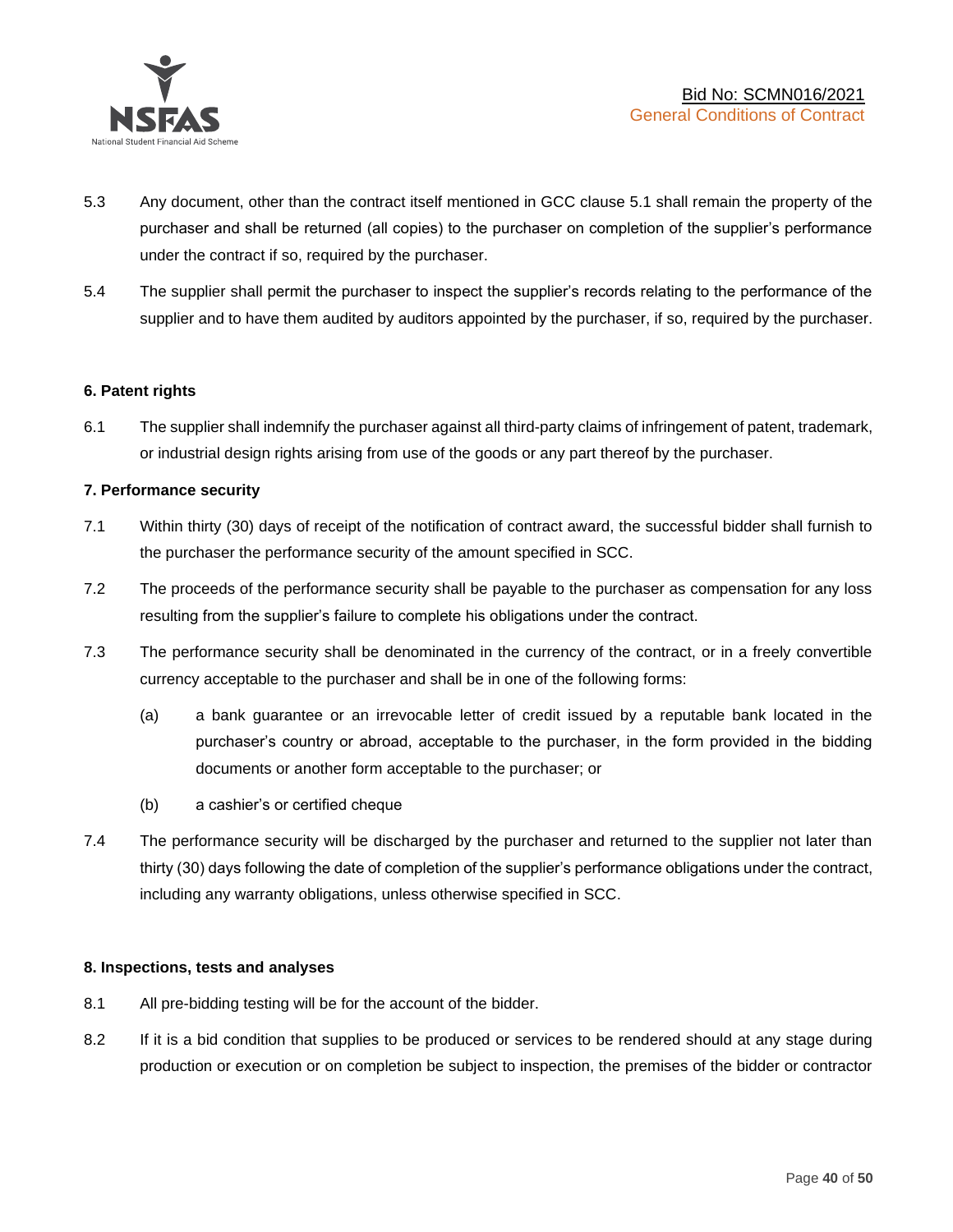shall be open, at all reasonable hours, for inspection by a representative of the Department or an organization acting on behalf of the Department.

- 8.3 If there are no inspection requirements indicated in the bidding documents and no mention is made in the contract, but during the contract period it is decided that inspections shall be carried out, the purchaser shall itself make the necessary arrangements, including payment arrangements with the testing authority concerned.
- 8.4 If the inspections, tests and analyses referred to in clauses 8.2 and 8.3 show the supplies to be in accordance with the contract requirements, the cost of the inspections, tests and analyses shall be defrayed by the purchaser.
- 8.5 Where the supplies or services referred to in clauses 8.2 and 8.3 do not comply with the contract requirements, irrespective of whether such supplies or services are accepted or not, the cost in connection with these inspections, tests or analyses shall be defrayed by the supplier.
- 8.6 Supplies and services which are referred to in clauses 8.2 and 8.3 and which do not comply with the contract requirements may be rejected.
- 8.7 Any contract supplies may on or after delivery be inspected, tested or analysed and may be rejected if found not to comply with the requirements of the contract. Such rejected supplies shall be held at the cost and risk of the supplier who shall, when called upon, remove them immediately at his own cost and forthwith substitute them with supplies which do comply with the requirements of the contract. Failing such removal, the rejected supplies shall be returned at the supplier's cost and risk. Should the supplier fail to provide the substitute supplies forthwith, the purchaser may, without giving the supplier further opportunity to substitute the rejected supplies, purchase such supplies as may be necessary at the expense of the supplier.
- 8.8 The provisions of clauses 8.4 to 8.7 shall not prejudice the right of the purchaser to cancel the contract on account of a breach of the conditions thereof, or to act in terms of Clause 23 of GCC.

### **9. Packing**

9.1 The supplier shall provide such packing of the goods as is required to prevent their damage or deterioration during transit to their final destination, as indicated in the contract. The packing shall be sufficient to withstand, without limitation, rough handling during transit and exposure to extreme temperatures, salt and precipitation during transit, and open storage. Packing, case size and weights shall take into consideration, where appropriate, the remoteness of the goods' final destination and the absence of heavy handling facilities at all points in transit.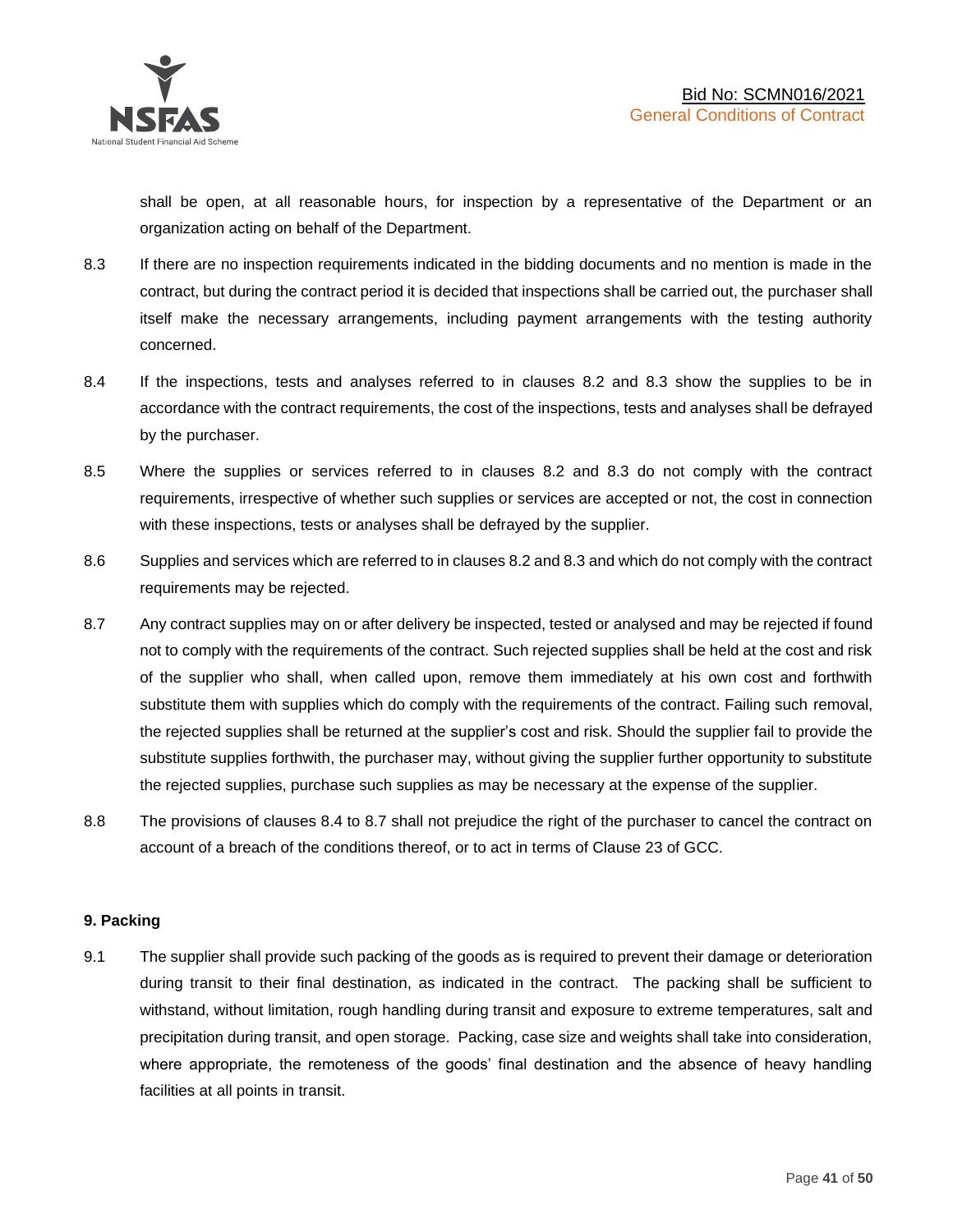

9.2 The packing, marking, and documentation within and outside the packages shall comply strictly with such special requirements as shall be expressly provided for in the contract, including additional requirements, if any, specified in SCC, and in any subsequent instructions ordered by the purchaser.

### **10. Delivery and documents**

- 10.1 Delivery of the goods shall be made by the supplier in accordance with the terms specified in the contract. The details of shipping and/or other documents to be furnished by the supplier are specified in SCC.
- 10.2 Documents to be submitted by the supplier are specified in SCC.

#### **11. Insurance**

11.1 The goods supplied under the contract shall be fully insured in a freely convertible currency against loss or damage incidental to manufacture or acquisition, transportation, storage and delivery in the manner specified in the SCC.

### **12. Transportation**

12.1 Should a price other than an all-inclusive delivered price be required, this shall be specified in the SCC.

#### **13. Incidental services**

13.1 The supplier may be required to provide any or all of the following services, including additional services, if any, specified in SCC:

(a) performance or supervision of on-site assembly and/or commissioning of the supplied ` goods;

- (b) furnishing of tools required for assembly and/or maintenance of the supplied goods;
- (c) furnishing of a detailed operations and maintenance manual for each appropriate unit of the supplied goods;
- (d) performance or supervision or maintenance and/or repair of the supplied goods, for a period of time agreed by the parties, provided that this service shall not relieve the supplier of any warranty obligations under this contract; and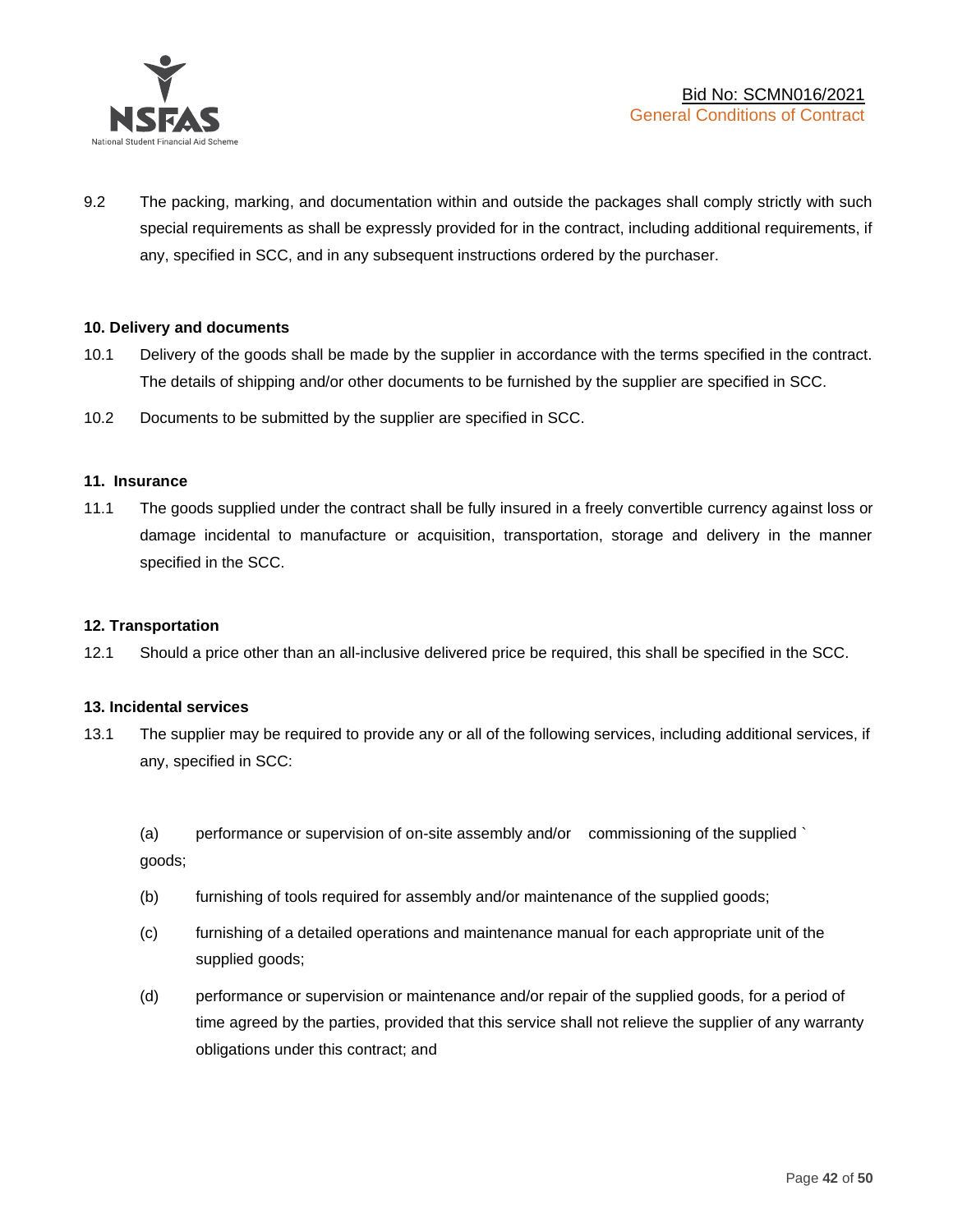

- (e) training of the purchaser's personnel, at the supplier's plant and/or on-site, in assembly, start-up, operation, maintenance, and/or repair of the supplied goods.
- 13.2 Prices charged by the supplier for incidental services, if not included in the contract price for the goods, shall be agreed upon in advance by the parties and shall not exceed the prevailing rates charged to other parties by the supplier for similar services.

### **14. Spare parts**

- 14.1 As specified in SCC, the supplier may be required to provide any or all of the following materials, notifications, and information pertaining to spare parts manufactured or distributed by the supplier:
	- (a) such spare parts as the purchaser may elect to purchase from the supplier, provided that this election shall not relieve the supplier of any warranty obligations under the contract; and
	- (b) in the event of termination of production of the spare parts:

(i) Advance notification to the purchaser of the pending termination, in sufficient time to permit the purchaser to procure needed requirements; and

(ii) following such termination, furnishing at no cost to the purchaser, the blueprints, drawings, and specifications of the spare parts, if requested.

### **15. Warranty**

- 15.1 The supplier warrants that the goods supplied under the contract are new, unused, of the most recent or current models, and that they incorporate all recent improvements in design and materials unless provided otherwise in the contract. The supplier further warrants that all goods supplied under this contract shall have no defect, arising from design, materials, or workmanship (except when the design and/or material is required by the purchaser's specifications) or from any act or omission of the supplier, that may develop under normal use of the supplied goods in the conditions prevailing in the country of final destination.
- 15.2 This warranty shall remain valid for twelve (12) months after the goods, or any portion thereof as the case may be, have been delivered to and accepted at the final destination indicated in the contract, or for eighteen (18) months after the date of shipment from the port or place of loading in the source country, whichever period concludes earlier, unless specified otherwise in SCC.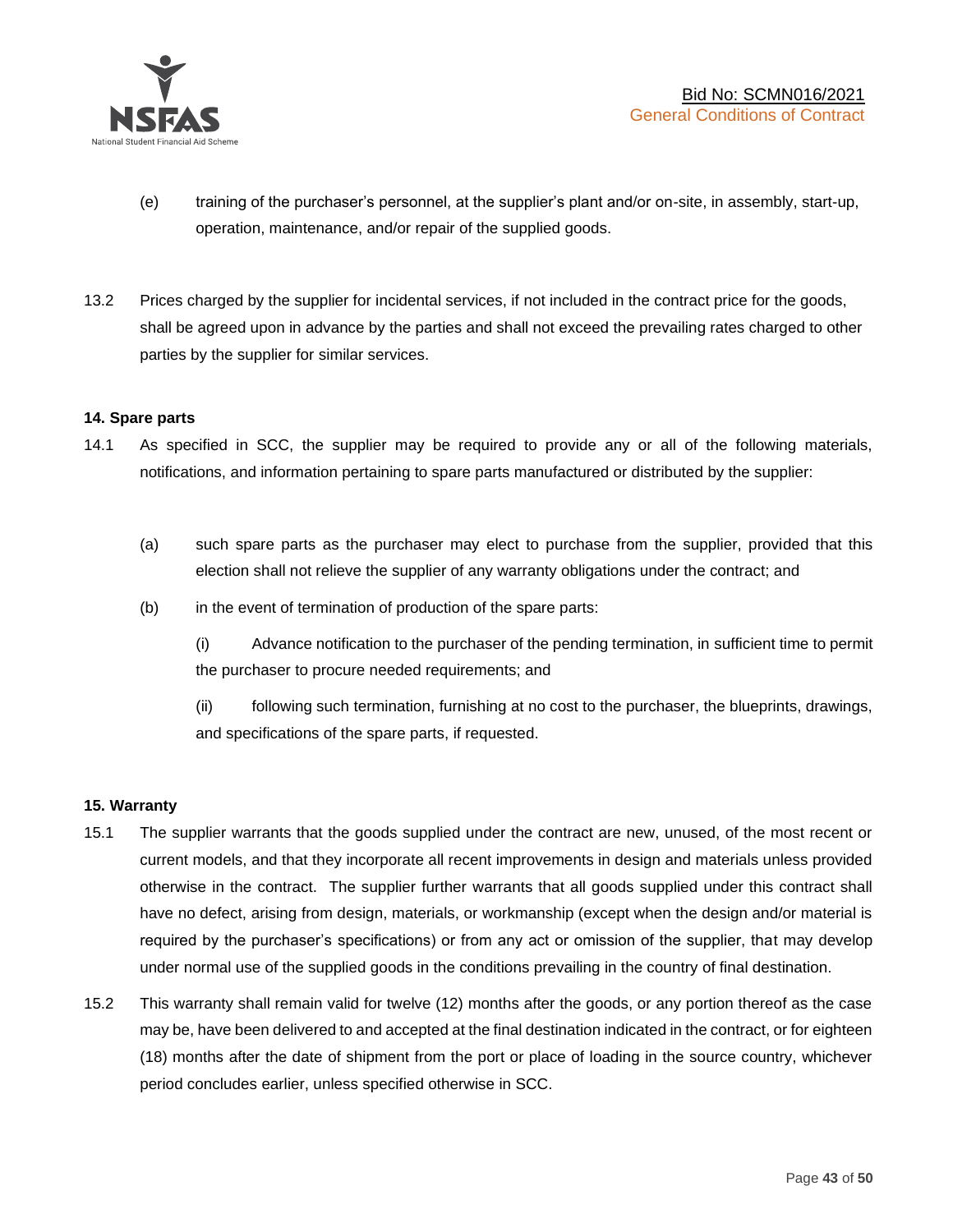

- 15.3 The purchaser shall promptly notify the supplier in writing of any claims arising under this warranty.
- 15.4 Upon receipt of such notice, the supplier shall, within the period specified in SCC and with all reasonable speed, repair or replace the defective goods or parts thereof, without costs to the purchaser.
- 15.5 If the supplier, having been notified, fails to remedy the defect(s) within the period specified in SCC, the purchaser may proceed to take such remedial action as may be necessary, at the supplier's risk and expense and without prejudice to any other rights which the purchaser may have against the supplier under the contract.

### **16. Payment**

- 16.1 The method and conditions of payment to be made to the supplier under this contract shall be specified in SCC.
- 16.2 The supplier shall furnish the purchaser with an invoice accompanied by a copy of the delivery note and upon fulfilment of other obligations stipulated in the contract.
- 16.3 Payments shall be made promptly by the purchaser, but in no case later than thirty (30) days after submission of an invoice or claim by the supplier.
- 16.4 Payment will be made in Rand unless otherwise stipulated in SCC.

### **17. Prices**

17.1 Prices charged by the supplier for goods delivered and services performed under the contract shall not vary from the prices quoted by the supplier in his bid, with the exception of any price adjustments authorized in SCC or in the purchaser's request for bid validity extension, as the case may be.

### **18. Contract amendments**

18.1 No variation in or modification of the terms of the contract shall be made except by written amendment signed by the parties concerned.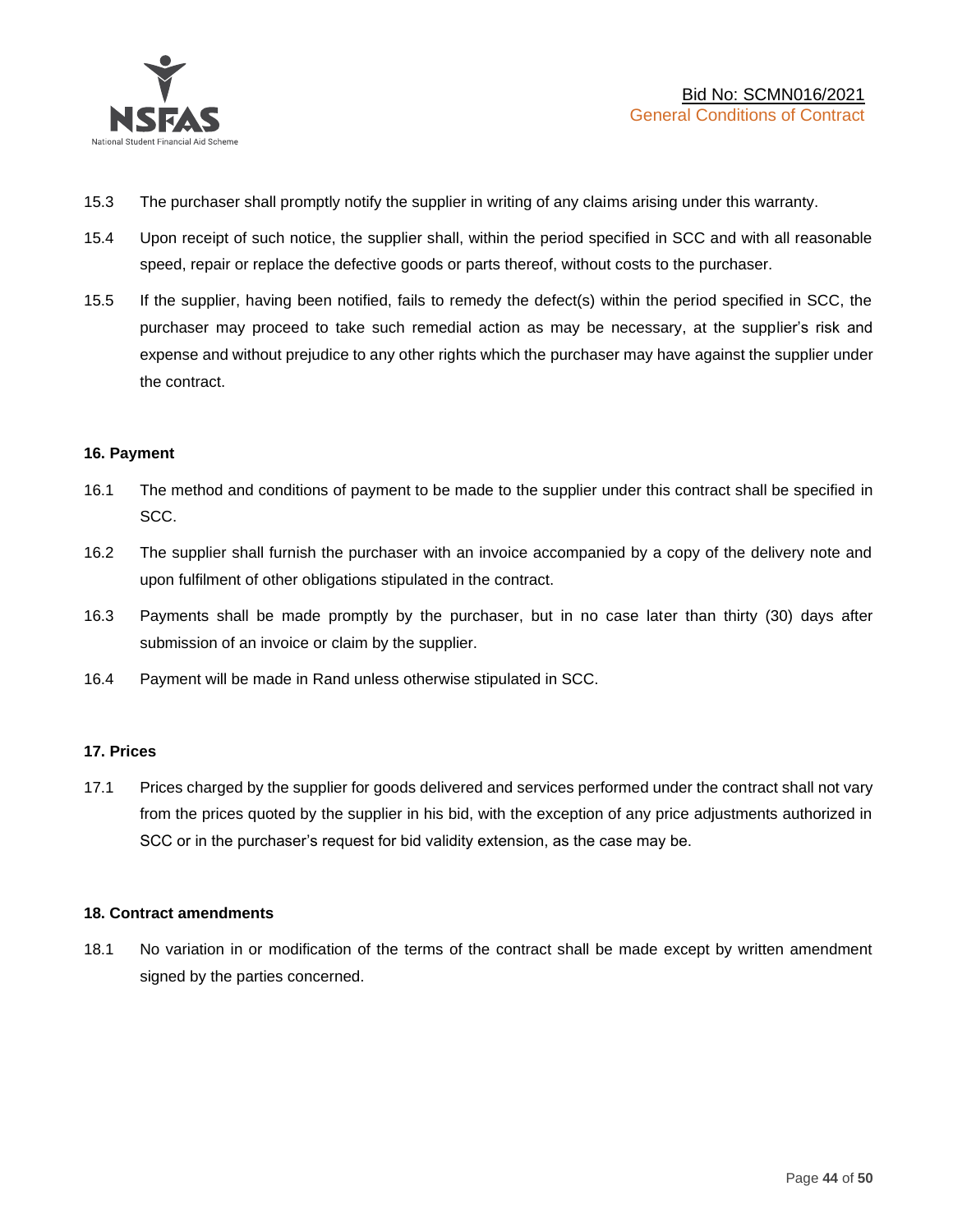

### **19. Assignment**

19.1 The supplier shall not assign, in whole or in part, its obligations to perform under the contract, except with the purchaser's prior written consent.

#### **20. Subcontracts**

20.1 The supplier shall notify the purchaser in writing of all subcontracts awarded under this contract if not already specified in the bid. Such notification, in the original bid or later, shall not relieve the supplier from any liability or obligation under the contract.

### **21. Delays in the supplier's performance**

- 21.1 Delivery of the goods and performance of services shall be made by the supplier in accordance with the time schedule prescribed by the purchaser in the contract.
- 21.2 If at any time during performance of the contract, the supplier or its subcontractor(s) should encounter conditions impeding timely delivery of the goods and performance of services, the supplier shall promptly notify the purchaser in writing of the fact of the delay, its likely duration and its cause(s). As soon as practicable after receipt of the supplier's notice, the purchaser shall evaluate the situation and may at his discretion extend the supplier's time for performance, with or without the imposition of penalties, in which case the extension shall be ratified by the parties by amendment of contract.
- 21.3 No provision in a contract shall be deemed to prohibit the obtaining of supplies or services from a national department, provincial department, or a local authority.
- 21.4 The right is reserved to procure outside of the contract small quantities or to have minor essential services executed if an emergency arises, the supplier's point of supply is not situated at or near the place where the supplies are required, or the supplier's services are not readily available.
- 21.5 Except as provided under GCC Clause 25, a delay by the supplier in the performance of its delivery obligations shall render the supplier liable to the imposition of penalties, pursuant to GCC Clause 22, unless an extension of time is agreed upon pursuant to GCC Clause 21.2 without the application of penalties.
- 21.6 Upon any delay beyond the delivery period in the case of a supplies contract, the purchaser shall, without cancelling the contract, be entitled to purchase supplies of a similar quality and up to the same quantity in substitution of the goods not supplied in conformity with the contract and to return any goods delivered later at the supplier's expense and risk, or to cancel the contract and buy such goods as may be required to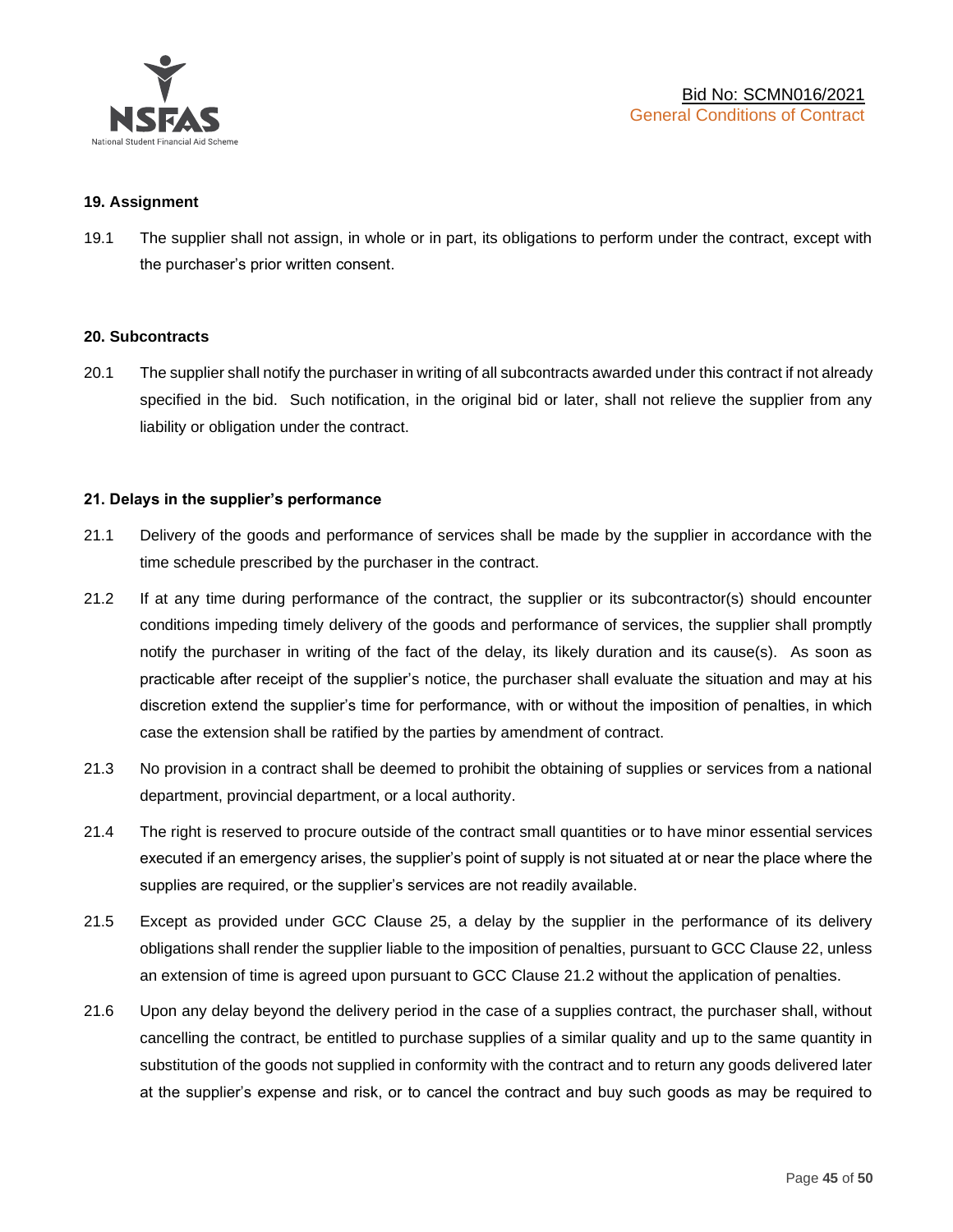

complete the contract and without prejudice to his other rights, be entitled to claim damages from the supplier.

### **22. Penalties**

22.1 Subject to GCC Clause 25, if the supplier fails to deliver any or all of the goods or to perform the services within the period(s) specified in the contract, the purchaser shall, without prejudice to its other remedies under the contract, deduct from the contract price, as a penalty, a sum calculated on the delivered price of the delayed goods or unperformed services using the current prime interest rate calculated for each day of the delay until actual delivery or performance. The purchaser may also consider termination of the contract pursuant to GCC Clause 23.

### **23. Termination for default**

- 23.1 The purchaser, without prejudice to any other remedy for breach of contract, by written notice of default sent to the supplier, may terminate this contract in whole or in part:
	- (a) if the supplier fails to deliver any or all of the goods within the period(s) specified in the contract, or within any extension thereof granted by the purchaser pursuant to GCC Clause 21.2;
	- (b) if the Supplier fails to perform any other obligation(s) under the contract; or
	- (c) if the supplier, in the judgment of the purchaser, has engaged in corrupt or fraudulent practices in competing for or in executing the contract.
- 23.2 In the event the purchaser terminates the contract in whole or in part, the purchaser may procure, upon such terms and in such manner as it deems appropriate, goods, works or services similar to those undelivered, and the supplier shall be liable to the purchaser for any excess costs for such similar goods, works or services. However, the supplier shall continue performance of the contract to the extent not terminated.
- 23.3 Where the purchaser terminates the contract in whole or in part, the purchaser may decide to impose a restriction penalty on the supplier by prohibiting such supplier from doing business with the public sector for a period not exceeding 10 years.
- 23.4 If a purchaser intends imposing a restriction on a supplier or any person associated with the supplier, the supplier will be allowed a time period of not more than fourteen (14) days to provide reasons why the envisaged restriction should not be imposed. Should the supplier fail to respond within the stipulated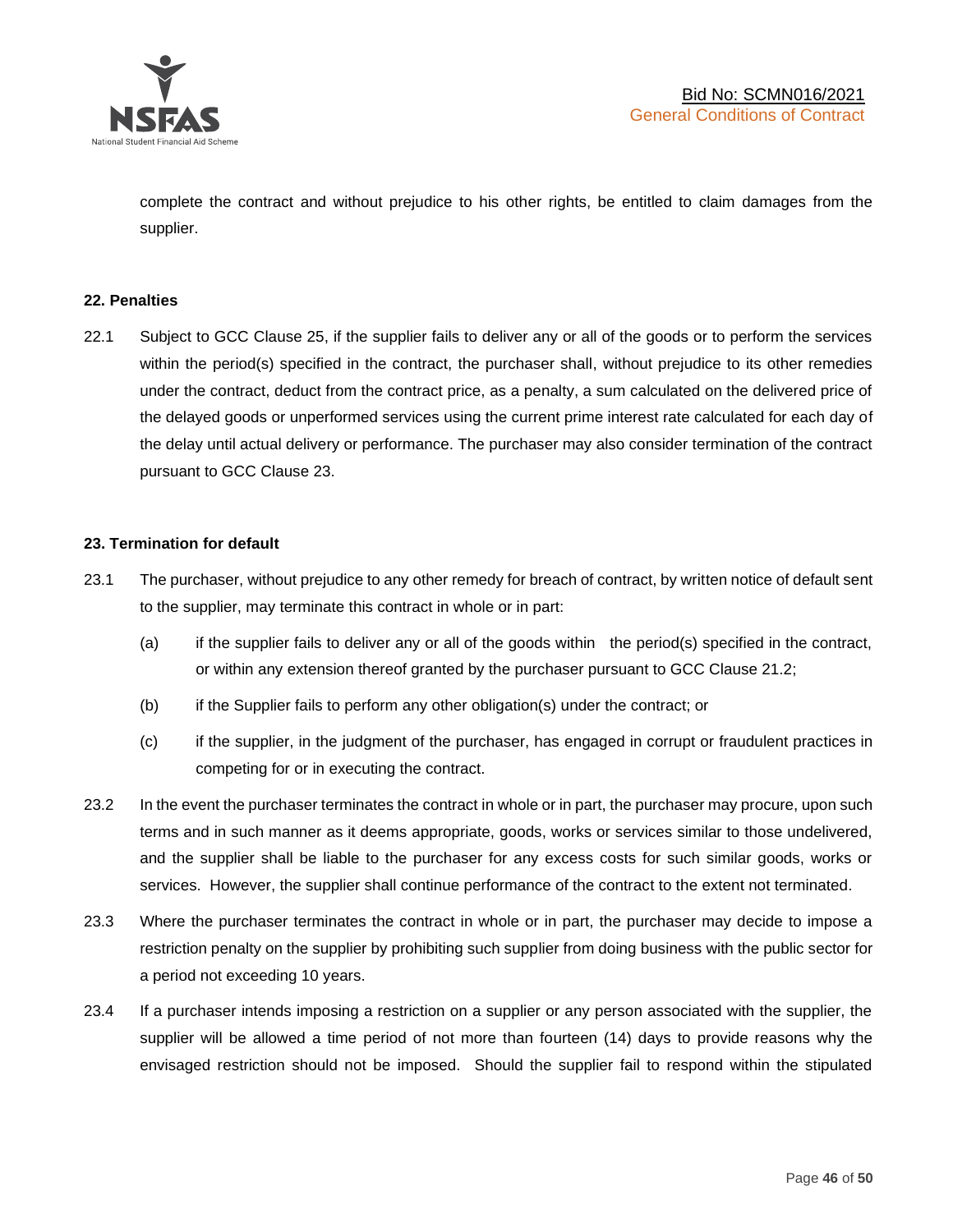

fourteen (14) days the purchaser may regard the intended penalty as not objected against and may impose it on the supplier.

- 23.5 Any restriction imposed on any person by the Accounting Officer / Authority will, at the discretion of the Accounting Officer / Authority, also be applicable to any other enterprise or any partner, manager, director or other person who wholly or partly exercises or exercised or may exercise control over the enterprise of the first-mentioned person, and with which enterprise or person the first-mentioned person, is or was in the opinion of the Accounting Officer / Authority actively associated.
- 23.6 If a restriction is imposed, the purchaser must, within five (5) working days of such imposition, furnish the National Treasury, with the following information:
	- (i) the name and address of the supplier and / or person restricted by the purchaser;
	- (ii) the date of commencement of the restriction
	- (iii) the period of restriction; and
	- (iv) the reasons for the restriction.

These details will be loaded in the National Treasury's central database of suppliers or persons prohibited from doing business with the public sector.

23.7 If a court of law convicts a person of an offence as contemplated in sections 12 or 13 of the Prevention and Combating of Corrupt Activities Act, No. 12 of 2004, the court may also rule that such person's name be endorsed on the Register for Tender Defaulters. When a person's name has been endorsed on the Register, the person will be prohibited from doing business with the public sector for a period not less than five years and not more than 10 years. The National Treasury is empowered to determine the period of restriction and each case will be dealt with on its own merits. According to section 32 of the Act the Register must be open to the public. The Register can be perused on the National Treasury website.

### **24. Anti- dumping and countervailing duties and rights**

24.1 When, after the date of bid, provisional payments are required, or anti-dumping or countervailing duties are imposed, or the amount of a provisional payment or anti-dumping or countervailing right is increased in respect of any dumped or subsidized import, the State is not liable for any amount so required or imposed, or for the amount of any such increase. When, after the said date, such a provisional payment is no longer required or any such anti-dumping or countervailing right is abolished, or where the amount of such provisional payment or any such right is reduced, any such favourable difference shall on demand be paid forthwith by the contractor to the State or the State may deduct such amounts from moneys (if any) which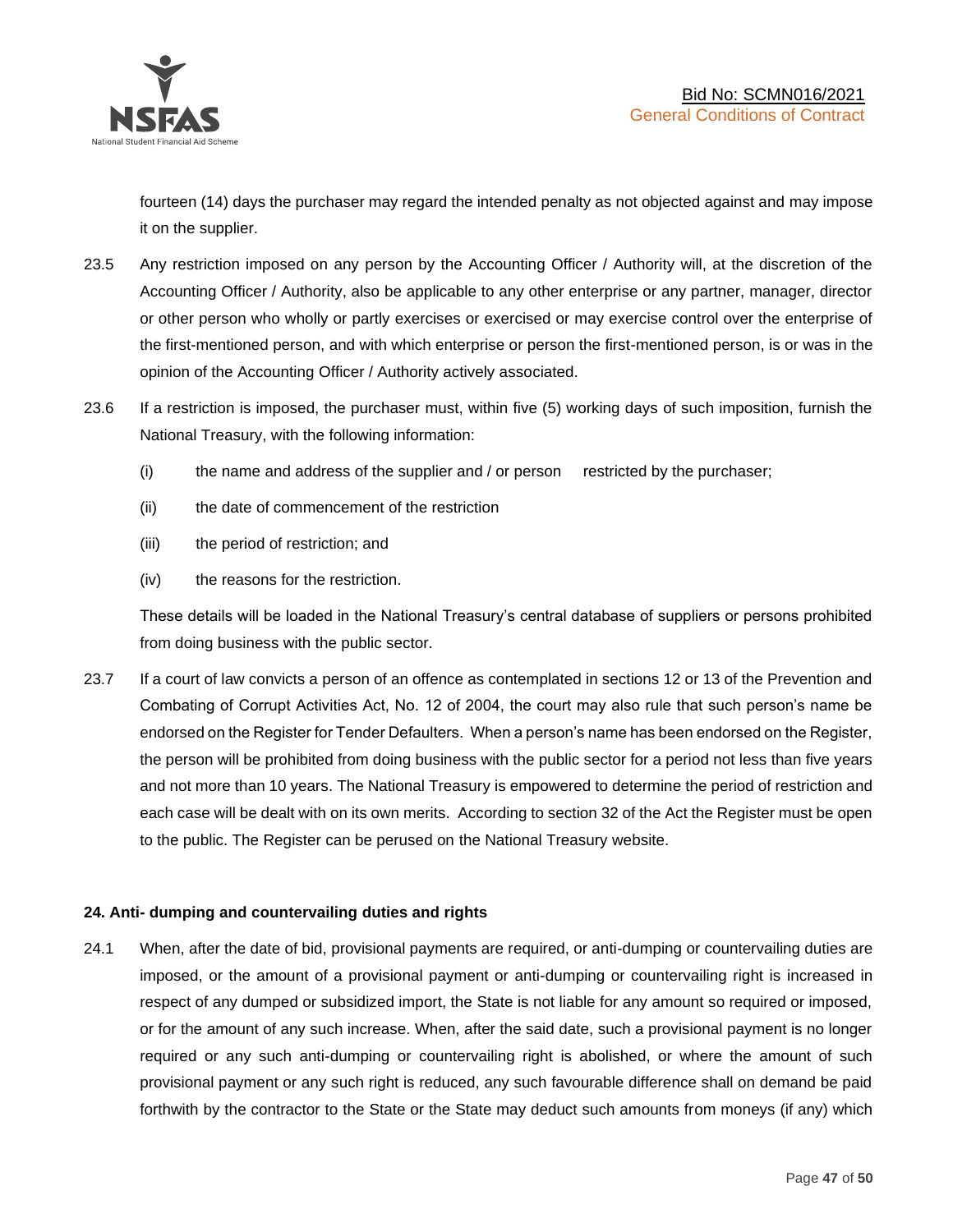

may otherwise be due to the contractor in regard to supplies or services which he delivered or rendered, or is to deliver or render in terms of the contract or any other contract or any other amount which may be due to him

### **25. Force Majeure**

- 25.1 Notwithstanding the provisions of GCC Clauses 22 and 23, the supplier shall not be liable for forfeiture of its performance security, damages, or termination for default if and to the extent that his delay in performance or other failure to perform his obligations under the contract is the result of an event of force majeure.
- 25.2 If a force majeure situation arises, the supplier shall promptly notify the purchaser in writing of such condition and the cause thereof. Unless otherwise directed by the purchaser in writing, the supplier shall continue to perform its obligations under the contract as far as is reasonably practical, and shall seek all reasonable alternative means for performance not prevented by the force majeure event.

#### **26. Termination for insolvency**

26.1 The purchaser may at any time terminate the contract by giving written notice to the supplier if the supplier becomes bankrupt or otherwise insolvent. In this event, termination will be without compensation to the supplier, provided that such termination will not prejudice or affect any right of action or remedy which has accrued or will accrue thereafter to the purchaser.

#### **27. Settlement of Disputes**

- 27.1 If any dispute or difference of any kind whatsoever arises between the purchaser and the supplier in connection with or arising out of the contract, the parties shall make every effort to resolve amicably such dispute or difference by mutual consultation.
- 27.2 If, after thirty (30) days, the parties have failed to resolve their dispute or difference by such mutual consultation, then either the purchaser or the supplier may give notice to the other party of his intention to commence with mediation. No mediation in respect of this matter may be commenced unless such notice is given to the other party.
- 27.3 Should it not be possible to settle a dispute by means of mediation, it may be settled in a South African court of law.
- 27.4 Mediation proceedings shall be conducted in accordance with the rules of procedure specified in the SCC.
- 27.5 Notwithstanding any reference to mediation and/or court proceedings herein,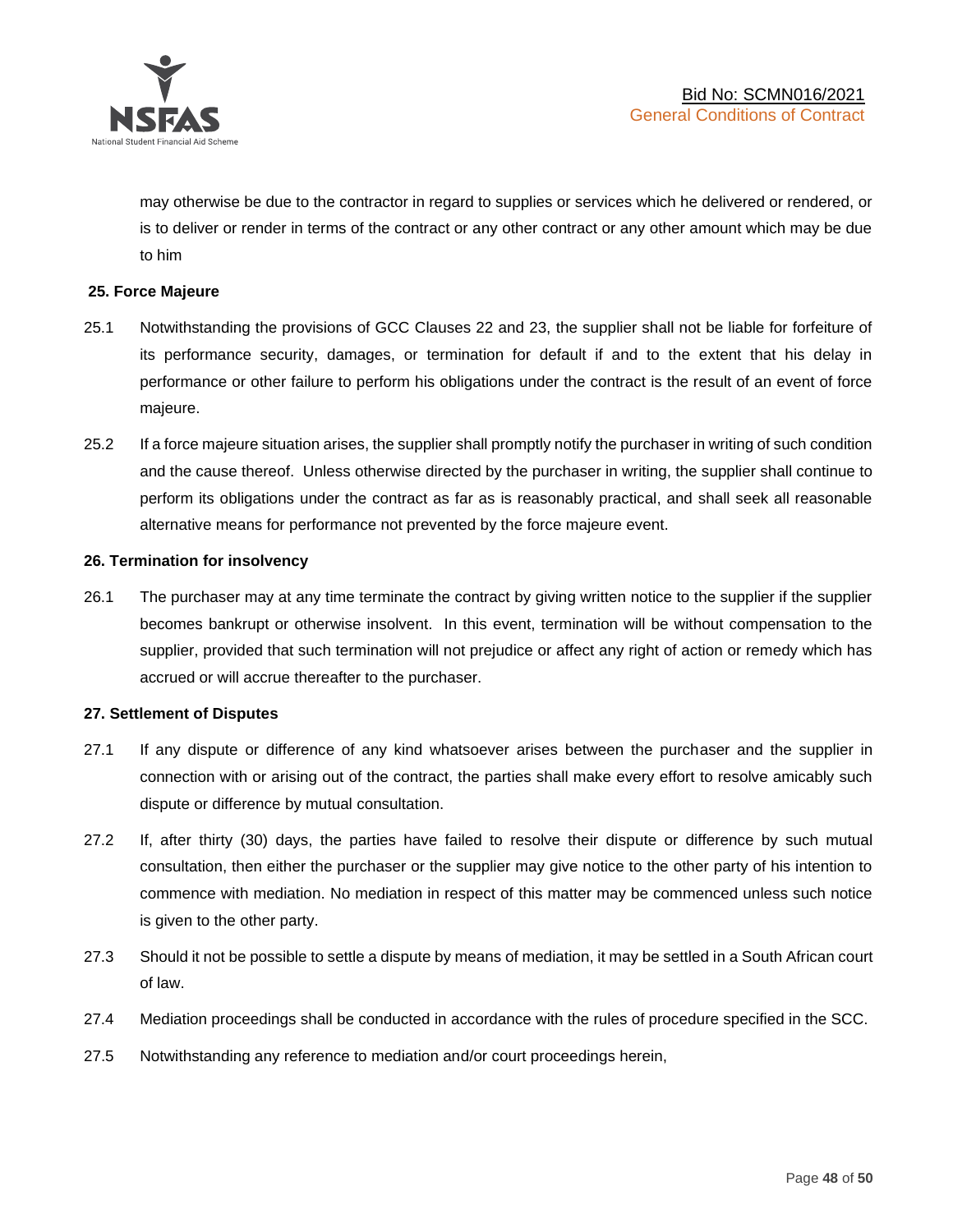

(a) the parties shall continue to perform their respective obligations under the contract unless they otherwise agree; and

(b) the purchaser shall pay the supplier any monies due the supplier.

### **28. Limitation of liability**

28.1 Except in cases of criminal negligence or wilful misconduct, and in the case of infringement pursuant to Clause 6;

(a) the supplier shall not be liable to the purchaser, whether in contract, tort, or otherwise, for any indirect or consequential loss or damage, loss of use, loss of production, or loss of profits or interest costs, provided that this exclusion shall not apply to any obligation of the supplier to pay penalties and/or damages to the purchaser; and

(b) the aggregate liability of the supplier to the purchaser, whether under the contract, in tort or otherwise, shall not exceed the total contract price, provided that this limitation shall not apply to the cost of repairing or replacing defective equipment.

### **29. Governing language**

29.1 The contract shall be written in English. All correspondence and other documents pertaining to the contract that is exchanged by the parties shall also be written in English.

### **30. Applicable Law**

30.1 The contract shall be interpreted in accordance with South African laws, unless otherwise specified in SCC.

### **31. Notices**

31.1 Every written acceptance of a bid shall be posted to the supplier concerned by registered or certified mail and any other notice to him shall be posted by ordinary mail to the address furnished in his bid or to the address notified later by him in writing and such posting shall be deemed to be proper service of such notice

The time mentioned in the contract documents for performing any act after such aforesaid notice has been given, shall be reckoned from the date of posting of such notice.